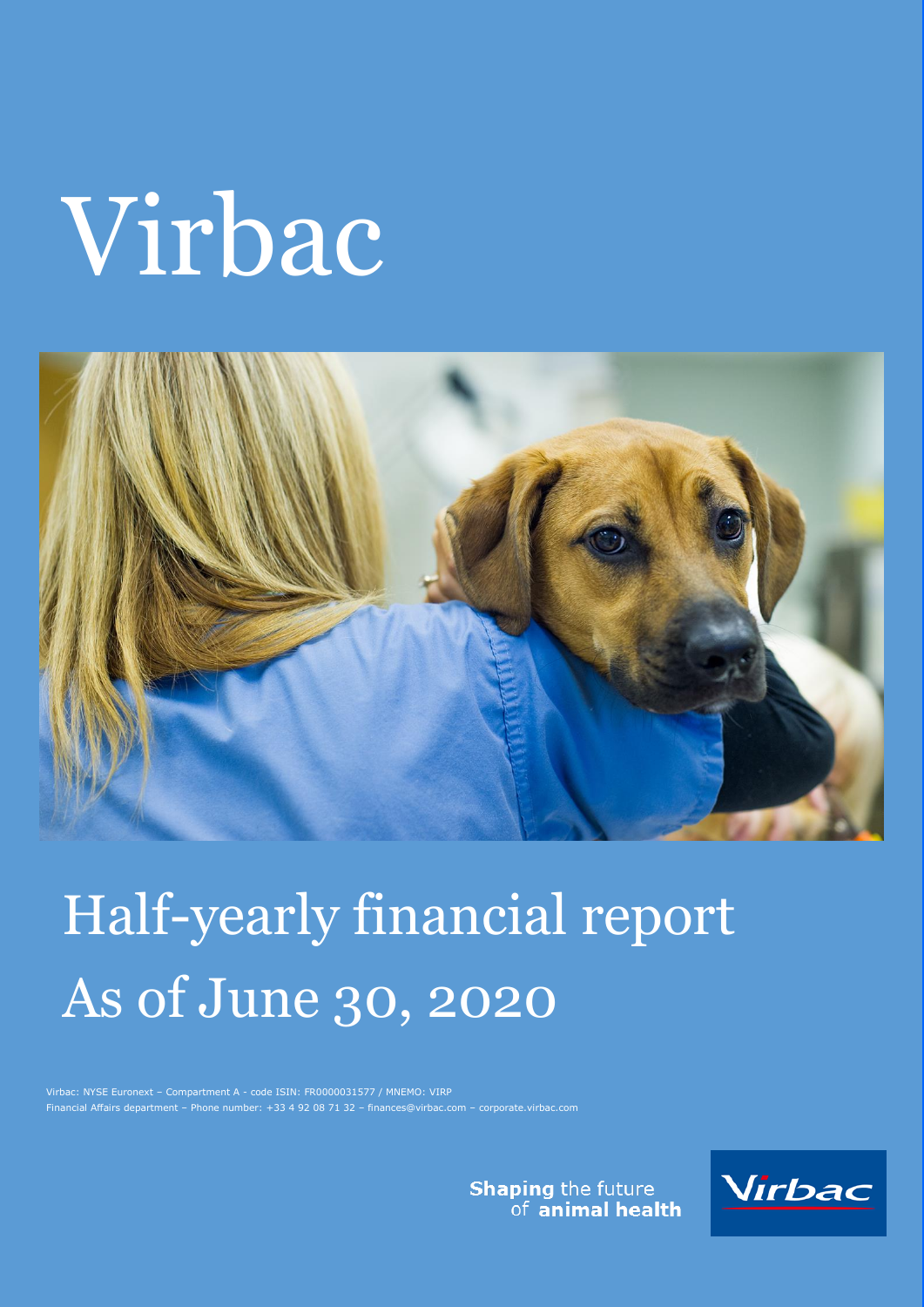## Half-yearly management report

## **FIRST HALF 2020 MAJOR EVENTS**

#### **Covid-19 health crisis**

The beginning of 2020 was marked by the Covid-19 health crisis which has spread around the world and which continues to affect many geographic areas where the Group operates. Depending on its duration, its geographic expansion and the resulting economic and social consequences, the health crisis can have a significant impact on the Group's activities and the achievement of its objectives.

Virbac has implemented a crisis management system to prevent and limit the impact of adverse events on all of its entities. Faced with this health crisis, the Group's priority is to preserve the health, safety and security of its employees.

The Group's information systems allow flexible and remote working methods to be developed on a large scale, and are subject to adequate security devices.

Supply chain and inventory management policies, industrial site continuity plans make it possible to anticipate the actions required to manage their disruptions. The relationships built with the Group's strategic suppliers, sourcing diversification policies and operational continuity plans help to limit the impact of the crisis.

Virbac's global presence in terms of geographic areas, product categories and distribution channels, the very strong responsiveness and adaptability of the teams through its organizational model, as well as the robustness of its financial situation, all contribute to its capacity to face the economic consequences of this crisis.

#### **Divestment agreement on US rights on Sentinel® trademarks to MSD Animal Health**

Virbac entered in May 2020 into an agreement with MSD Animal Health, a division of Merck & Co., Inc., Kenilworth, N.J., USA (NYSE:MRK), to divest rights to veterinary products currently marketed in the United States under the Sentinel® brands by Virbac, for approximately US \$400 million in an all-cash deal subject to customary post-closing adjustments. These assets were acquired in early 2015 from Eli Lilly.

Under the terms of this agreement, Virbac will divest a combination of rights for the United States on trademarks, marketing authorizations, patents, know-how, and other assets, related to two parasiticides for dogs: Sentinel® Flavor Tabs® and Sentinel® Spectrum®. In relation with the transaction, Virbac will keep its commercial structure substantially unchanged, and will continue to manufacture Sentinel® Spectrum® at its Bridgeton, Missouri site for the next ten years.

In the United States, Sentinel ® Flavor Tabs® and Sentinel® Spectrum® have reached total revenues of around US \$70 million in 2019. At the time of the acquisition, Virbac was expecting a high leverage from the synergies on the historical ranges through the access to new large veterinary clinics and the more than doubling of the sales force. These synergies on historical products have not materialized due to the Bridgeton manufacturing site temporary interruption, while the number of brands in the parasiticide segment has grown over the recent years. Divesting these brands is an opportunity for Virbac to significantly deleverage the Group. It also allows the Group to refocus on the existing portfolio of products offered to veterinary clinics and pet owners in the United States, and maximize growth potential, either organically through future launches, or through acquisitions.

The financial impacts of this divestment to Virbac's revenue and operating profit before depreciation of intangible assets arising from acquisitions ("Ebita"), are estimated (on a full year pro forma basis) to be a decrease in revenue of approximately US \$55 million and around 3 points on the ratio of Ebita to revenue. The impact of the divestment on the whole of 2020 should be limited to 1 point on the ratio of Ebita to revenue, Sentinel® having generated revenue of US \$39 million during the first semester.

In accordance with IFRS 5, assets held for sale were presented on a separate line in the balance sheet. It should be noted that the activity intended for sale does not meet the criteria for a discontinued activity.

#### **Decision to end the production of the leishmaniosis vaccine**

Following the arrival in 2016 of a new player on the market, offering a simplified injection process compared to the one commercialized by Virbac, the Group scaled down its business plans, and recognized an impairment of the Cash-Generating Unit (CGU) in its accounts.

Given the level of sales, which sharply fell these last years, and faced with technical difficulties in the production processes, the Group has decided, in June, to end the production of its leishmaniosis vaccine.

In accordance with IAS 36, the residual assets related to this CGU have been entirely impaired. The impairment has been recognized as non-recurring income and expenses. Given the non-materiality of this line of activity, the Group did not retain the application of the criteria of discontinued operations as per IFRS 5.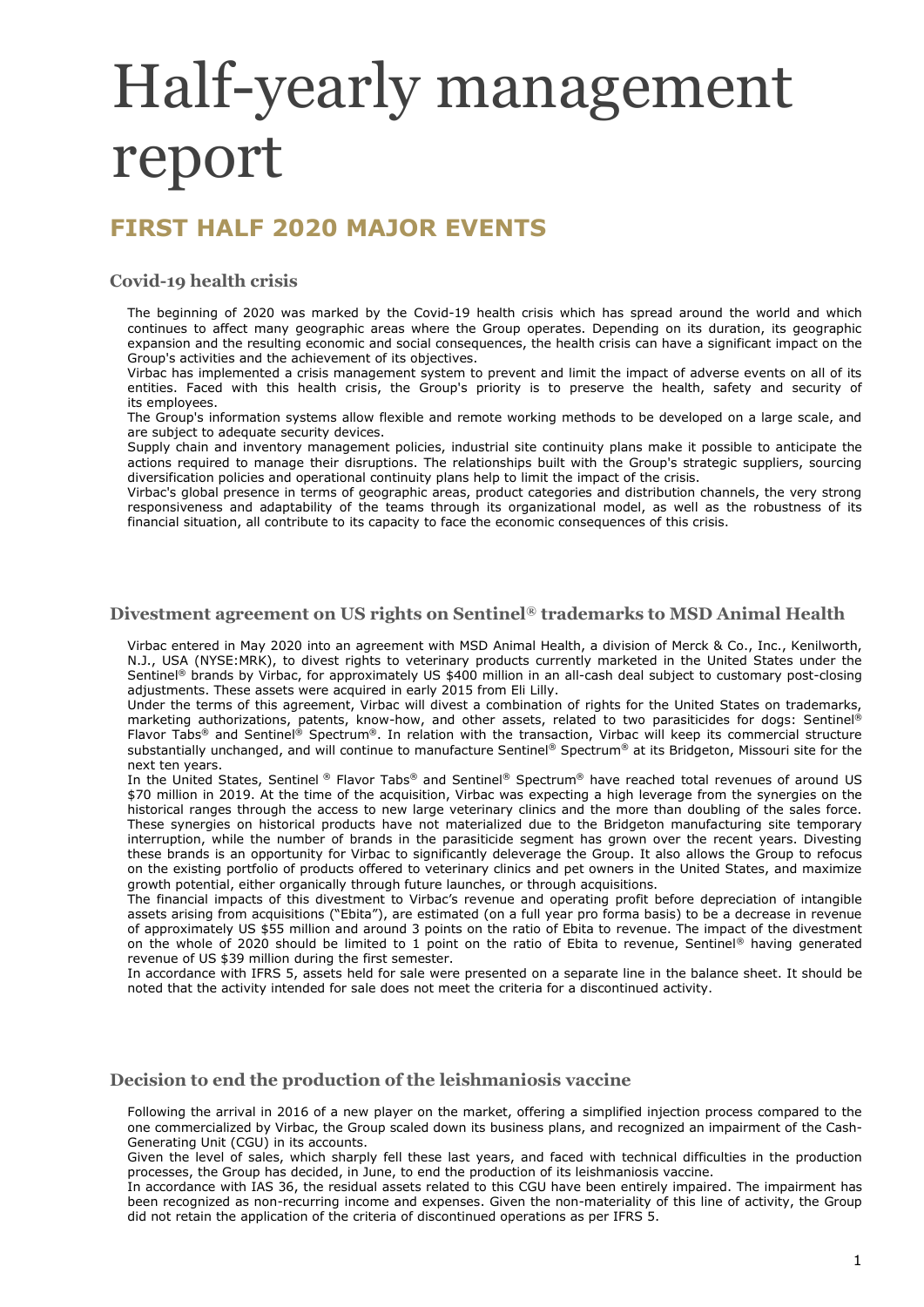#### **Six-week shutdown of worldwide dog and cat vaccine production**

Following an underground pipeline rupture on the Carros site, the worldwide dog and cat vaccine production site was shut down in mid-April and restarted its activities of production at the beginning of June, and activities of release progressively from the month of August, after repairs allowing the resumption of manufacturing under GMP (Good manufacturing practice) rules. The Group has noted a decrease in its sales of vaccines over the first six months of the year, but given the uncertainties on demand in the context of the Covid-19, it is difficult to clearly identify the share of the decline linked to this incident as of June 30, 2020.

## **MAJOR EVENTS SUBSEQUENT TO CLOSING**

#### **Divestment of US rights on Sentinel® trademarks to MSD Animal Health**

On July 1, following the agreement signed in May 2020, Virbac divested its parasiticides for dogs: Sentinel® Flavor Tabs® and Sentinel® Spectrum® to MSD Animal Health, a division of Merck & Co., Inc., Kenilworth, N.J., USA (NYSE:MRK). The consideration received for the transaction amounted to US \$410 million, settled in cash. Subject to customary closing adjustments, the capital gain on the sale is US \$84 million.

According to the terms of the agreement, Virbac has divested a combination of rights and assets for the United States on Sentinel® Flavor Tabs® and Sentinel® Spectrum®, and will continue to manufacture Sentinel® Spectrum® at the Bridgeton, Missouri site for the next ten years.

#### **Reduction of the financial debt in US \$**

Following the divestment of the United States rights to the Sentinel® brands and the collection of US \$410 million, the net debt of Virbac has become negative. The lines of credit drawn in US \$have been reimbursed. In addition, the Group will retain the major part of its credit lines negotiated and not yet drawn until their maturity (around 2022 for the most lines), therefore maintaining the possibility to finance a potential increase in working capital, an opportunity of external growth or any other project requiring financing.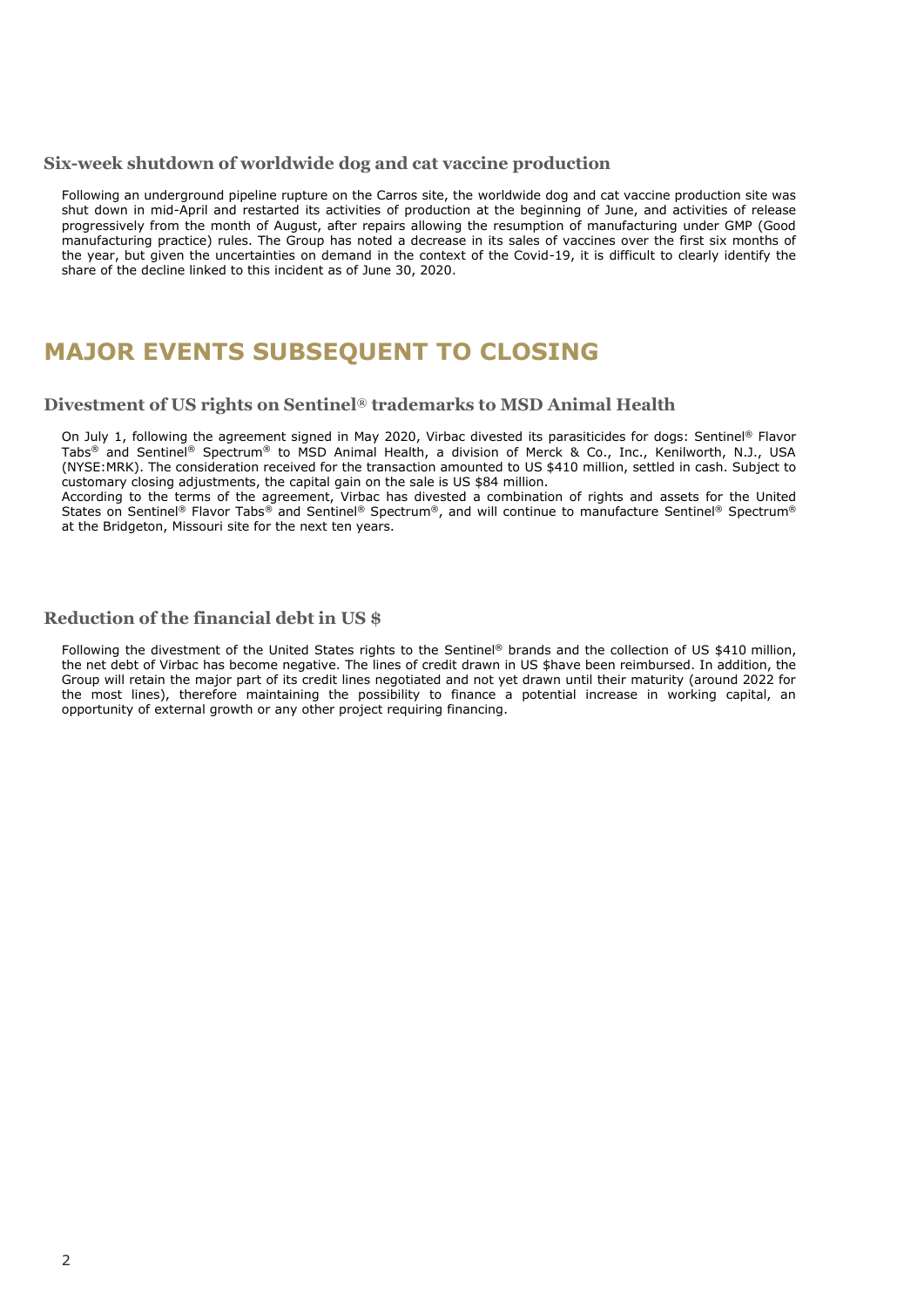## **ANALYSIS OF CONSOLIDATED DATA**

#### **Revenue growth**

Over the first half of the year, revenue amounted to €478.3 million compared to €463.7 million for the same period in 2019, representing an overall increase of +3.1% (+2.4% excluding Sentinel®). Excluding the unfavorable impact of exchange rates, revenue increased by  $+5.0\%$  ( $+4.5\%$  excluding Sentinel®).

#### **Growth by segment**

| Consolidated number in million Euros | 2020.06 | 2019.06 | <b>Change</b><br>at actual rates | <b>Change</b><br>at constant rates<br>and scope 1 |
|--------------------------------------|---------|---------|----------------------------------|---------------------------------------------------|
| Companion animals                    | 284,0   | 270,4   | 5,0%                             | 5,3%                                              |
| Food producing animals               | 189,0   | 186,4   | 1,4%                             | 5,3%                                              |
| Other activities                     | 5,3     | 6,9     | $-24,2%$                         | $-19,6%$                                          |
| <b>Total</b>                         | 478,3   | 463,7   | 3,1%                             | 5,0%                                              |

#### **Companion animals**

#### **Food producing animals**

#### **Other businesses**

#### **Growth by region**

| Consolidated number in million Euros                                                                                                                                                                                                                                                                                                                                                                                                                                                                                             |         |         |                           |                                    |
|----------------------------------------------------------------------------------------------------------------------------------------------------------------------------------------------------------------------------------------------------------------------------------------------------------------------------------------------------------------------------------------------------------------------------------------------------------------------------------------------------------------------------------|---------|---------|---------------------------|------------------------------------|
| Companion animals                                                                                                                                                                                                                                                                                                                                                                                                                                                                                                                | 284,0   | 270,4   | 5,0%                      | 5,3%                               |
| Food producing animals                                                                                                                                                                                                                                                                                                                                                                                                                                                                                                           | 189,0   | 186,4   | 1,4%                      | 5,3%                               |
| Other activities                                                                                                                                                                                                                                                                                                                                                                                                                                                                                                                 | 5,3     | 6,9     | $-24,2%$                  | $-19,6%$                           |
| <b>Total</b>                                                                                                                                                                                                                                                                                                                                                                                                                                                                                                                     | 478,3   | 463,7   | 3,1%                      | 5,0%                               |
| $^1$ The change at constant exchange rates and scope corresponds to organic growth in sales excluding fluctuations in<br>exchange rates by calculating the indicator for the year in question and that of the previous financial year based on<br>identical exchange rates (the exchange rate used is that of the previous financial year), and excluding variation of<br>the scope by calculating the indicator for the financial year in question based on the consolidation scope of the<br>previous financial year.          |         |         |                           |                                    |
| <b>Companion animals</b><br>Revenue in the companion animal segment is rising overall by +5.0% at actual rates (+5.3% at constant exchange<br>rates, and +5.8% outside of the United States), essentially driven by growth in the internal and external parasiticide<br>lines, pet food (anticipation of purchases preceding price increases and confinement related to Covid-19) and<br>specialties, which compensate for the withdrawal of the antibiotics and vaccines lines.                                                 |         |         |                           |                                    |
| <b>Food producing animals</b><br>The food producing animal segment is growing by $+1.4\%$ at actual exchange rates ( $+5.3\%$ at constant rates),<br>mainly driven by products dedicated to ruminants (+7.0% at constant rates), thanks to the good performance of<br>antibiotics and parasiticides. Aquaculture is growing by 3.8% mainly thanks to the antimicrobials range with the<br>launch of Veterin 80% and to parasiticides. The industrial sector (swine and poultry) remained stable compared to                      |         |         |                           |                                    |
| the same period in 2019.<br><b>Other businesses</b>                                                                                                                                                                                                                                                                                                                                                                                                                                                                              |         |         |                           |                                    |
| These activities, which represent just over 1% of sales for the half-year, correspond to markets of lesser strategic<br>importance for the Group, and include manufacturing done for third parties in the United States and Australia.                                                                                                                                                                                                                                                                                           |         |         |                           |                                    |
| <b>Growth by region</b>                                                                                                                                                                                                                                                                                                                                                                                                                                                                                                          |         |         |                           |                                    |
|                                                                                                                                                                                                                                                                                                                                                                                                                                                                                                                                  | 2020.06 | 2019.06 | Change<br>at actual rates | <b>Change</b><br>at constant rates |
| Consolidated number in million Euros                                                                                                                                                                                                                                                                                                                                                                                                                                                                                             |         |         |                           | and scope $1$                      |
| France                                                                                                                                                                                                                                                                                                                                                                                                                                                                                                                           | 54,1    | 50, 5   | 7,2%                      | 7,2%                               |
| Europe excluding France                                                                                                                                                                                                                                                                                                                                                                                                                                                                                                          | 137,5   | 130,8   | 5,1%                      | 4,9%                               |
| North America                                                                                                                                                                                                                                                                                                                                                                                                                                                                                                                    | 77,1    | 72,9    | 5,8%                      | 3,1%                               |
| Latin America                                                                                                                                                                                                                                                                                                                                                                                                                                                                                                                    | 78,2    | 77,2    | 1,3%                      | 9,3%                               |
| Africa & Middle East                                                                                                                                                                                                                                                                                                                                                                                                                                                                                                             | 14,8    | 16,0    | $-7,0%$                   | 4,9%                               |
| Asia                                                                                                                                                                                                                                                                                                                                                                                                                                                                                                                             | 75,4    | 75,9    | $-0,6%$                   | 0,1%                               |
| Pacific                                                                                                                                                                                                                                                                                                                                                                                                                                                                                                                          | 41,1    | 40,5    | 1,5%                      | 6,6%                               |
| <b>Total</b>                                                                                                                                                                                                                                                                                                                                                                                                                                                                                                                     | 478,3   | 463,7   | 3,2%                      | 5,0%                               |
| $^{\text{1}}$ The change at constant exchange rates and scope corresponds to organic growth in sales excluding fluctuations in<br>exchange rates by calculating the indicator for the year in question and that of the previous financial year based on<br>identical exchange rates (the exchange rate used is that of the previous financial year), and excluding variation of<br>the scope by calculating the indicator for the financial year in question based on the consolidation scope of the<br>previous financial year. |         |         |                           |                                    |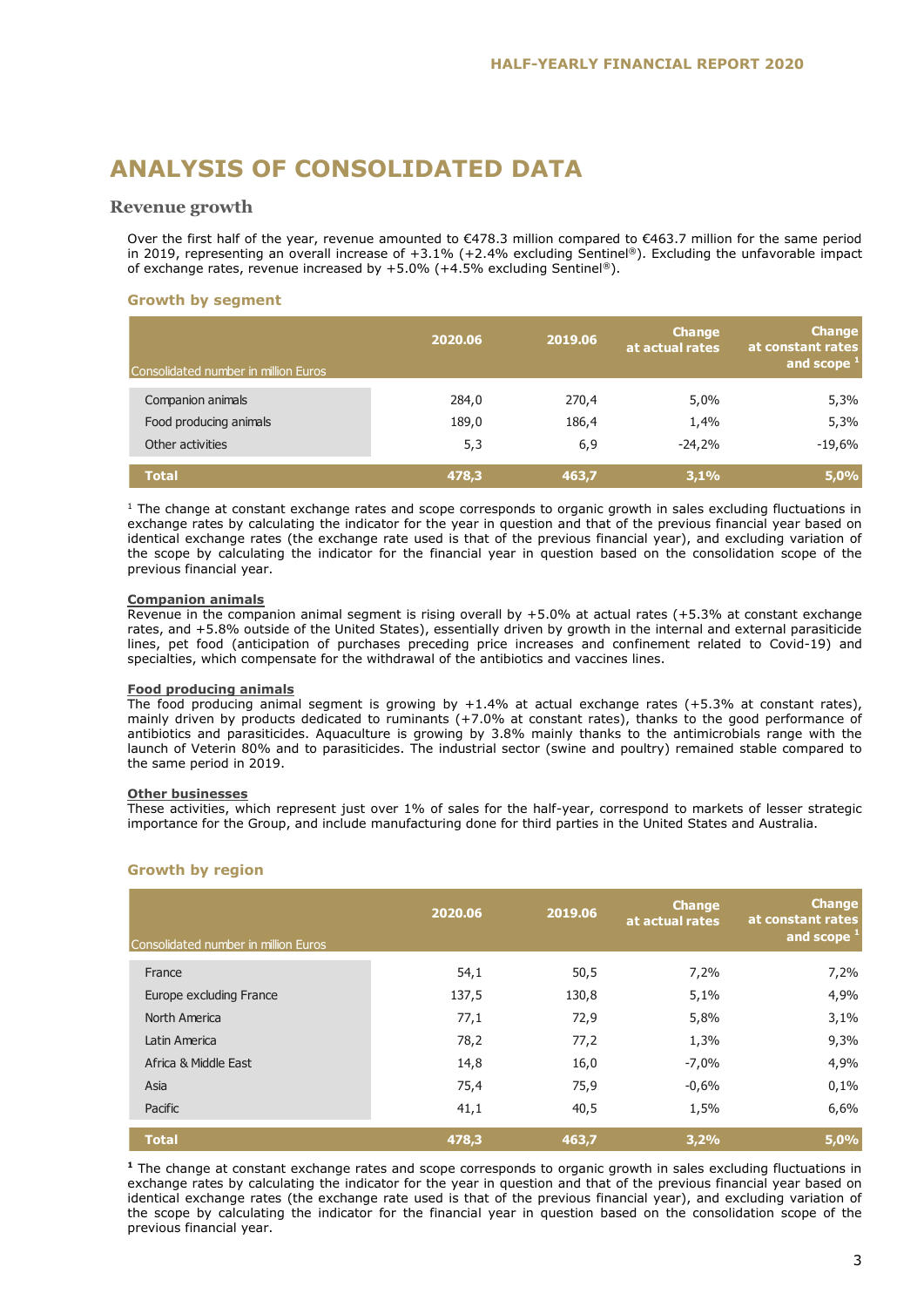All regions are experiencing growth at the end of June, reflecting the resilience of the sector and also the different stages of the epidemic depending on the geographical location. Europe and Latin America led the growth for the first half-year at +5.7% (+5.5% at constant exchange rates) and +1.3% (+9.3% at constant exchange rates) respectively, although some countries were more affected by the health crisis (United Kingdom and Italy). The Asia-Pacific region grew by +0.1% (+2.4% at constant exchange rates), impacted by a significant decline in India over the period. Finally, the United States achieved growth of +5.8% (+3.1% at constant exchange rates and -2.8% excluding Sentinel) thanks in particular to sales of Sentinel and the dermatology, hygiene and nutraceuticals ranges.

#### **Evolution of the financial results**

#### **Income statement**

| Consolidated number in million Euros                                                     | 2020.06 | 2019.06 | <b>Change</b><br>2020 / 2019 |
|------------------------------------------------------------------------------------------|---------|---------|------------------------------|
| <b>Revenue from ordinary activities</b>                                                  | 478,3   | 463,7   | 3,1%                         |
| Growth at constant exchange rates $1$<br>Pro-forma growth at constant exchange rates $1$ |         |         | 5,0%<br>5,0%                 |
| Current operating profit before depreciation of<br>assets arising from acquisitions      | 85,5    | 66,9    | 27,7%                        |
| As a % of revenue                                                                        | 17,9%   | 14,4%   |                              |
| <b>Operating profit from ordinary activities</b>                                         | 79,1    | 59,4    | 33,2%                        |
| As a % of revenue                                                                        | 16,5%   | 12,8%   |                              |
| <b>Operating result</b>                                                                  | 73,8    | 50,0    | 47,6%                        |
| <b>Result for the period</b>                                                             | 49,7    | 28,4    | 75,1%                        |
| attributable to the owners of the parent company                                         | 47,2    | 26,4    | 78,4%                        |
| attributable to the non-controlling interests                                            | 2,6     | 2,0     | 31,0%                        |

**<sup>1</sup>** The change at constant exchange rates and scope corresponds to organic growth in sales excluding fluctuations in exchange rates by calculating the indicator for the year in question and that of the previous financial year based on identical exchange rates (the exchange rate used is that of the previous financial year), and excluding variation of the scope by calculating the indicator for the financial year in question based on the consolidation scope of the previous financial year.

The current operating profit before depreciation of assets arising from acquisitions amounts to €85.5 million, compared to €66.9 million as of June 30, 2019, growing by 27.7%. This improved performance can be explained by the combined impact of the growth of the activity, particularly during the first quarter, and significant reduction in expenses initiated or incurred by the Group in response to the Covid-19 pandemic. The expenses concerned by these reductions are mainly commercial expenses, R&D and travel expenses. Personnel costs have remained relatively stable compared to the first semester of 2019.

The depreciation of intangible assets arising from acquisitions have decreased by €1.2 million compared to the first semester of 2019 due to the end of the depreciation of a patent in the United States.

The operating result amounts to €73.8 million, against €50.0 million at the end of June 2019, up by 47.6 %. Over the first semester of 2020, the other non-recurring income and expenses correspond to an additional impairment of Leishmaniosis vaccine CGU of €4.8 million following the decision to end the production of the vaccine during the period, as well as an expense of €0.6 million related to costs directly linked to the divestment of rights to the Sentinel® assets.

The financial result is stable compared to the first semester of 2019 ( $\epsilon$ 8.7 million). The reduction of the cost of the financial debt by €3.0 million is neutralized by negative exchange rate impacts mainly linked to the evolution of the Chilean peso.

The result for the period attributable to the owners of the parent company amounts to €47.2 million, compared to €26.4 million over the same period in 2019, growing by 78.4%.

The result for the period attributable to the non-controlling interests amounts to €2.6 million, compared to €2.0 million as of June 30, 2019. This increase is explained by the good performance of the activity in Chile.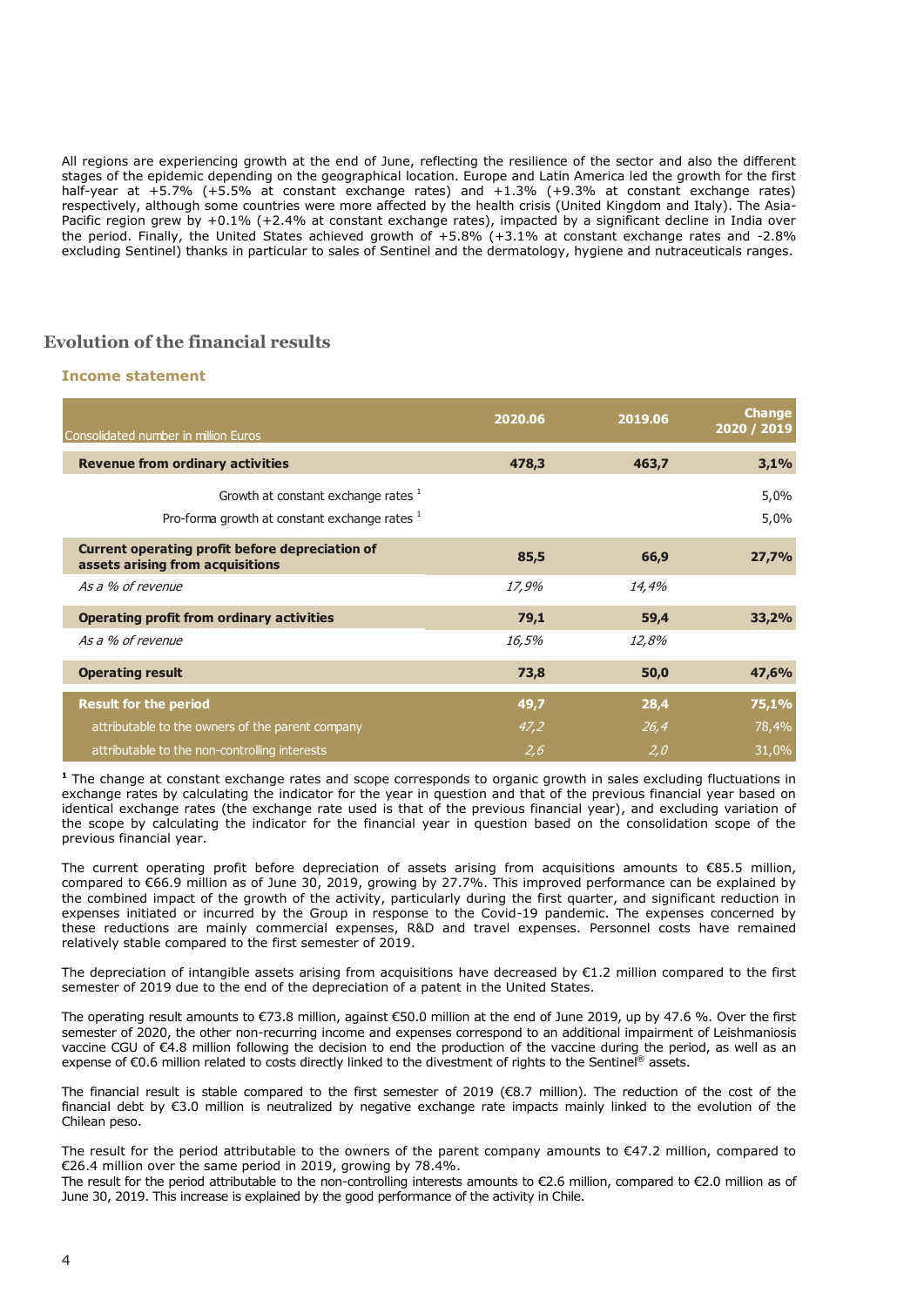#### **Analysis of the financial situation**

#### **Balance sheet structure**

| in $\epsilon$ million                                   | 2020.06 | 2019.12 | 2019.06 |
|---------------------------------------------------------|---------|---------|---------|
| Net assets                                              | 546.2   | 859.7   | 865.0   |
| <b>Operating WCR</b>                                    | 150.9   | 125.1   | 186.1   |
| Assets held for sale                                    | 289.5   |         |         |
| <b>Invested capital</b>                                 | 986.6   | 984.8   | 1,051.1 |
| Equity attributable to the owners of the parent company | 548.0   | 517.8   | 488.9   |
| Non-controlling interests and provisions                | 90.4    | 98.7    | 106.7   |
| Net debt                                                | 348.2   | 368.4   | 455.5   |
| <b>Financing</b>                                        | 986.6   | 984.9   | 1,051.1 |

The balance sheet structure is essentially modified by the reclassification of the Sentinel® assets in assets held for sales for a value of €289.5 million.

The main variances of the balance sheet items are detailed in the notes to the condensed consolidated accounts.

#### **Financing**

As of June 30, 2020, the net debt of the Group amounts to €348.2 million, compared to €368.4 million at the end of 2019. This reduction in debt by €20.2 million is mainly linked to the favourable evolution of the revenue over the period, as well as to a significant reduction in expenses initiated or incurred by the Group in response to the Covid-19 pandemic.

The main features of Virbac's three funding instruments are as follows:

- a syndicated loan of €420 million, drawn in euros and American dollars, contracted with a pool of banks repayable at maturity, with an initial maturity of April 2020, extended until April 9, 2022;
- market-based contracts (*Schuldschein*) consisting of four installments, with maturities of five, seven and ten years, at variable and fixed rates;
- a US \$90 million financing contract with the European investment bank (EIB) for a seven-year term, of which one half is repayable in full and the other half is payable over eleven years.

Virbac also received bilateral loans and Public investment bank (BPI) financing. Following the Covid-19 pandemic, six-month postponements were granted by the BPI on its financing, and Virbac obtained extensions until January 1, 2021 from its banks on two of its bilateral loans which should have normally ended during the third quarter of 2020.

As of June 30, 2020, the position of the funding instruments was as follows:

- the syndicated loan was drawn for amounts of €78 million and US \$130 million;
- the market-based contracts amounted to  $€15$  million and US \$8 million;<br>• the bilateral loans and BPI and EIB financing amounted to  $€57.9$  million
- the bilateral loans and BPI and EIB financing amounted to €57.9 million and US \$90 million.

These funding instruments include a financial covenant compliance clause that requires the borrower to adhere to the following financial ratios based on the consolidated accounts and reflecting net consolidated debt<sup>1</sup> for the period considered on the consolidated Ebitda (Earnings before interest, taxes, depreciation and amortization)<sup>2</sup> for the twelve previous months period for half-year statements. Since January 1, 2019, the calculation of this ratio includes the impact of the application of IFRS 16 in Virbac's consolidated accounts.

As of June 30, 2020, the ratio amounts to 1.90, below the threshold of the financial covenant which is set at 4.25.

 $1$  Consolidated net debt refers to the sum of other current and non-current financial liabilities, namely the following items: loans, bank overdrafts, accrued interest liabilities, debts related to finance leases, profit sharing, interest rate and foreign exchange derivatives, and others; less the amount of the following items: cash and cash equivalents, term deposits, and foreign exchange and interest rate derivatives as shown in the consolidated accounts.

<sup>2</sup> Consolidated Ebitda refers to net operating income for the last twelve months (that of the last six months of 2019 added to that of the first half-year of 2020), plus depreciations and provisions, net of reversals and dividends received from non-consolidated subsidiaries.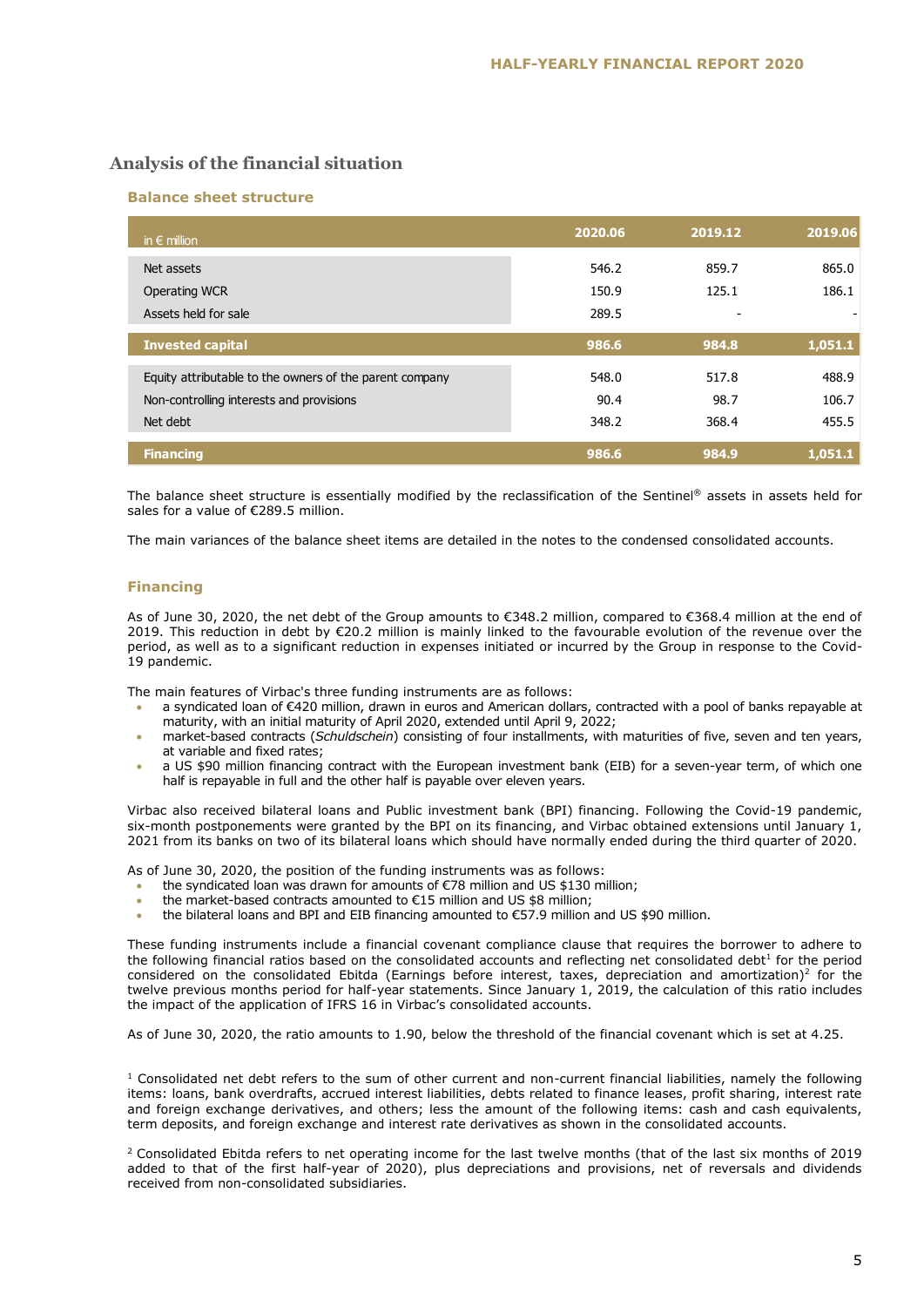## **DESCRIPTION OF KEY RISKS AND UNCERTAINTIES FOR THE REMAINING SIX MONTHS OF THE YEAR**

The main risk factors to which the Group is exposed are detailed in the 2019 annual report, available on the web site corporate.virbac.com.

Regarding the Covid-19 pandemic, the Group is not able to predict to what extent the epidemic and its developments will impact its activities, operations and financial performance beyond 2020. The magnitude of the impact of the Covid-19 on the Group results will depend on future developments, including, but not limited to, the duration and the extent of the epidemic, its severity, the actions taken to contain the virus or treat its impact, and the speed of return to normal economic and operational conditions.

The pandemic could lead to a decrease in the Group's revenue in markets in which it operates, due to short-lived contractions in animal health spending linked to confinement periods, or to more durable spending restraints, which may have a significant impact on its operational activity.

Should the pandemic continue, Virbac could also face more delays on the development of its products than those already observed, due to restrictions imposed on sites, as well as delays or interruptions to regulatory authorizations. These would have a negative impact on the marketing of the products, and therefore on the future sales, the activity and the operational profit of the Group.

The Covid-19 pandemic could expose Virbac to a slowdown or temporary suspension of the manufacture of its products. The setting-up of long term restrictive measures in order to control the epidemic could lead to delays, disruptions or interruptions of the supply chain and could have a negative impact on the activity of the Group.

The instability of the global economic conditions induced by the pandemic could accelerate and intensify the other risk factors identified in the "Risk factors" chapter of Virbac's 2019 annual report, which could have an impact on its activity, its operational and financial conditions, and its profits.

Finally, should the pandemic continue, Virbac's operations could also be impacted by teleworking, confinement and other restrictions which would be adopted.

Each of these risks, and others that have not yet been identified, are likely to occur in the second half of 2020 or in subsequent years, and could result in a significant variance between current results and the outlook set out in this report.

## **OPERATIONS WITH RELATED PARTIES**

Information on related parties is detailed in note A31 to the condensed half-yearly consolidated financial statements.

## **OUTLOOK**

In view of the items presented above and the resilience of the Group's business, at this stage Virbac anticipates revenue that could be on the high end of the previously shared range of -3% to 0% for 2020 at actual scope (post-Sentinel® disposal) and at constant rates. Furthermore, on the basis of mid-July exchange rates, the Group anticipates an unfavorable exchange rate impact of approximately €25 to €30 million related to the sharp depreciation of currencies in the Latin America and Asia-Pacific regions. The ratio of "current operating profit before depreciation of assets arising from acquisitions" to "revenue" should be within a range of 12% and 13% in 2020 at actual scope and constant rates.

Finally, the early July disposal of Sentinel® brands, for which Virbac United-States will continue to manufacture the Sentinel® Spectrum® formulation at its Bridgeton site, is expected to result in a decrease in revenue of approximately US \$55 million and approximately 3 points of the Ebita to revenue ratio on a pro forma full-year basis. For 2020, the impact on the Ebita to revenue ratio is expected to be limited to approximately 1 point, given the good level of sales of Sentinel®, which accounted for revenue of US \$39 million in the first half.

From a financial standpoint, the divestiture of Sentinel® for a total of US \$410 million resulted in negative net debt. Lines of credit drawn in US dollars were repaid, and the major portion of the Group's financing, maturing in 2022 for the most part, was retained for covering potential working capital requirements, external growth operations or other projects.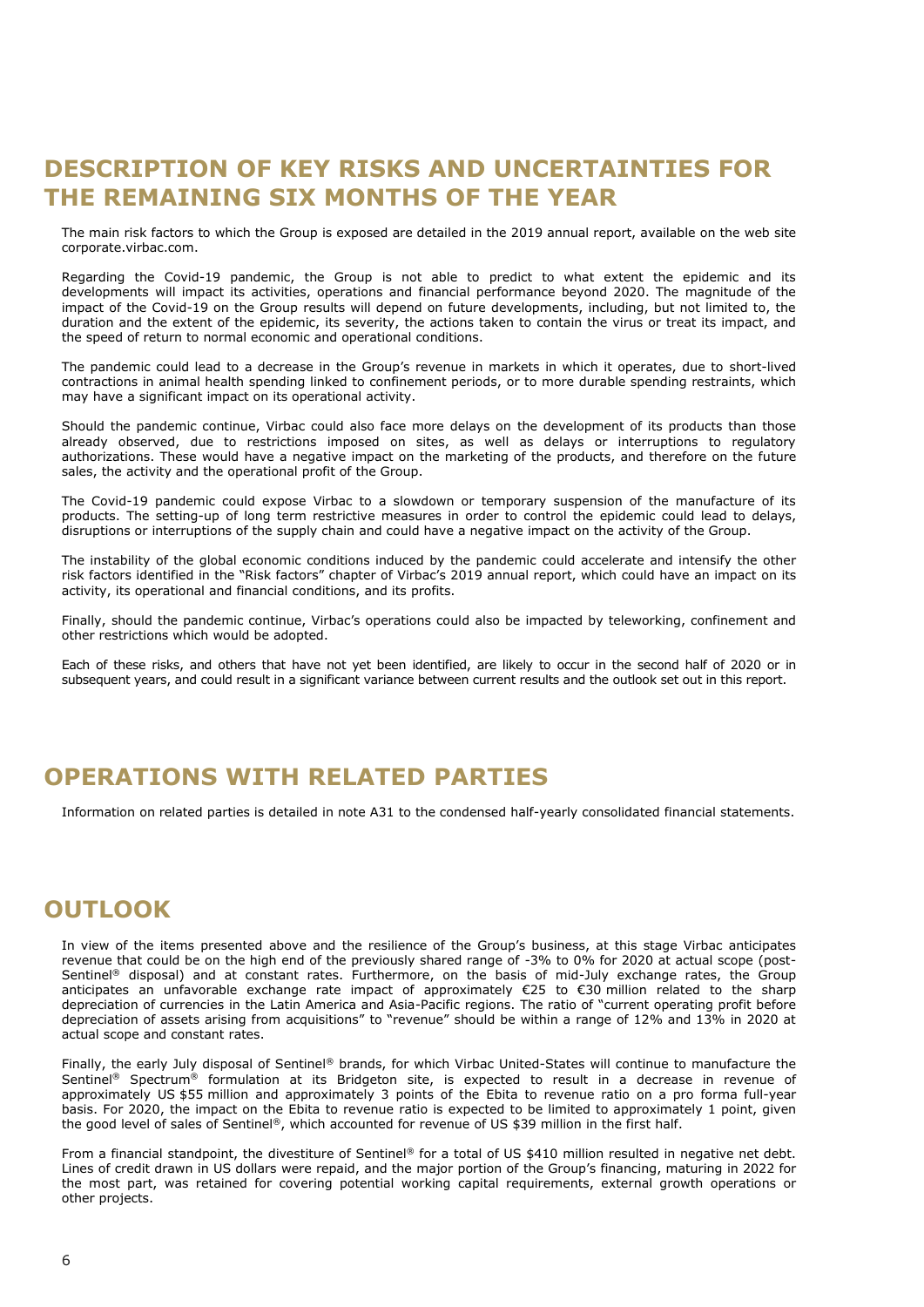## Condensed consolidated accounts

## **CONSOLIDATED FINANCIAL STATEMENTS**

## **Statement of financial position**

| in $\epsilon$ thousand                                    | <b>Notes</b> | 2020.06   | 2019.12   |
|-----------------------------------------------------------|--------------|-----------|-----------|
| Goodwill                                                  | $A1 - A3$    | 138,532   | 312,882   |
| Intangible assets                                         | $A2 - A3$    | 147,113   | 272,134   |
| Tangible assets                                           | Α4           | 211,414   | 224,792   |
| Right of use                                              | A5           | 32,264    | 34,003    |
| Other financial assets                                    | A6           | 4,081     | 12,195    |
| Share in companies accounted for by the equity method     | A7           | 3,690     | 3,392     |
| Deferred tax assets                                       | A8           | 12,446    | 12,991    |
| <b>Non-current assets</b>                                 |              | 549,540   | 872,390   |
| Inventories and work in progress                          | A9           | 202,532   | 206,582   |
| Trade receivables                                         | A10          | 121,022   | 99,386    |
| Other financial assets                                    | A6           | 9,057     | 346       |
| Other receivables                                         | A11          | 48,242    | 50,899    |
| Cash and cash equivalents                                 | A12          | 117,940   | 93,656    |
| Assets classified as held for sale                        | A13          | 289,484   |           |
| <b>Current assets</b>                                     |              | 788,276   | 450,869   |
| <b>Assets</b>                                             |              | 1,337,817 | 1,323,259 |
| Share capital                                             |              | 10,573    | 10,573    |
| Reserves attributable to the owners of the parent company |              | 537,451   | 507,210   |
| Equity attributable to the owners of the parent company   |              | 548,023   | 517,783   |
| Non-controlling interests                                 |              | 30,550    | 34,096    |
| <b>Equity</b>                                             |              | 578,573   | 551,878   |
| Deferred tax liabilities                                  | A8           | 30,981    | 34,658    |
| Provisions for employee benefits                          |              | 20,058    | 20,294    |
| Other provisions                                          | A14          | 7,603     | 8,551     |
| Lease liability                                           | A15          | 25,305    | 26,090    |
| Other financial liabilities                               | A16          | 328,308   | 306,869   |
| Other payables                                            | A17          | 1,850     | 2,427     |
| <b>Non-current liabilities</b>                            |              | 414,105   | 398,889   |
| Other provisions                                          | A14          | 1,160     | 1,055     |
| Trade payables                                            | A18          | 92,775    | 95,769    |
| Lease liability                                           | A15          | 7,988     | 8,573     |
| Other financial liabilities                               | A16          | 104,544   | 120,556   |
| Other payables                                            | A17          | 138,671   | 146,538   |
| <b>Current liabilities</b>                                |              | 345,138   | 372,492   |
| <b>Liabilities</b>                                        |              | 1,337,817 | 1,323,259 |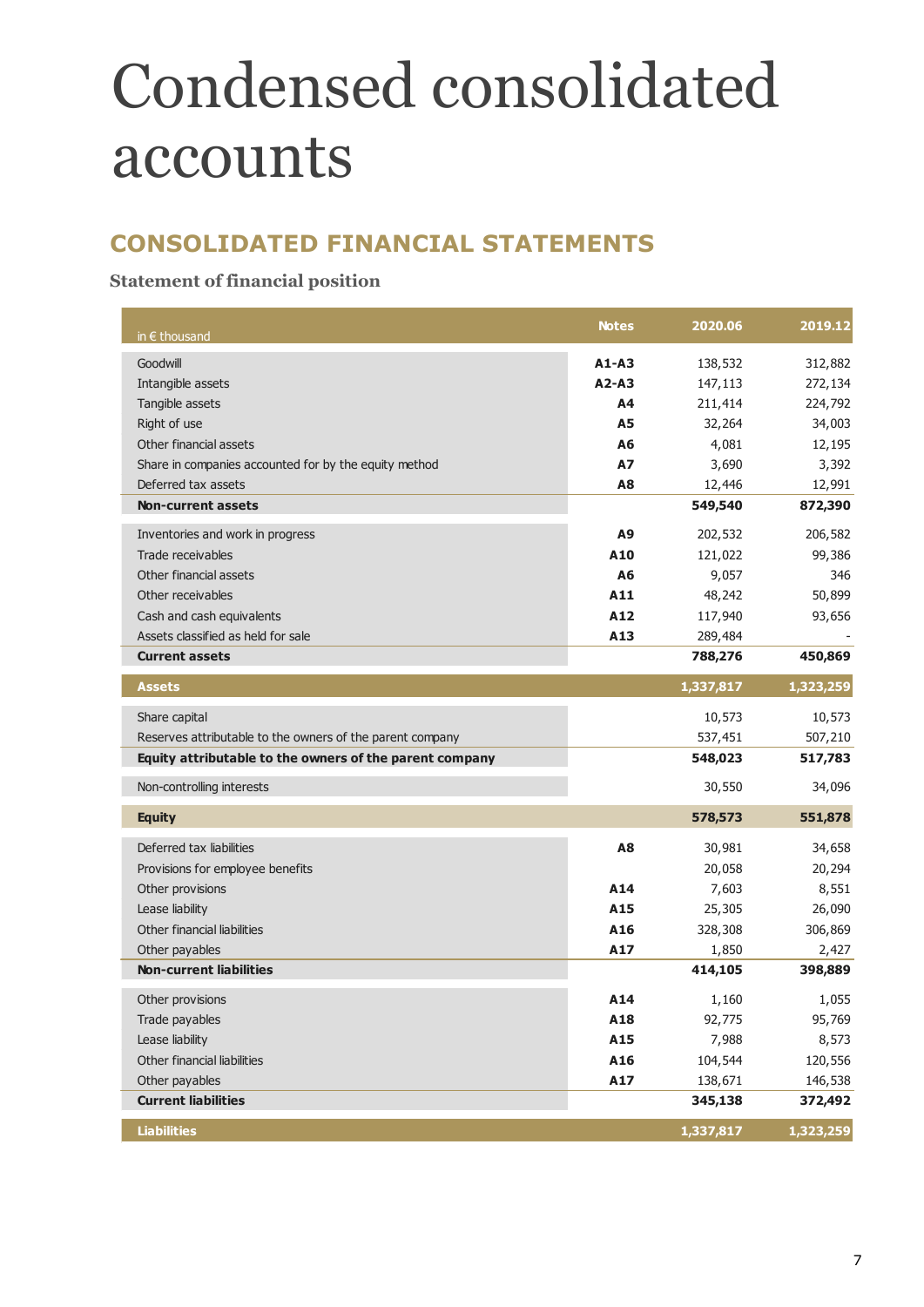#### **Income statement**

| in $\epsilon$ thousand                                                                           | <b>Notes</b> | 2020.06    | 2019.06    | Variation |
|--------------------------------------------------------------------------------------------------|--------------|------------|------------|-----------|
| <b>Revenue from ordinary activities</b>                                                          | A19          | 478,308    | 463,733    | 3.1%      |
| Purchases consumed                                                                               | A20          | $-155,912$ | $-152,494$ |           |
| <b>External costs</b>                                                                            | A21          | $-74,664$  | $-80,976$  |           |
| Personnel costs                                                                                  |              | $-139,072$ | $-138,723$ |           |
| Taxes and duties                                                                                 |              | $-7,348$   | $-7,207$   |           |
| Depreciations and provisions                                                                     | A22          | $-19,019$  | $-19,998$  |           |
| Other operating income and expenses                                                              | A23          | 3,179      | 2,583      |           |
| Current operating profit before depreciation of assets arising<br>from acquisitions <sup>1</sup> |              | 85,472     | 66,917     | 27.7%     |
| Depreciations of intangible assets arising from acquisitions                                     | A22          | $-6,337$   | $-7,522$   |           |
| <b>Operating profit from ordinary activities</b>                                                 |              | 79,135     | 59,395     | 33.2%     |
| Other non-current income and expenses                                                            | A24          | $-5,380$   | $-9,431$   |           |
| <b>Operating result</b>                                                                          |              | 73,755     | 49,964     | 47.6%     |
| Financial income and expenses                                                                    | A25          | $-8,663$   | $-8,695$   |           |
| <b>Profit before tax</b>                                                                         |              | 65,092     | 41,269     | 57.7%     |
| Income tax                                                                                       | A26          | $-15,672$  | $-12,964$  |           |
| Including non-current tax expense                                                                |              | 1,532      | 2,345      |           |
| Share from companies' result accounted for by the equity method                                  | <b>A7</b>    | 303        | 90         |           |
| Net result from ordinary activities <sup>2</sup>                                                 | A27          | 53,570     | 35,481     | 51.0%     |
| <b>Result for the period</b>                                                                     |              | 49,722     | 28,395     | 75.1%     |
| attributable to the owners of the parent company                                                 |              | 47,155     | 26,435     | 78.4%     |
| attributable to the non-controlling interests                                                    |              | 2,567      | 1,960      | 31.0%     |
| Profit attributable to the owners of the parent company, per share                               | A28          | €5.59      | €3.14      | 78.2%     |
| Profit attributable to the owners of the parent company, diluted per share                       | A28          | €5.59      | €3.14      | 78.2%     |

<sup>1</sup> In order to provide a clearer picture of its economic performance, the Group has isolated the impact of the depreciation of intangible assets arising from acquisition transactions. This turned out to have a material effect considering the latest external growth that took place through acquisitions. Therefore, the income statement shows a current operating profit, before depreciation of assets arising from acquisitions (see note A22).

<sup>2</sup> The Group discloses a "Net result from ordinary activities" that equates to net profit restated for the following items:

- the line "Other non-current income and expenses";
- non-current tax, which includes the tax impact of "Other non-current income and expenses", as well as all nonrecurring tax income and expenses.

At June 30, 2020, the line "Including non-recurrent tax expense" applies to the deferred tax income on the impairment of the Leishmaniosis vaccine CGU (€1,532 thousand).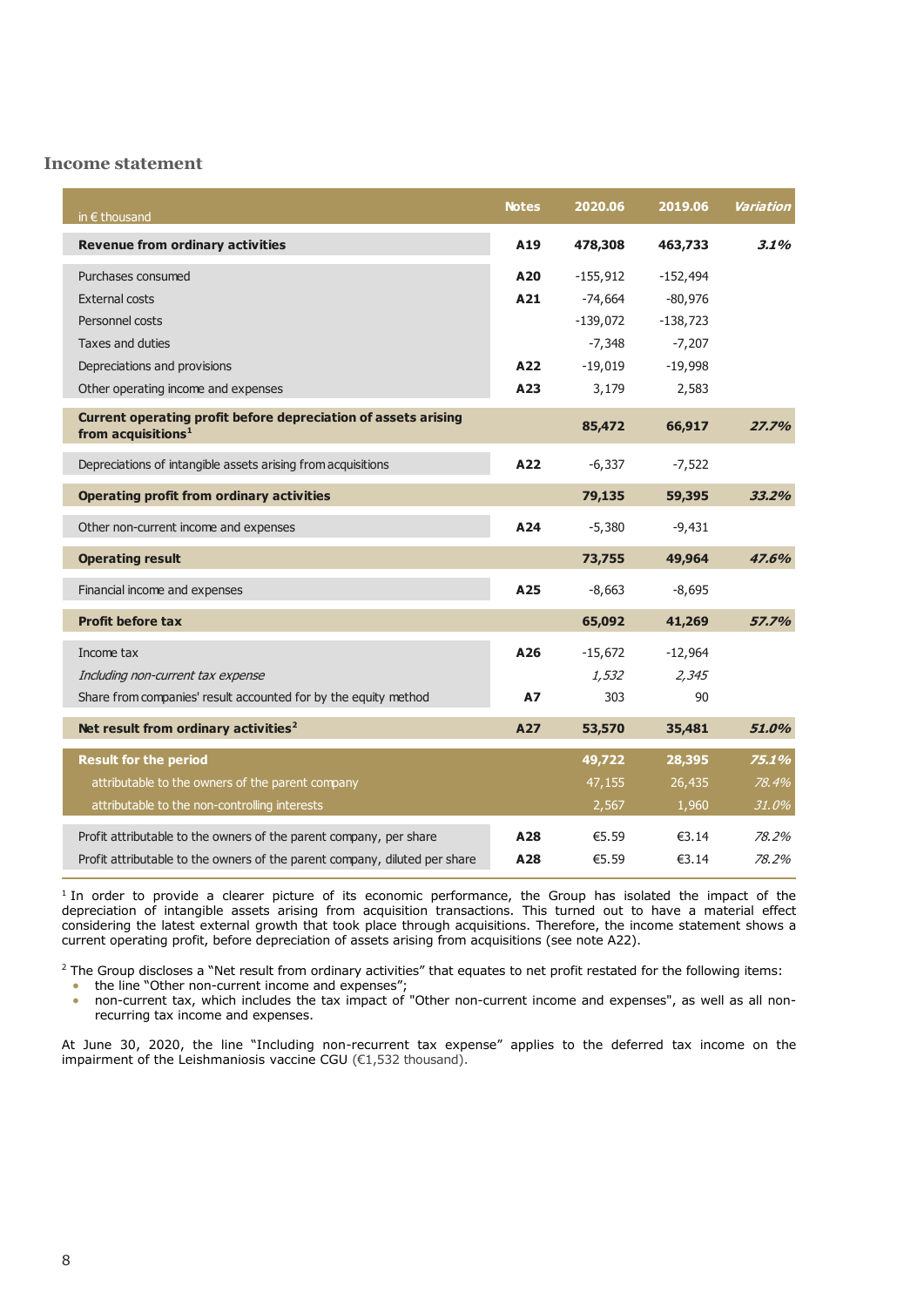## **Comprehensive income statement**

| in $\epsilon$ thousand                                          | 2020.06   | 2019.06  | Variation  |
|-----------------------------------------------------------------|-----------|----------|------------|
| <b>Result for the period</b>                                    | 49,722    | 28,395   | 75.1%      |
| Conversion gains and losses                                     | $-19,059$ | 5,384    |            |
| Effective portion of gains and losses on hedging instruments    | $-1,164$  | $-2,800$ |            |
| Items subsequently reclassifiable to profit and loss            | $-20,223$ | 2,585    | -882.4%    |
| Actuarial gains and losses                                      | 119       | $-539$   |            |
| Items not subsequently reclassifiable to profit and loss        | 119       | -539     | $-122.1\%$ |
| Other items of comprehensive income (before tax)                | $-20,104$ | 2,046    | $-1082.5%$ |
| Tax on items subsequently reclassifiable to profit and loss     | 375       | 889      |            |
| Tax on items not subsequently reclassifiable to profit and loss | $-31$     | 204      |            |
| <b>Comprehensive income</b>                                     | 29,962    | 31,534   | $-5.0%$    |
| attributable to the owners of the parent company                | 29,802    | 28,489   | 4.6%       |
| attributable to the non-controlling interests                   | 160       | 3,045    | $-94.8%$   |

## **Statement of change in equity**

|                                | <b>Share</b><br>capital | premiums                 |                          | <b>Share Reserves Conversion</b><br>reserves | <b>Result</b><br>for the<br>period | <b>Equity</b><br>attributable<br>to the owners<br>of the parent | Non-<br>controlling<br><b>interests</b> | <b>Equity</b> |
|--------------------------------|-------------------------|--------------------------|--------------------------|----------------------------------------------|------------------------------------|-----------------------------------------------------------------|-----------------------------------------|---------------|
| in $\epsilon$ thousand         |                         |                          |                          |                                              |                                    | company                                                         |                                         |               |
| Equity as at 12/31/2018        | 10,573                  | 6,534                    | 439,650                  | $-16,548$                                    | 20,099                             | 460,307                                                         | 35,567                                  | 495,875       |
| 2018 allocation of net income  |                         | $\overline{\phantom{0}}$ | 20,099                   |                                              | $-20,099$                          |                                                                 |                                         |               |
| Distribution of dividends      |                         | $\overline{\phantom{a}}$ |                          |                                              |                                    |                                                                 | $-1,756$                                | $-1,756$      |
| Treasury shares                |                         | $\overline{\phantom{a}}$ | 2,411                    |                                              |                                    | 2,411                                                           |                                         | 2,411         |
| Changes in scope               |                         | $\overline{\phantom{0}}$ |                          |                                              |                                    |                                                                 |                                         |               |
| Other variations               |                         | $\overline{\phantom{a}}$ | $-1,540$                 |                                              |                                    | $-1,540$                                                        | $-516$                                  | $-2,056$      |
| Comprehensive income           |                         | $\overline{\phantom{0}}$ | $-2,507$                 | 7,562                                        | 51,550                             | 56,606                                                          | 800                                     | 57,405        |
| Equity as at 12/31/2019        | 10,573                  | 6,534                    | 458,114                  | $-8,986$                                     | 51,550                             | 517,783                                                         | 34,096                                  | 551,878       |
| 2019 allocation of net income  |                         |                          | 51,550                   |                                              | $-51,550$                          |                                                                 |                                         |               |
| Distribution of dividends      |                         |                          | $\overline{\phantom{0}}$ |                                              |                                    | ۰                                                               | $-3,706$                                | $-3,706$      |
| Treasury shares                |                         |                          | 343                      |                                              |                                    | 343                                                             |                                         | 343           |
| Changes in scope               |                         |                          |                          |                                              |                                    |                                                                 |                                         |               |
| Other variations               |                         |                          | 95                       |                                              |                                    | 95                                                              |                                         | 95            |
| Comprehensive income           |                         |                          | $-700$                   | $-16,653$                                    | 47,155                             | 29,802                                                          | 160                                     | 29,962        |
| <b>Equity as at 06/30/2020</b> | 10,573                  | 6,534                    | 509,402                  | $-25,639$                                    | 47,155                             | 548,023                                                         | 30,550                                  | 578,573       |

The ordinary shareholders' meeting of June 18, 2020 approved the decision not to pay dividends on the result of the fiscal year 2019.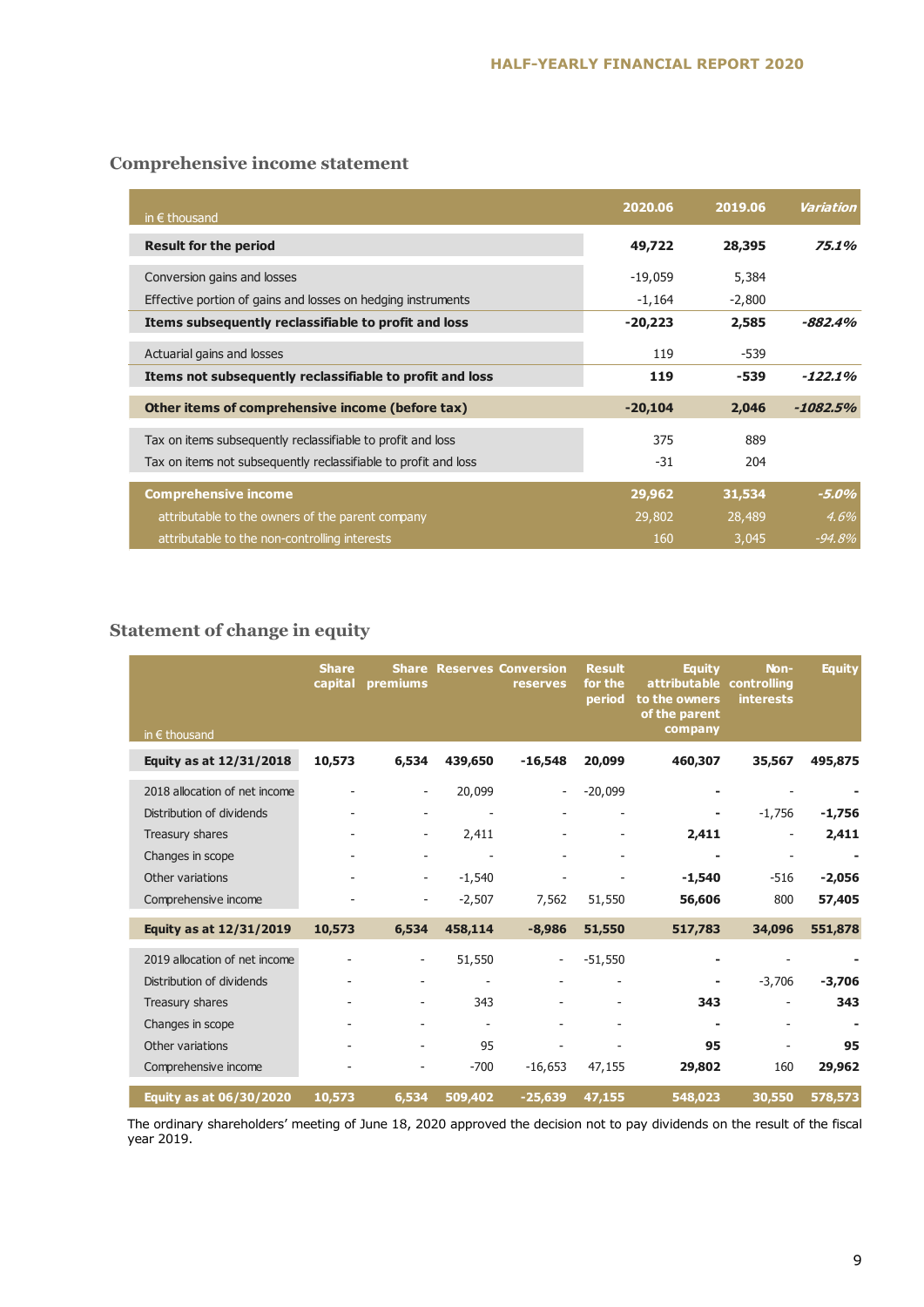For information, changes in equity of the first half of 2019 were as follows:

| in $\epsilon$ thousand        | <b>Share</b><br>capital  | premiums                 |                          | <b>Share Reserves Conversion</b><br><b>reserves</b> | <b>Result</b><br>for the<br>period | <b>Equity</b><br>attributable controlling<br>to the owners<br>of the parent<br>company | Non-<br><b>interests</b> | <b>Equity</b> |
|-------------------------------|--------------------------|--------------------------|--------------------------|-----------------------------------------------------|------------------------------------|----------------------------------------------------------------------------------------|--------------------------|---------------|
| Equity as at 12/31/2018       | 10,573                   | 6,534                    | 439,650                  | $-16,548$                                           | 20,099                             | 460,307                                                                                | 35,567                   | 495,875       |
| 2018 allocation of net income |                          | $\overline{\phantom{a}}$ | 20,099                   | $\overline{\phantom{0}}$                            | $-20,099$                          |                                                                                        |                          |               |
| Distribution of dividends     | $\overline{\phantom{a}}$ | $\overline{\phantom{a}}$ | $\overline{\phantom{a}}$ | $\overline{\phantom{0}}$                            | -                                  | ۰                                                                                      | $-1,756$                 | $-1,756$      |
| Treasury shares               | $\overline{\phantom{a}}$ | $\overline{\phantom{a}}$ | 806                      | $\overline{\phantom{0}}$                            | $\qquad \qquad -$                  | 806                                                                                    | $\overline{\phantom{a}}$ | 806           |
| Changes in scope              | $\overline{\phantom{a}}$ |                          | $\overline{\phantom{a}}$ | -                                                   | $\overline{\phantom{0}}$           | ۰                                                                                      | $\overline{\phantom{0}}$ |               |
| Other variations              | $\overline{\phantom{a}}$ | $\overline{\phantom{a}}$ | $-705$                   | $\overline{\phantom{0}}$                            |                                    | $-705$                                                                                 | $-533$                   | $-1,238$      |
| Comprehensive income          | $\overline{a}$           | $\overline{\phantom{a}}$ | $-2,245$                 | 4,299                                               | 26,435                             | 28,489                                                                                 | 3,045                    | 31,534        |
| Equity as at 06/30/2019       | 10,573                   | 6,534                    | 457,606                  | $-12,249$                                           | 26,435                             | 488,898                                                                                | 36,323                   | 525,222       |

The item "Other variations" corresponded:

- on one hand, entries recognized in equity in accordance with IAS 8, arising from an error in the calculation of the deferred tax liability related to assets in the Chilean entity (for a global amount of -€1.1 million to be split between the reserves attributable to the owners of the parent company and the non-controlling interests);
- on the other hand, the opening impact on equity of the implementation of IFRS 16 based on the modified retrospective approach, totalling -€0.2 million.

#### **Statement of change in cash position**

| in $\epsilon$ thousand                    | 2020.06   | 2019.06   |
|-------------------------------------------|-----------|-----------|
| Cash and cash equivalents                 | 93,656    | 62,810    |
| Bank overdraft                            | $-13,770$ | $-19,173$ |
| Accrued interests not yet matured         | $-37$     | $-49$     |
| <b>Opening net cash position</b>          | 79,849    | 43,588    |
| Cash and cash equivalents                 | 117,940   | 70,866    |
| Bank overdraft                            | $-9,735$  | $-11,813$ |
| Accrued interests not yet matured         | $-19$     | $-50$     |
| <b>Closing net cash position</b>          | 108,186   | 59,003    |
| Impact of currency conversion adjustments | $-3,883$  | 693       |
| Impact of changes in scope                |           |           |
| Net change in cash position               | 32,219    | 14,722    |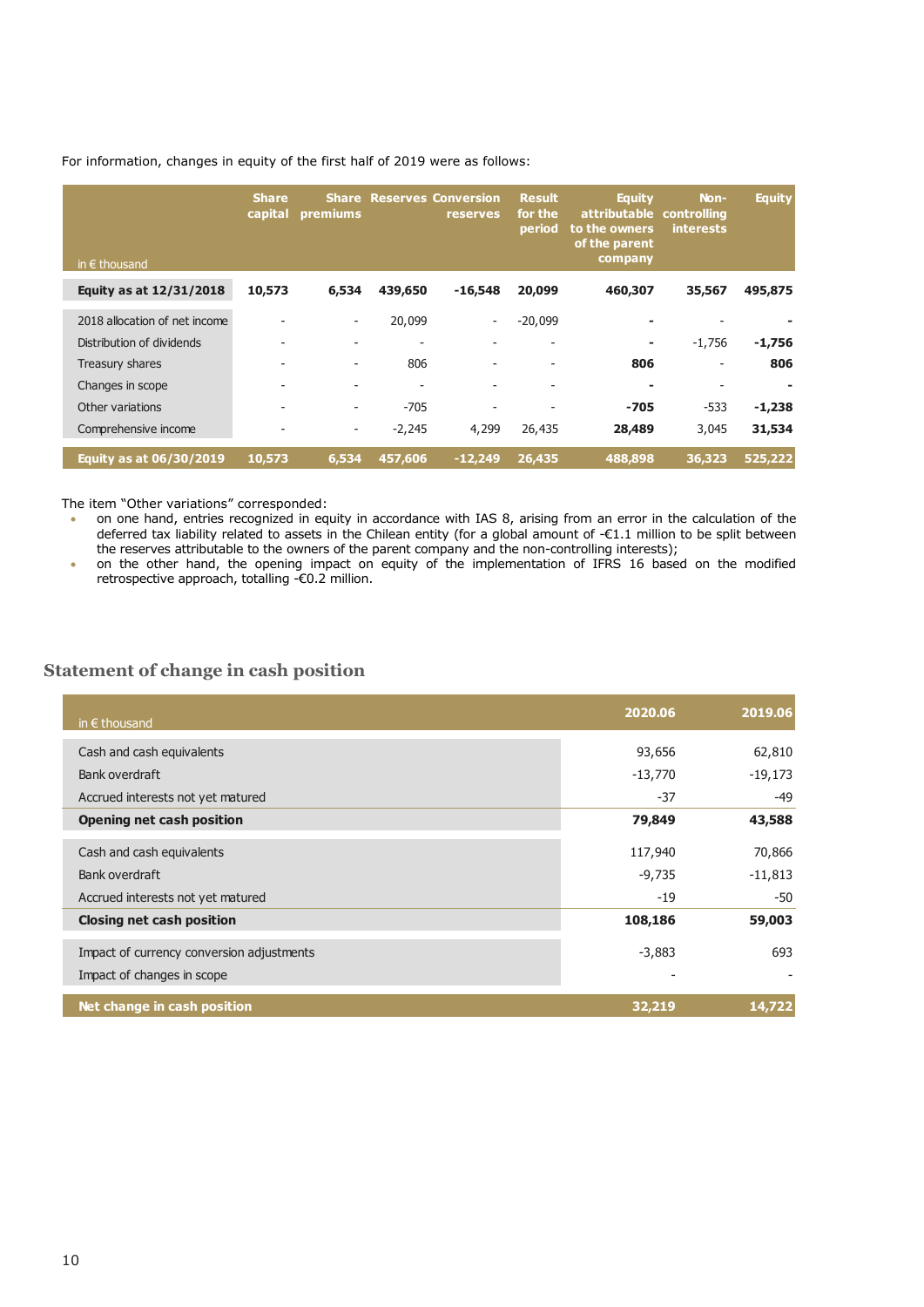### **Cash flow statement**

| in $\epsilon$ thousand                                                         | <b>Notes</b> | 2020.06   | 2019.06   |
|--------------------------------------------------------------------------------|--------------|-----------|-----------|
| <b>Result for the period</b>                                                   |              | 49,722    | 28,395    |
| Elimination of share from companies' profit accounted for by the equity method | A7           | $-303$    | -90       |
| Elimination of depreciations and provisions                                    | A14-A22      | 29,804    | 34,421    |
| Elimination of deferred tax change                                             | Α8           | -866      | $-1,712$  |
| Elimination of gains and losses on disposals                                   | A23          | 202       | $-2,004$  |
| Other income and expenses with no cash impact                                  |              | $-3,319$  | 2,159     |
| <b>Cash flow</b>                                                               |              | 75,241    | 61,169    |
| Effect of net change in inventories                                            | Α9           | $-12,145$ | $-11,517$ |
| Effect of net change in trade receivables                                      | A10          | $-27,322$ | $-12,605$ |
| Effect of net change in trade payables                                         | A18          | 3,699     | $-5,166$  |
| Effect of net change in other receivables and payables                         | A11-A17      | $-6,978$  | $-17,053$ |
| Including income tax accrued for the period                                    |              | 16,538    | 12,964    |
| Including income tax paid                                                      |              | -17,761   | $-11,256$ |
| <b>Effect of change in working capital requirements</b>                        |              | $-42,746$ | $-46,341$ |
| Net financial interests paid                                                   | A25          | 5,593     | 8,715     |
| Net cash flow generated by operating activities                                |              | 38,087    | 23,543    |
| Acquisitions of intangible assets                                              | A2-A18       | $-4,420$  | $-4,545$  |
| Acquisitions of tangible assets                                                | A4-A18       | $-8,071$  | $-7,650$  |
| Disposals of intangible and tangible assets                                    | A23          | 233       | 6,160     |
| Change in financial assets                                                     | A6           | 3,389     | 388       |
| Change in debts relative to acquisitions                                       |              |           |           |
| Acquisitions of subsidiaries or activities                                     |              |           |           |
| Disposals of subsidiaries or activities                                        |              |           |           |
| Withholding tax on distributions                                               |              |           |           |
| Dividends received                                                             |              |           |           |
| Net cash flow allocated to investing activities                                |              | $-8,869$  | $-5,647$  |
| Dividends paid to the owners of the parent company                             |              |           |           |
| Dividends paid to the non-controlling interests                                |              | $-1,546$  | $-2,057$  |
| Change in treasury shares                                                      |              | $-221$    | 864       |
| Increase/decrease of capital                                                   |              |           |           |
| Cash investments                                                               |              |           |           |
| Debt issuance                                                                  | A16          | 56,606    | 48,239    |
| Repayments of debt                                                             | A16          | $-41,820$ | $-36,948$ |
| Repayments of lease obligation                                                 | A15          | $-4,425$  | $-4,557$  |
| Net financial interests paid                                                   | A25          | $-5,593$  | $-8,714$  |
| Net cash flow from financing activities                                        |              | 3,001     | $-3,173$  |
| <b>Change in cash position</b>                                                 |              | 32,219    | 14,722    |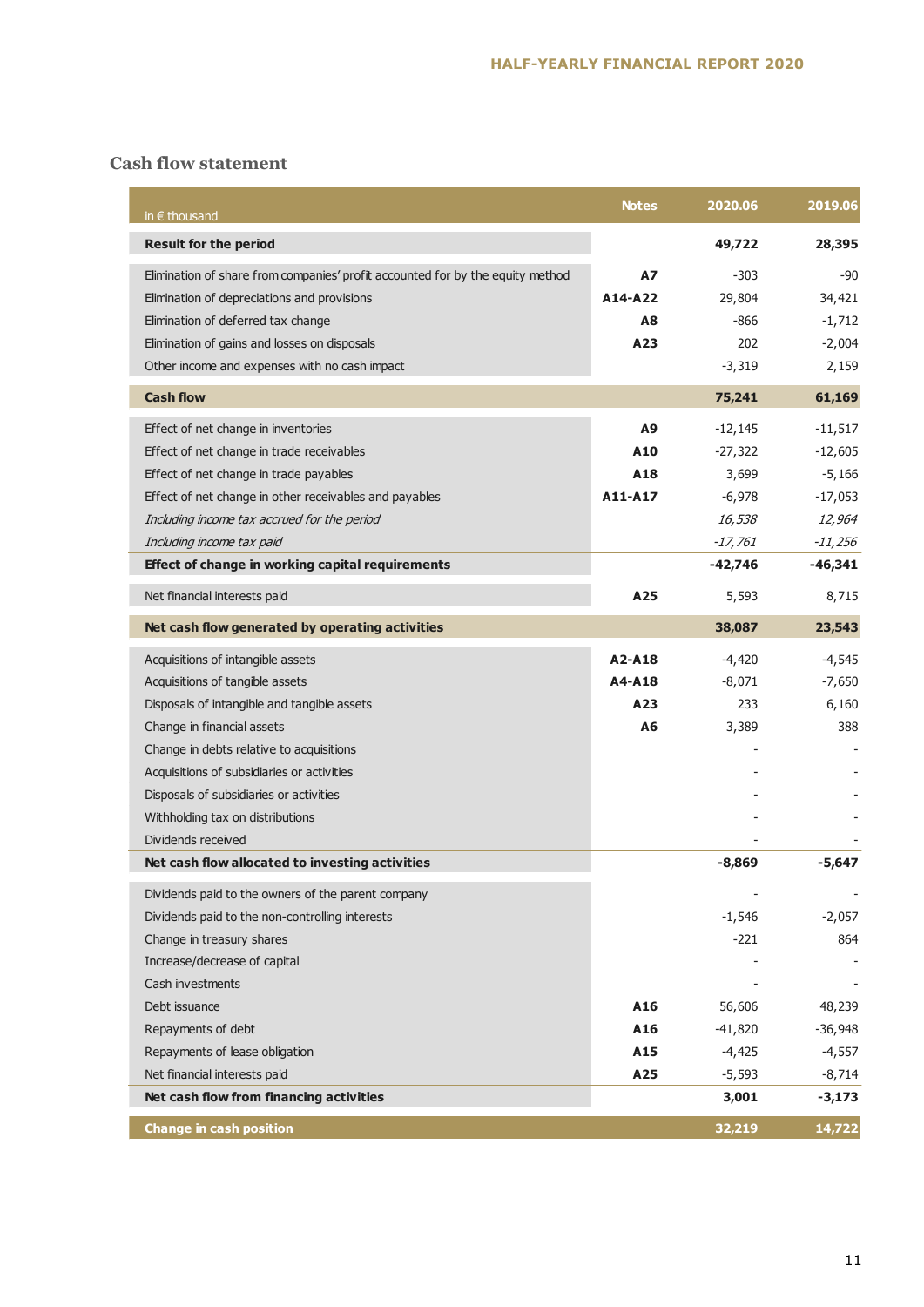## **NOTES TO THE CONDENSED CONSOLIDATED FINANCIAL STATEMENTS**

#### **General information note**

Virbac is an independent global pharmaceutical laboratory exclusively dedicated to animal health and markets a full range of products designed for companion animals and food producing animals.

The Virbac share is listed on the Paris stock exchange in compartment A of Euronext.

Virbac is a public limited company under French law with an executive board and a supervisory board. Its trading name is "Virbac". The company was established in 1968 in Carros.

The ordinary and extraordinary combined shareholders' meeting of June 17, 2014 having adopted the resolution on the modification of the statutes, the lifetime of the company was extended by 99 years until June 17, 2113.

The head office is located at 1ère avenue 2,065m LID, 06511 Carros. The company is registered on the Grasse Trade registry under the number 417350311 RCS Grasse.

The 2020 condensed half-year consolidated financial statements were approved by the executive board on August 31, 2020, and were reviewed by the supervisory board on September 15, 2020.

The following explanatory notes support the presentation and are an integral part of the consolidated accounts.

#### **First Half 2020 Major events**

#### **Covid-19 health crisis**

The beginning of 2020 was marked by the Covid-19 health crisis which has spread around the world and which continues to affect many geographic areas where the Group operates. Depending on its duration, its geographic expansion and the resulting economic and social consequences, the health crisis can have a significant impact on the Group's activities and the achievement of its objectives.

Virbac has implemented a crisis management system to prevent and limit the impact of adverse events on all of its entities. Faced with this health crisis, the Group's priority is to preserve the health, safety and security of its employees.

The Group's information systems allow flexible and remote working methods to be developed on a large scale, and are subject to adequate security devices.

Supply chain and inventory management policies, industrial site continuity plans make it possible to anticipate the actions required to manage their disruptions. The relationships built with the Group's strategic suppliers, sourcing diversification policies and operational continuity plans help to limit the impact of the crisis.

Virbac's global presence in terms of geographic areas, product categories and distribution channels, the very strong responsiveness and adaptability of the teams through its organizational model, as well as the robustness of its financial situation, all contribute to its capacity to face the economic consequences of this crisis.

#### **Divestment agreement on US rights on Sentinel® trademarks to MSD Animal Health**

Virbac entered in May 2020 into an agreement with MSD Animal Health, a division of Merck & Co., Inc., Kenilworth, N.J., USA (NYSE:MRK), to divest veterinary products currently marketed in the United States under the Sentinel® brands by Virbac, for approximately US \$400 million in an all-cash deal subject to customary post-closing adjustments. These assets were acquired in early 2015 from Eli Lilly.

Under the terms of this agreement, Virbac will divest a combination of titles and rights for the United States on trademarks, marketing authorizations, patents, know-how, and other assets, related to two parasiticides for dogs: Sentinel<sup>®</sup> Flavor Tabs<sup>®</sup> and Sentinel<sup>®</sup> Spectrum<sup>®</sup>. In relation with the transaction, Virbac will keep its commercial structure substantially unchanged, and will continue to manufacture Sentinel® SPECTRUM® at its Bridgeton, Missouri site for the next ten years.

In the United States, Sentinel ® Flavor Tabs® and Sentinel® Spectrum® have reached total revenues of around US \$70 million in 2019. At the time of the acquisition, Virbac was expecting a high leverage from the synergies on the historical ranges through the access to new large veterinary clinics and the more than doubling of the sales force. These synergies on historical products have not materialized due to the Bridgeton manufacturing site temporary interruption, while the number of brands in the parasiticide segment has grown over the recent years. Divesting these brands is an opportunity for Virbac to significantly deleverage the Group. It also permits to refocus on the existing portfolio of products offered to veterinary clinics and pet owners in the United States, and maximize growth potential, either organically through future launches, or through acquisitions.

The financial impacts of this divestment to Virbac's revenue and operating profit before depreciation of intangible assets arising from acquisitions ("Ebita"), are estimated (on a full year pro forma basis) to be a decrease in revenue of approximately US \$55 million and around 3 points on the ratio of Ebita to revenue. The impact of the divestment on the whole of 2020 should be limited to 1 point on the ratio of Ebita to revenue, Sentinel® having generated revenue of US \$39 million during the first semester.

In accordance with IFRS 5, assets held for sale were presented on a separate line in the balance sheet. It should be noted that the activity intended for sale does not meet the criteria for a discontinued activity.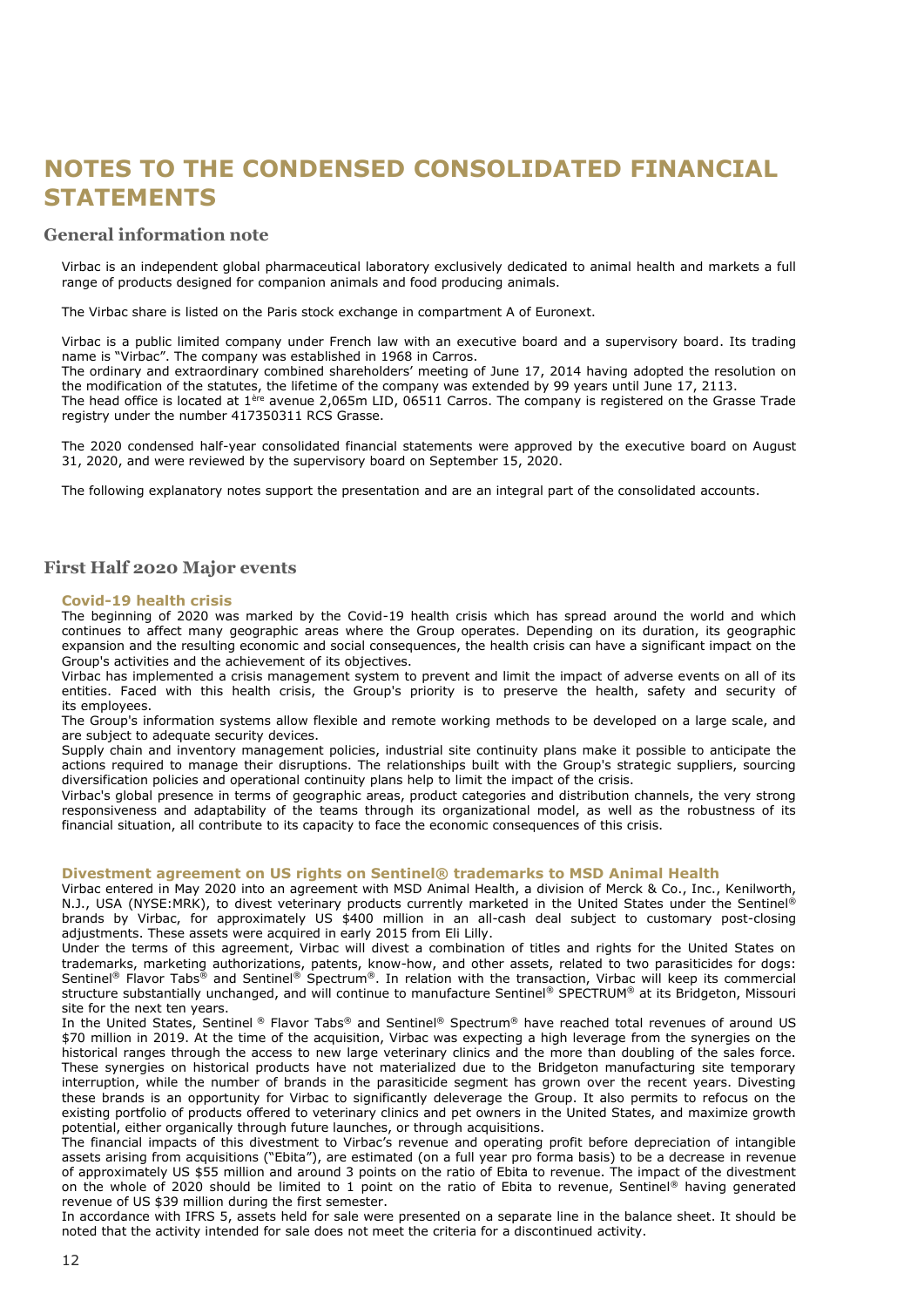#### **Decision to end the production of the leishmaniosis vaccine**

Following the arrival in 2016 of a new player on the market, offering a simplified injection process compared to the one commercialized by Virbac, the Group scaled down its business plans, and recognized an impairment of the Cash-Generating Unit (CGU) in its accounts.

Given the level of sales, which sharply fell these last years, and faced with technical difficulties in the production processes, the Group has decided, in June, to end the production of its leishmaniosis vaccines.

In accordance with IAS 36, the residual assets related to this CGU have been entirely impaired. The impairment has been recognized as non-recurring income and expenses. Given the non-materiality of this line of activity, the Group did not retain the application of the criteria of discontinued operations as per IFRS 5.

#### **Six-week shutdown of worldwide dog and cat vaccine production**

Following an underground pipeline rupture on the Carros site, the worldwide dog and cat vaccine production site was shut down in mid-April and restarted its activities of production at the beginning of June, and activities of release progressively from the month of August, after repairs allowing the resumption of manufacturing under GMP (Good manufacturing practice) rules. The Group has noted a decrease in its sales of vaccines over the first six months of the year, but given the uncertainties on demand in the context of the Covid-19, it is difficult to clearly identify the share of the decline linked to this incident as of June 30, 2020.

#### **Major events subsequent to closing**

#### **Divestment of US rights on Sentinel® trademarks to MSD Animal Health**

On July 1, Virbac has divested its parasiticides for dogs: Sentinel® Flavor Tabs® and Sentinel® Spectrum® to MSD Animal Health, a division of Merck & Co., Inc., Kenilworth, N.J., USA (NYSE:MRK). The consideration received for the transaction amounted to US \$410 million, settled in cash. Subject to customary closing adjustments, the capital gain on the sale is US \$84 million.

According to the terms of the agreement, Virbac has divested a combination of rights and assets for the United States on Sentinel® Flavor Tabs® and Sentinel® Spectrum®, and will continue to manufacture Sentinel® Spectrum® at the Bridgeton, Missouri site for the next ten years.

#### **Reduction of the financial debt in US \$**

Following the divestment of the United States rights to the Sentinel® brands and the collection of US \$410 million, the net debt of Virbac has become negative. The lines of credit drawn in US \$have been reimbursed. In addition, the Group will retain the major part of its credit lines negotiated and not yet drawn until their maturity (around 2022 for the most lines), therefore maintaining the possibility to finance a potential increase in working capital, an opportunity of external growth or any other project requiring financing.

#### **Main accounting principles applied**

#### **Compliance and basis for preparing the consolidated financial statements**

The half-year condensed financial statements have been prepared in accordance with standard IAS 34 "Interim financial reporting", standard of the IFRS (International Financial Reporting Standards) as adopted by the European Union. The condensed interim financial statements do not include the whole information required by the IFRS reference system. They should be analyzed with regards to the consolidated statements of the previous year, as of December 31, 2019.

With the exception of the standards, amendments or interpretations of application which are compulsory starting from January 1, 2020, the accounting principles used in the preparation of Virbac's half-year condensed financial statements are identical to those used in the preparation of consolidated statements as of December 31, 2019. They have been established in compliance with the IFRS, as adopted by the European Union as of June 30, 2020, and with the IFRS as published by the IASB (International Accounting Standards Board).

The standards and interpretations of the IFRS as adopted by the European Union are available under the heading "IAS/IFRS interpretations and standards", on the following website: [https://ec.europa.eu/finance/company-reporting/standards-interpretations/index\\_en.htm](https://ec.europa.eu/finance/company-reporting/standards-interpretations/index_en.htm)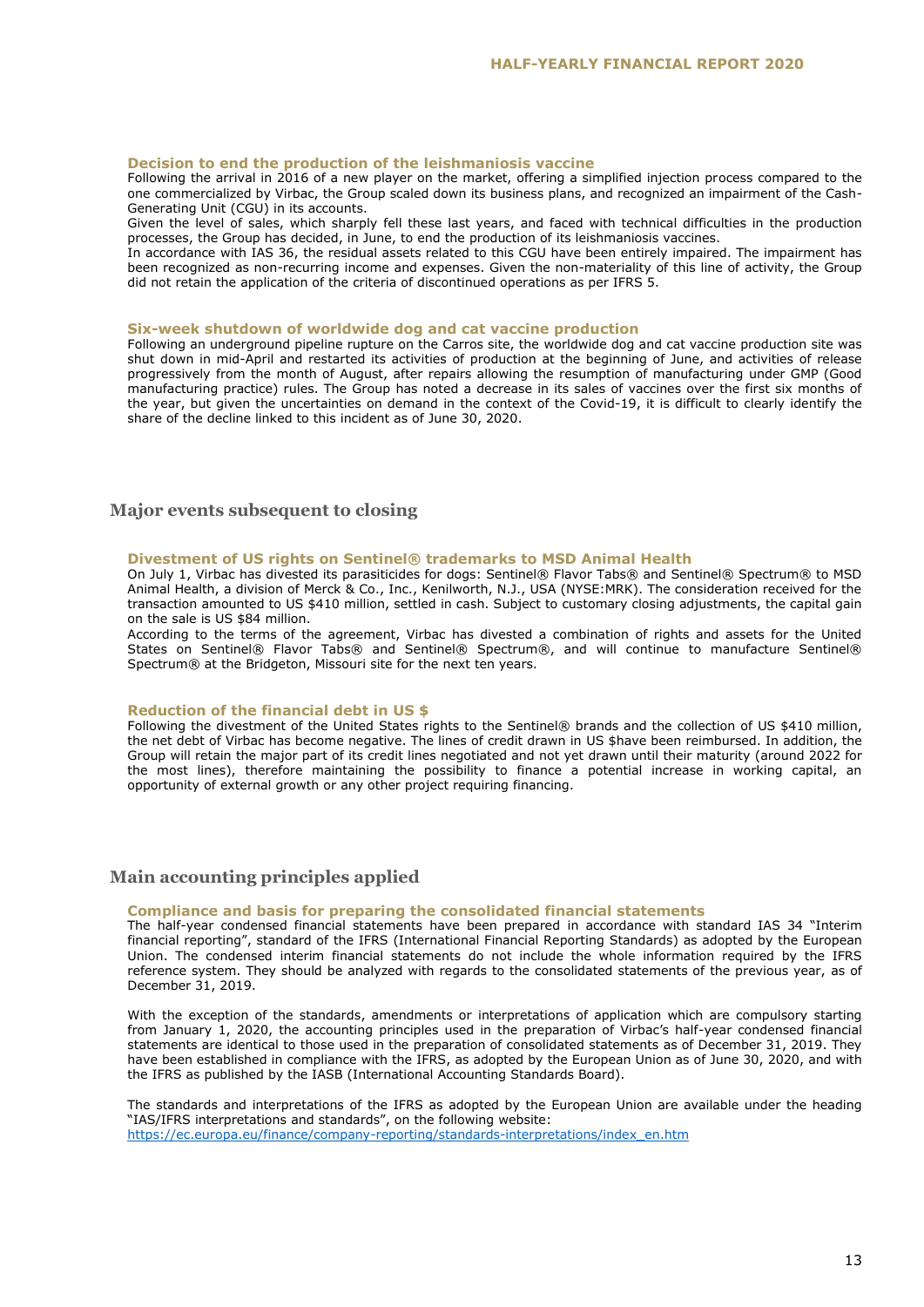#### **New standards and interpretations**

#### **Mandatory standards and interpretations effective January 1, 2020**

#### **Amendment to** *IAS 1* **and** *IAS <sup>8</sup>***. Definition of "material"**

This amendment specifies that information is material if misstating or obscuring it could reasonably be expected to influence decisions made by the primary users on the basis of the financial statements.

#### **Amendment to** *IFRS 3***. Definition of a business**

This amendment clarifies the definition of a business, proposing a two-step analysis approach and aiming at limiting the heterogeneity of practices as may concern the concept of business.

#### **Amendment to IFRS standards to update a reference to the conceptual framework**

This alignment with the new conceptual framework issued in 2018 concerns following standards and interpretations: IFRS 2, IFRS 3, IFRS 6, IFRS 14, IAS 1, IAS 8, IAS 34, IAS 37, IAS 38, IFRIC 12, IFRIC 19, IFRIC 20, IFRIC 22 and SIC 32.

These amendments did not have any impact on the consolidated accounts.

#### **Standards and interpretations available for early adoption as of January 1, 2020**

On the reporting date of these consolidated accounts, the standards and interpretations listed below were submitted by the IASB and IFRIC IC respectively, but were still not adopted by the EU.

- **Amendment to IAS 1. Classification of liabilities as current or non-current**
- **Amendment to IFRS 16. Leases Covid-19-related rent concessions**
- **Amendment to IFRS 3, IAS 16 and IAS 37. Update of the conceptual framework**

The Group chose not to adopt these standards and interpretations early, choosing instead to conduct an analysis of the implications involved in adopting them. Where necessary, the Group will apply these standards in its statements once they are adopted by the European Union.

#### **Consolidation rules**

#### **Scope and consolidation methods**

Pursuant to IFRS 10 "Consolidated financial statements", the Group's consolidated financial statements include all of the entities controlled, directly or indirectly, by Virbac, whatever equity stake it may have in these entities. An entity is controlled by Virbac once the following three criteria are cumulatively met:

- the parent company has power over the subsidiary whereby it has actual rights that give it the capacity to direct the relevant activities;
- the parent company is exposed to or has rights to variable returns because of its connections to that entity;
- the parent company has the capacity to exercise its power over this entity so as to affect the amount of returns that it receives.

The consolidated financial statements as of June 30, 2020 include the financial statements of the companies that Virbac controls indirectly or directly in law or in fact.

Changes in scope are presented into the note A32.

All transactions between Group companies, as well as inter-company profits, are eliminated from the consolidated accounts

#### **Foreign exchange conversion methods**

#### **Conversion of foreign currency operations in the accounts of consolidated companies**

Fixed assets and inventories acquired using foreign currency are converted into functional currency using the exchange rates in effect on the date of acquisition. All monetary assets and liabilities denominated in foreign currency are converted using the exchange rates in effect on the year-end date. The resulting exchange rate gains and losses are recorded in the income statement.

#### **Conversion of foreign company accounts**

Pursuant to the IAS 21 "Effects of changes in foreign exchange rates" standard, each Group entity accounts for its operations in its functional currency, the currency that most clearly reflects their business environment.

The Group's consolidated financial statements are presented in euros. The financial statements of foreign companies for which the functional currency is not the euro are converted according to the following principles:

 the balance sheet items are converted at the rate in force at the close of the period. The conversion difference resulting from the application of a different exchange rate for opening equity is shown as equity on the consolidated balance sheet;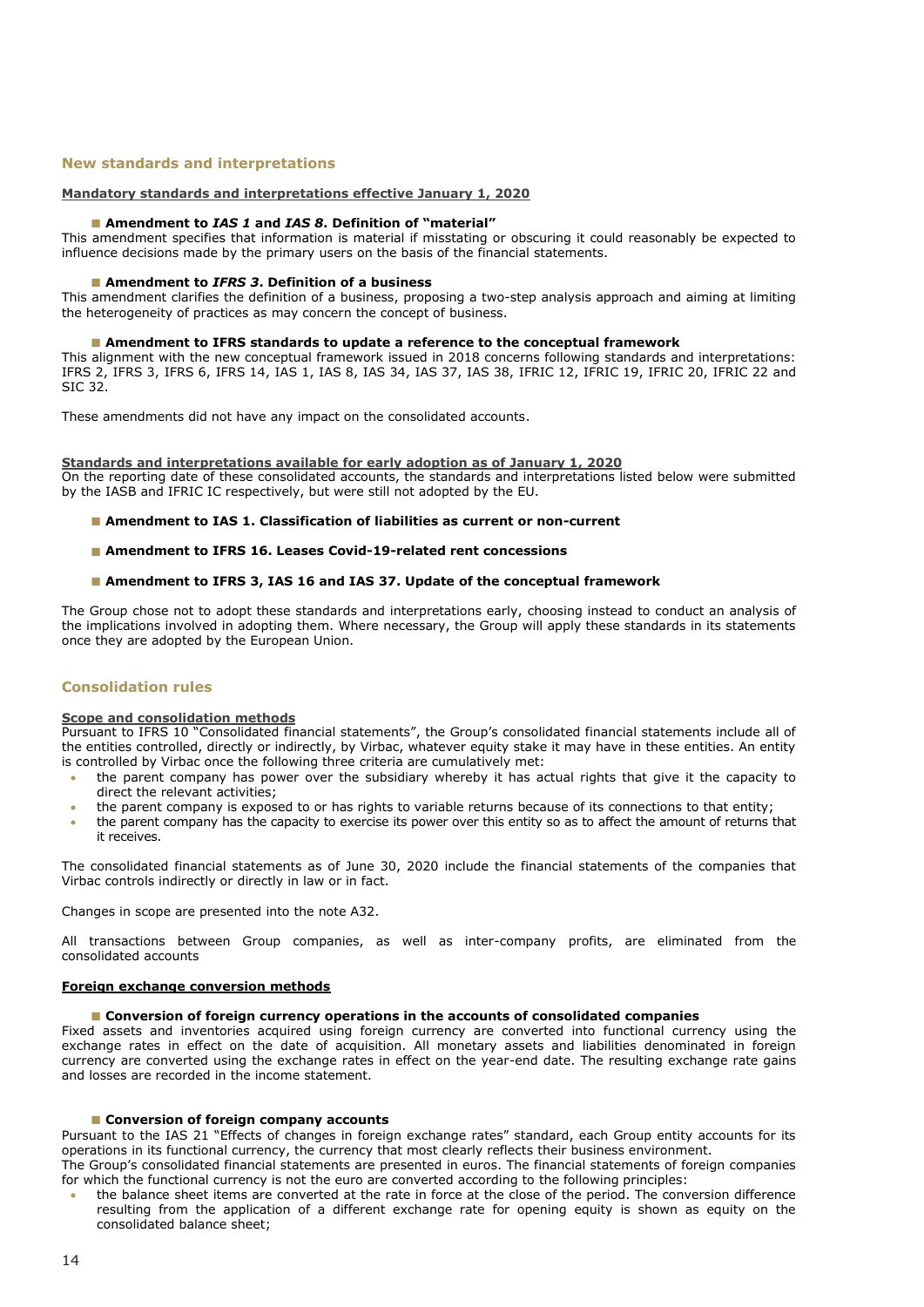the income statements are converted at the average rate for the period. The conversion difference resulting from the application of an exchange rate different from the balance sheet rate is shown as equity on the consolidated balance sheet.

#### **Use of estimations and assumptions**

The drawing up of consolidated financial statements implies that the Group makes a number of estimates and assumptions that have a material impact on the value of the assets and liabilities recognized into the statement of financial position, the information related to these assets and liabilities, the expenses and revenues recognized into the profit and loss statement, and the commitments related to the period.

The current global context had no impact on the critical judgements exercised by the Group to apply the accounting methods and the main sources of uncertainty relating to estimations. They are described into the consolidated financial statements of the period closed December 31, 2019.

In addition, for the purposes of the half-year financial information, pursuant to IAS 34, the Group tax charge is calculated on the basis of the effective tax rate estimated for the fiscal year 2020. This annual effective tax rate was estimated based on the tax rates in force and the estimates of profit before tax of the tax jurisdictions of the Group.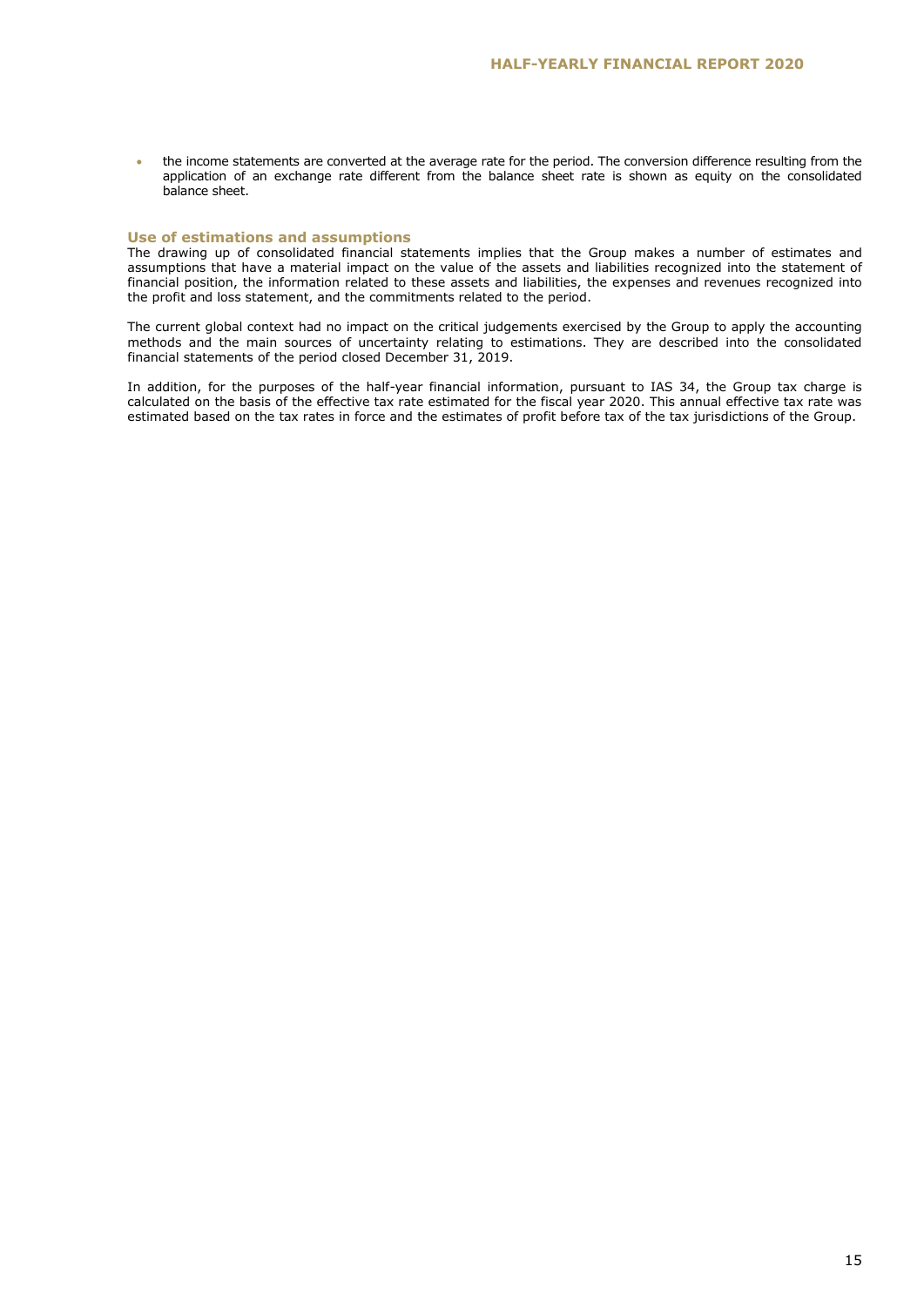#### **Impact of the health crisis on the financial statements**

On January 30, 2020, the World health organisation declared the state of public health emergency of international concern following the spread of the Covid-19 virus, and qualified it as a pandemic on March 11, 2020. In response to this health crisis, governments throughout the world have been forced to adopt restrictive social and economic measures in order to limit the spread of the virus.

These measures taken by all countries have had a significant impact on the global economy. In this context, Virbac has assessed the impact of the uncertainties created by the pandemic.

As of June 30, 2020, these uncertainties did not lead to a significant change in estimates and assumptions taken by the Group. Moreover, Virbac will continue to update these estimates and assumptions in the light of developments in the situation.

#### **Effect of the pandemic on the valuation of Goodwill and intangible assets**

In accordance to IAS 36, the Group performs impairment tests of the assets included in each of its CGUs, once a year, and independently from the existence of indicators of loss of value. The latest impairment tests were carried out as of December 31, 2019 (see note A3 to the consolidated accounts as of December 31, 2019).

As part of the preparation of its consolidated accounts as of June 30, 2020, Virbac has analyzed quantitative and qualitative criteria and has identified indicators of loss of value of certain assets directly or indirectly linked to the Covid-19 pandemic.

Even though the impairment tests carried out in 2019 on the CUGs affected by these indicators of loss of value showed recoverable value significantly above their carrying value, the Group updated these tests by reviewing the business plans of each of the CGU.

These tests did not lead the Group to recognize any impairment in the consolidated accounts as of June 30, 2020. The results of the tests on the main CGUs concerned are presented in note A3.

#### **Effect of the pandemic on the revenue**

Throughout the Group, the Covid-19 pandemic has not caused any rupture or substantial modification of the distribution contracts.

#### **Effect of the pandemic on the inventory**

To address supply risks related to the Covid-19 pandemic, the Group's production sites have built up security stocks and have been able to maintain their level of activity through the implementation of specific health measures. In the event of a decline in production levels, the Group does not take into account the effects of under-absorption in the valuation of the cost of production of inventories in accordance with IAS 2.

#### **Effect of the pandemic on trade receivables**

As of June 30, 2020, Virbac analyzed indicators of loss of value of trade receivables, such as the classification of gross receivables by maturity and the amount of doubtful debts. The Group has not identified evidence that could justify a significant increase in credit risk (see note A30).

#### **Effect of the pandemic on the cash flow situation**

The Covid-19 pandemic did not negatively impact the Group's liquidity. On the other hand, the Group was able to benefit from government assistance in the form of a postponement of tax and social deadlines in certain countries.

#### **Effect of the pandemic on the presentation of the income statement**

The impacts of the pandemic of Covid-19 are presented in the note to the income statement in accordance with the nature of the related income and expenses. No item linked to the health crisis was classified as non-current income and expense.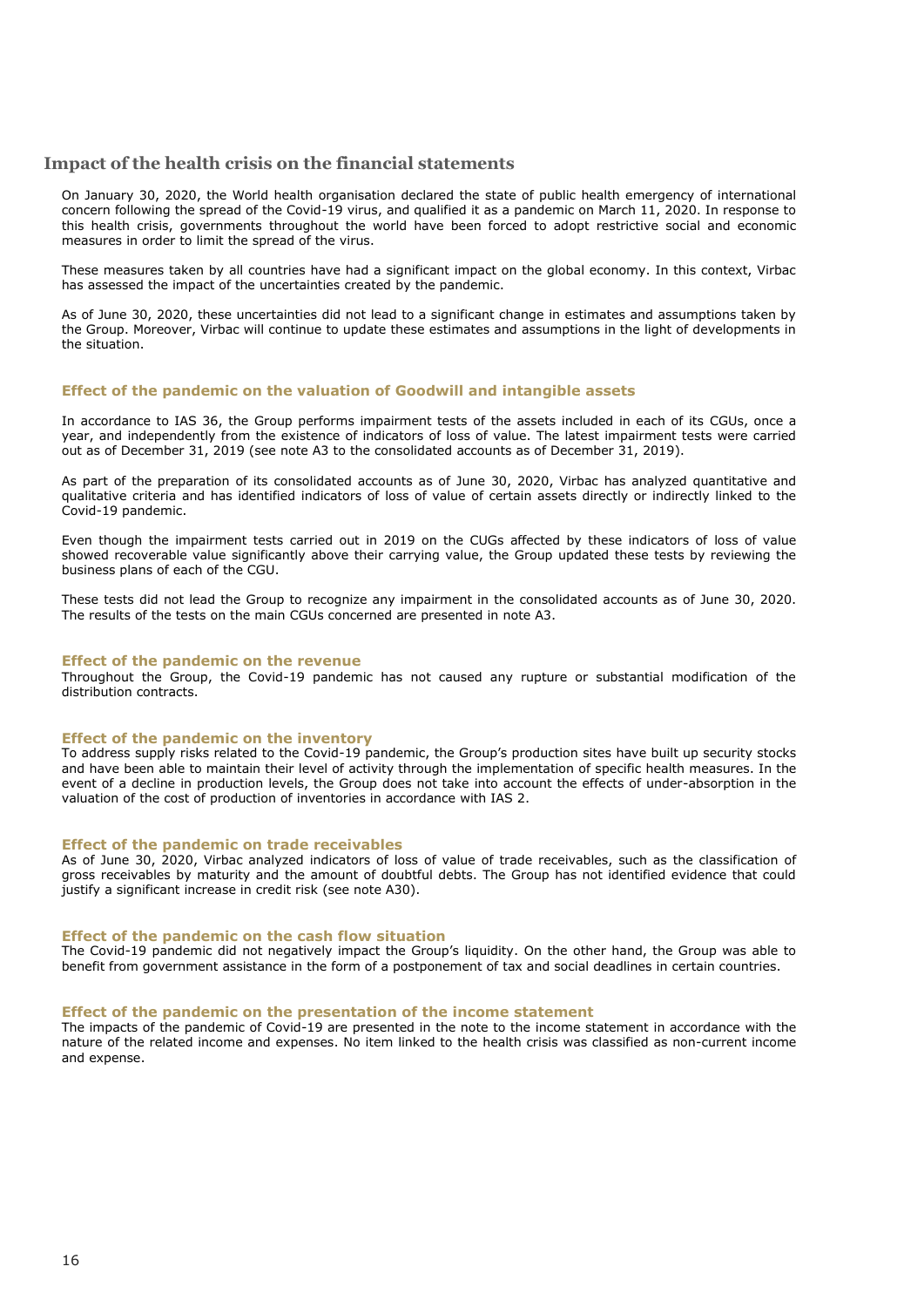### **A1. Goodwill**

#### **Change in goodwill by CGU**

| in $\epsilon$ thousand | as at<br>12/31/2019 | <b>Gross value Impairment</b><br>value as at<br>12/31/2019 12/31/2019 | Net book<br>value as at | <b>Increases</b>         | <b>Transfers</b>             | Impair-<br>ment          | <b>Conversion</b><br>gains and<br><b>losses</b> | <b>Net book</b><br>value as at<br>06/30/2020 |
|------------------------|---------------------|-----------------------------------------------------------------------|-------------------------|--------------------------|------------------------------|--------------------------|-------------------------------------------------|----------------------------------------------|
| <b>United States</b>   | 229,305             | $-3,650$                                                              | 225,655                 | $\overline{\phantom{a}}$ | $-174,181$                   |                          | 3,871                                           | 55,345                                       |
| Chile                  | 27,891              |                                                                       | 27,891                  |                          | $\overline{\phantom{a}}$     | $\overline{\phantom{0}}$ | $-2,388$                                        | 25,503                                       |
| New Zealand            | 15,250              | $-154$                                                                | 15,096                  |                          | $\overline{\phantom{a}}$     | $\overline{\phantom{a}}$ | $-711$                                          | 14,385                                       |
| India                  | 14,215              |                                                                       | 14,215                  |                          | $\overline{\phantom{a}}$     | $\overline{\phantom{a}}$ | $-699$                                          | 13,515                                       |
| <b>SBC</b>             | 7,548               |                                                                       | 7,548                   |                          | $\overline{\phantom{0}}$     | $\overline{\phantom{a}}$ | 78                                              | 7,626                                        |
| <b>Denmark</b>         | 4,643               |                                                                       | 4,643                   |                          | $\overline{\phantom{0}}$     | $\overline{\phantom{a}}$ | $-0$                                            | 4,643                                        |
| Uruguay                | 4,235               |                                                                       | 4,235                   |                          | $\overline{\phantom{a}}$     | $\overline{\phantom{a}}$ | 14                                              | 4,249                                        |
| Peptech                | 3,379               |                                                                       | 3,379                   |                          | $\overline{\phantom{a}}$     | $\overline{\phantom{0}}$ | $-26$                                           | 3,353                                        |
| Australia              | 3,290               | $-312$                                                                | 2,978                   |                          |                              | $\overline{\phantom{0}}$ | $-83$                                           | 2,895                                        |
| Colombia               | 1,744               |                                                                       | 1,744                   |                          | $\qquad \qquad \blacksquare$ | $\overline{\phantom{a}}$ | $-173$                                          | 1,571                                        |
| Italy                  | 1,585               |                                                                       | 1,585                   |                          | $\overline{\phantom{a}}$     | $\overline{\phantom{a}}$ | $\overline{\phantom{a}}$                        | 1,585                                        |
| Greece                 | 1,359               |                                                                       | 1,359                   | $\qquad \qquad -$        | $\overline{\phantom{a}}$     | $\overline{\phantom{a}}$ | $\overline{\phantom{a}}$                        | 1,359                                        |
| <b>Other CGUs</b>      | 4,277               | $-1,722$                                                              | 2,555                   |                          | $\overline{\phantom{0}}$     | $\overline{a}$           | $-51$                                           | 2,504                                        |
| <b>Goodwill</b>        | 318,720             | $-5,838$                                                              | 312,882                 | ٠                        | $-174,181$                   |                          | $-169$                                          | 138,532                                      |

The change in this item is essentially linked to the classification as assets held for sale of the United States CGU related to the Sentinel® products for US \$191.5 million (see note A13).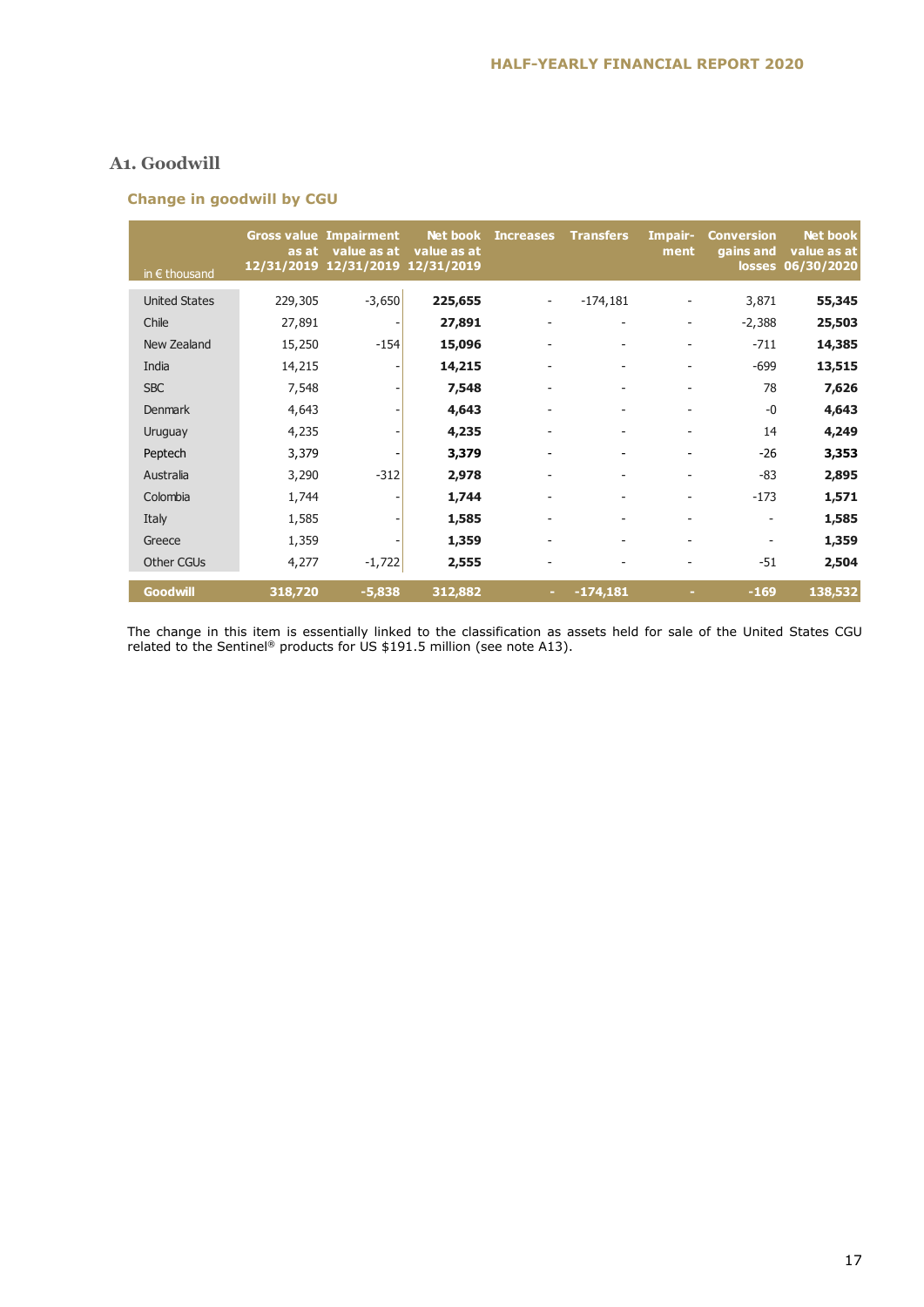#### **A2. Intangible assets**

#### **Change in intangible assets**

|                                      | <b>Concessions,</b><br>patents, licenses<br>and brands |                    | <b>Other</b><br><b>intangible</b><br>assets | <b>Intangible</b><br>assets<br>in progress | <b>Intangible</b><br>assets |
|--------------------------------------|--------------------------------------------------------|--------------------|---------------------------------------------|--------------------------------------------|-----------------------------|
| in $\epsilon$ thousand               | Indefinite life                                        | <b>Finite life</b> |                                             |                                            |                             |
| Gross value as at 12/31/2019         | 160,883                                                | 231,007            | 65,520                                      | 11,561                                     | 468,971                     |
| Acquisitions and other increases     |                                                        | 409                | 1,102                                       | 1,773                                      | 3,283                       |
| Disposals and other decreases        |                                                        |                    | $-5$                                        |                                            | -5                          |
| Changes in scope                     |                                                        |                    |                                             |                                            |                             |
| <b>Transfers</b>                     | $-45,633$                                              | $-126,207$         | 1,515                                       | $-1,822$                                   | $-172,147$                  |
| Conversion gains and losses          | $-4,650$                                               | $-975$             | $-362$                                      | $-206$                                     | $-6,194$                    |
| <b>Gross value as at 06/30/2020</b>  | 110,599                                                | 104,234            | 67,771                                      | 11,305                                     | 293,909                     |
| Depreciation as at 12/31/2019        | $-15,976$                                              | $-127,542$         | $-53,053$                                   | $-266$                                     | $-196,838$                  |
| Depreciation expense                 |                                                        | $-6,834$           | $-2,106$                                    |                                            | $-8,941$                    |
| Impairment losses (net of reversals) |                                                        | $-1,485$           | -                                           |                                            | $-1,485$                    |
| Disposals and other decreases        |                                                        |                    | 5                                           |                                            | 5                           |
| Changes in scope                     |                                                        |                    |                                             |                                            |                             |
| <b>Transfers</b>                     |                                                        | 59,295             |                                             |                                            | 59,295                      |
| Conversion gains and losses          |                                                        | 900                | 217                                         | 50                                         | 1,167                       |
| Depreciation as at 06/30/2020        | $-15,976$                                              | $-75,666$          | $-54,937$                                   | $-216$                                     | $-146,796$                  |
| Net value as at 12/31/2019           | 144,907                                                | 103,465            | 12,468                                      | 11,295                                     | 272,134                     |
| Net value as at 06/30/2020           | 94,623                                                 | 28,568             | 12,834                                      | 11,089                                     | 147,113                     |

#### **Concessions, patents, licences and brands**

The item "Concessions patents, licences and brands" include:

- rights relating to the patents, know-how and market authorizations necessary for the Group's production activities and commercialization procedures;
- **•** trademarks;
- distribution rights, customer files and other rights to intangible assets.

It is made up primarily of intangible assets arising from acquisitions, which are treated in accordance with IAS 38, as well as assets acquired as part of external growth transactions, as defined by IFRS 3.

On this item, the main change is linked to the classification as assets held for sale of the intangible assets related to the Sentinel® products for a net value of US \$124.1 million (see note A13).

The impairment of €1.5 million recognized on the assets with indefinite life are related to a patent of the leishmaniosis vaccine CGU, following the decision to end the production of this vaccine.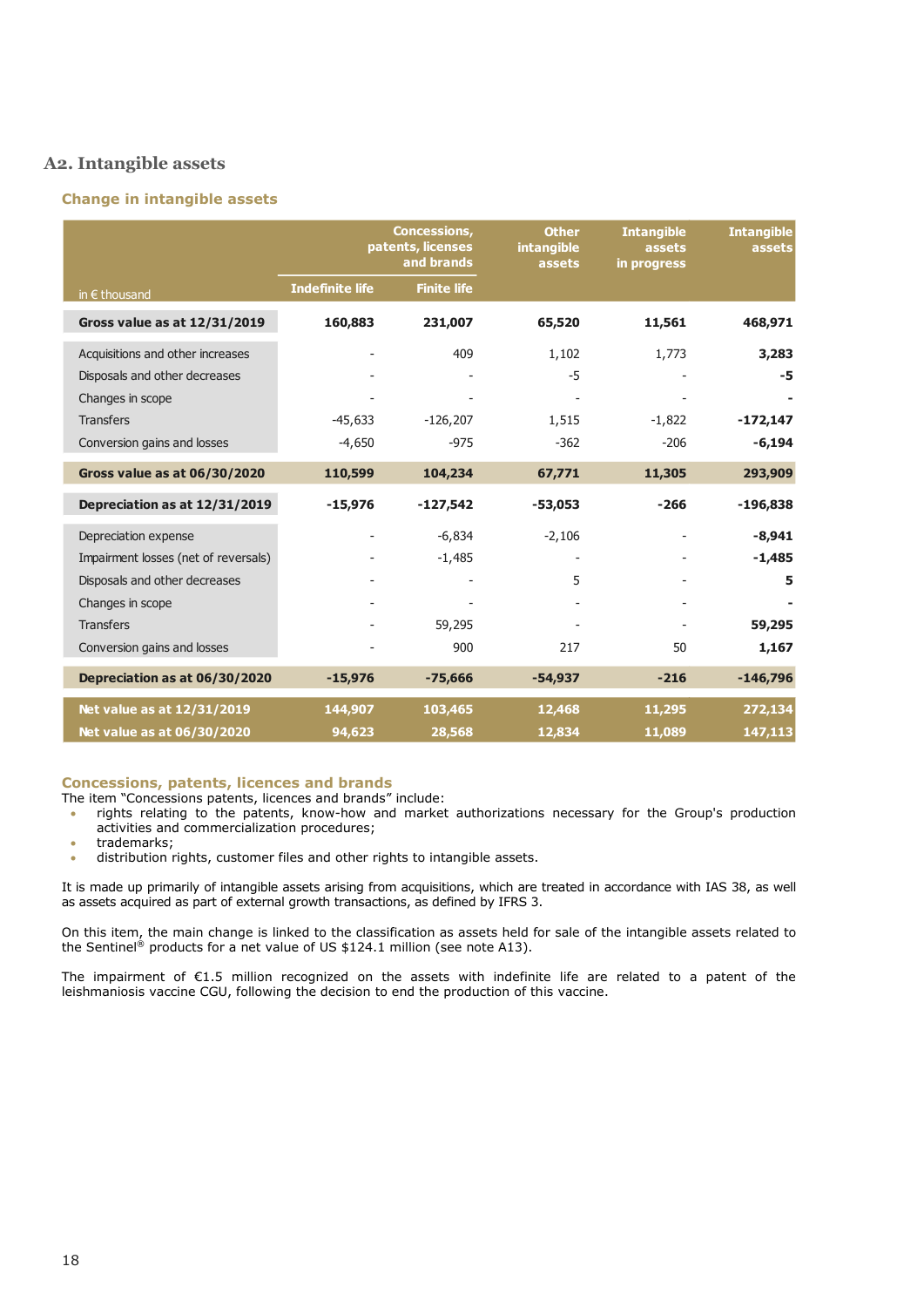|                                | <b>Acquisition</b><br>date | <b>Brands</b> | <b>Patents</b><br>and<br>know-how | <b>Marketing</b><br><b>authorizations</b><br>and registration | <b>Customers</b><br>lists and<br>others | <b>Total</b> |
|--------------------------------|----------------------------|---------------|-----------------------------------|---------------------------------------------------------------|-----------------------------------------|--------------|
| in $\epsilon$ thousand         |                            |               |                                   | rights                                                        |                                         |              |
| <b>SBC</b>                     | 2015                       |               | 3,916                             | 2,055                                                         |                                         | 5,971        |
| Uruguay: Santa Elena           | 2013                       | 3,501         | 8,998                             |                                                               |                                         | 12,499       |
| Australia: Axon                | 2013                       | 881           | 993                               |                                                               |                                         | 1,874        |
| Australia: Fort Dodge          | 2010                       | 1,097         | 440                               | $\overline{\phantom{a}}$                                      | $\qquad \qquad \blacksquare$            | 1,537        |
| New Zealand                    | 2012                       | 3,033         | 703                               | $\overline{a}$                                                | 2,008                                   | 5,744        |
| Centrovet                      | 2012                       | 17,338        | 29,064                            |                                                               | 5,982                                   | 52,384       |
| <b>Multimin</b>                | 2011-2012                  | 3,064         | 3,909                             | $\overline{\phantom{a}}$                                      | -                                       | 6,972        |
| Peptech                        | 2011                       | 947           |                                   |                                                               |                                         | 947          |
| Colombia: Synthesis            | 2011                       | 1,467         | -                                 | 508                                                           | ٠                                       | 1,975        |
| Schering-Plough Europe         | 2008                       | 4,879         |                                   | 2,860                                                         |                                         | 7,739        |
| India: GSK                     | 2006                       | 10,645        | ۰                                 | ٠                                                             |                                         | 10,645       |
| <b>Others</b>                  | 0                          | 6,839         | 2,586                             | 3,996                                                         | 1,483                                   | 14,904       |
| <b>Total intangible assets</b> |                            | 53,690        | 50,609                            | 9,419                                                         | 9,473                                   | 123,191      |

#### As of June 30, 2020, the item "Concessions, patents, licences and brands" comprised the following:

The classification of intangible assets according to useful life results from the analysis of all relevant economic and legal factors, making it possible to conclude whether or not there is a foreseeable limit to the period over which the asset is expected to generate net cash inflows for the entity.

Innovative or differentiated products in general, and vaccines and other assets from biotechnologies in particular, are generally classified as intangible assets with indefinite useful lives, once a detailed analysis has been conducted and experts have given their opinions on their potential. This approach is founded on Virbac's past experience.

#### **Other intangible assets**

The other intangible assets are essentially made up of IT projects, in several affiliates of the Group. They are all intangible assets with finite life.

The increase of the item "Other intangible assets" and "Intangible assets in progress" for €2.9 million is mainly linked to investments in IT projects carried out by Virbac (parent company). On these items, the line "Transfers" corresponds to the commissioning of these projects.

#### **A3. Impairement of assets**

In accordance to IAS 36, the Group performs impairment tests of the assets included in each of its CGUs, once a year, and independently from the existence of indicators of loss of value. As part of the preparation of the halfyearly consolidated accounts, the Group analyzes quantitative and qualitative criteria in order to identify possible indicators of loss of value, and carries out impairment tests when these indicators are recognized.

As of June 30, 2020, impairment tests were carried out on five CGUs showing indicators of loss of value. These tests did not lead the Group to recognize any impairment in the condensed consolidated accounts.

The results of the sensitivity tests are presented below for the two most significant CGUs:

| in $\epsilon$ thousand | Net book value<br>of CGU<br>as at 06/30/2020 | Discount rate, combined into a zero<br>perpetual growth rate, from which<br>impairment is established |
|------------------------|----------------------------------------------|-------------------------------------------------------------------------------------------------------|
| Antigenics             | 15,544                                       | 65.0%                                                                                                 |
| <b>Multimin</b>        | 9,943                                        | 90.8%                                                                                                 |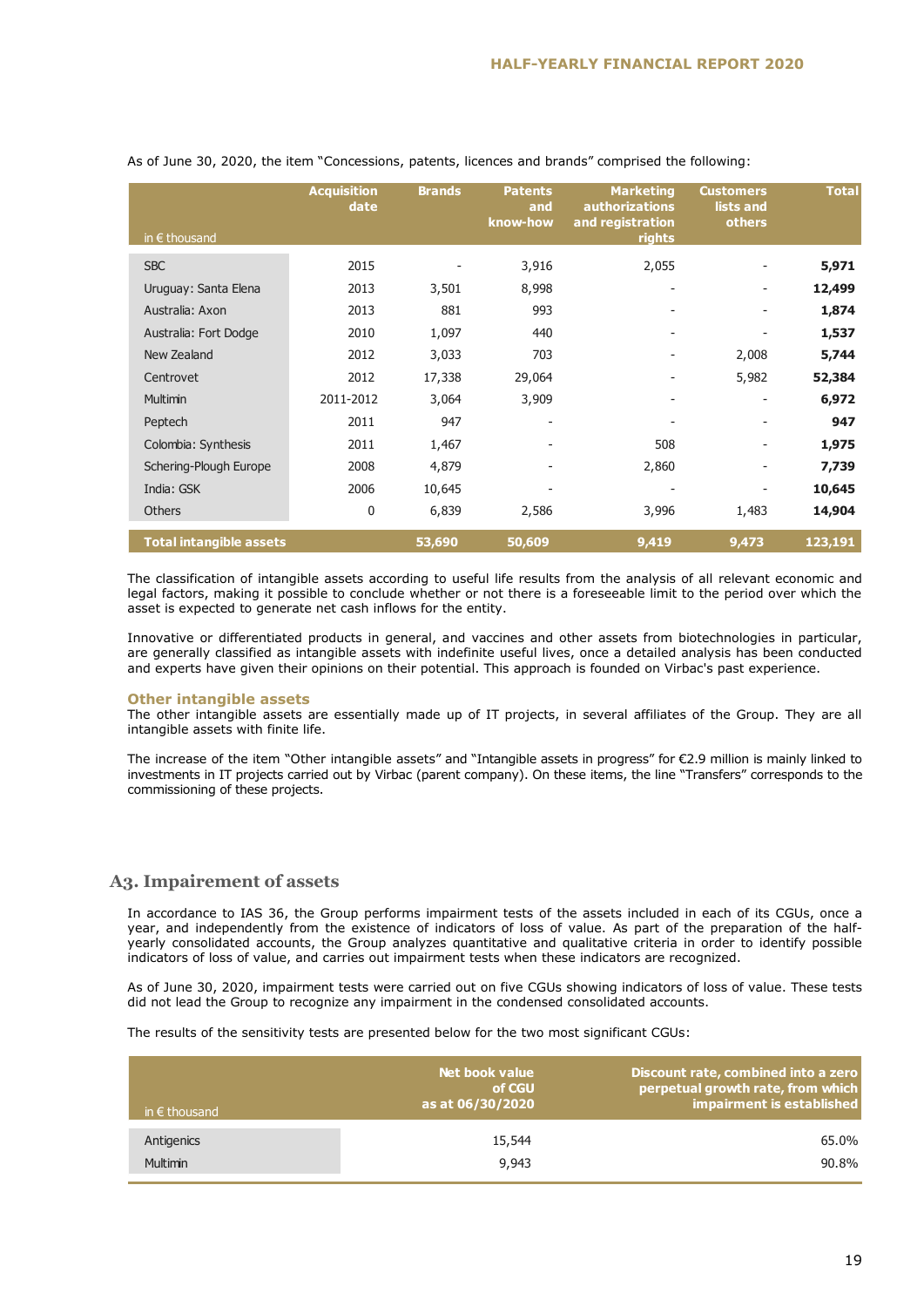#### **United States CGU**

Following the divestment of the rights related to the Sentinel® products, the Group has reviewed the business plans of the United States CGU and carried out an impairment test by comparing the present value of future cash flows to the net carrying amount of the remaining assets of the CGU.

The results of this test did not lead the Group to recognize any impairment in the condensed consolidated accounts.

#### **Leishmaniosis vaccine CGU**

Following the decision taken by the Group in June to end the production of its leishmaniosis vaccine, the residual assets related to this CGU have been entirely impaired. The impairment has been recognized as non-recurring income and expenses, for an amount of €4.8 million, related to a patent (in the amount of €1.5 million), industrial equipment (in the amount of €3.0 million), and stock of consumables (in the amount of €0.3 million).

#### **A4. Tangible assets**

| in $\epsilon$ thousand               | <b>Lands</b>             | <b>Buildings</b> | <b>Technical</b><br>facilities,<br>materials and<br>equipment | <b>Other</b><br>intangible<br>assets | <b>Intangible</b><br>assets<br>in progress | <b>Intangible</b><br>assets |
|--------------------------------------|--------------------------|------------------|---------------------------------------------------------------|--------------------------------------|--------------------------------------------|-----------------------------|
| Gross value as at 12/31/2019         | 18,443                   | 189,068          | 214,390                                                       | 28,429                               | 12,475                                     | 462,803                     |
| Acquisitions and other increases     | $\overline{\phantom{a}}$ | 663              | 1,730                                                         | 598                                  | 4,232                                      | 7,224                       |
| Disposals and other decreases        |                          | $-270$           | $-4,442$                                                      | $-266$                               | $-7$                                       | $-4,986$                    |
| Changes in scope                     |                          |                  |                                                               |                                      |                                            |                             |
| <b>Transfers</b>                     |                          | 1,469            | 3,836                                                         | 190                                  | $-5,565$                                   | $-69$                       |
| Conversion gains and losses          | $-637$                   | $-3,259$         | $-3,102$                                                      | $-1,124$                             | $-52$                                      | $-8,174$                    |
| Gross value as at 06/30/2020         | 17,806                   | 187,670          | 212,412                                                       | 27,827                               | 11,084                                     | 456,799                     |
| Depreciation as at 12/31/2019        |                          | $-96,485$        | $-121,260$                                                    | $-20,267$                            |                                            | $-238,012$                  |
| Depreciation expense                 |                          | $-4,317$         | $-6,715$                                                      | $-1,218$                             |                                            | $-12,250$                   |
| Impairment losses (net of reversals) |                          | $-231$           | $-2,270$                                                      |                                      |                                            | $-2,501$                    |
| Disposals and other decreases        |                          | 270              | 4,061                                                         | 220                                  |                                            | 4,551                       |
| Changes in scope                     |                          |                  |                                                               |                                      |                                            |                             |
| <b>Transfers</b>                     |                          |                  |                                                               |                                      |                                            |                             |
| Conversion gains and losses          |                          | 827              | 1,307                                                         | 692                                  |                                            | 2,827                       |
| Depreciation as at 06/30/2020        |                          | $-99,935$        | $-124,877$                                                    | $-20,573$                            | ٠                                          | $-245,385$                  |
| Net value as at 12/31/2019           | 18,443                   | 92,583           | 93,129                                                        | 8,162                                | 12,475                                     | 224,792                     |
| Net value as at 06/30/2020           | 17,806                   | 87,736           | 87,535                                                        | 7,254                                | 11,084                                     | 211,414                     |

Acquisitions registered in the first semester of 2020 amounting to €7.2 million are mainly linked to the renewal of industrial equipment in France, as well as extensions of production lines in Uruguay, Taiwan, Vietnam and Chile. Building fixtures for new R&D labs for aquaculture are being set up in Taiwan and Vietnam.

The disposals, showing a net book value of  $\epsilon$ 0.4 million, relate mainly to the scrapping of obsolete industrial equipment in France.

The "Transfers" line is related to the commissioning of the tangible assets.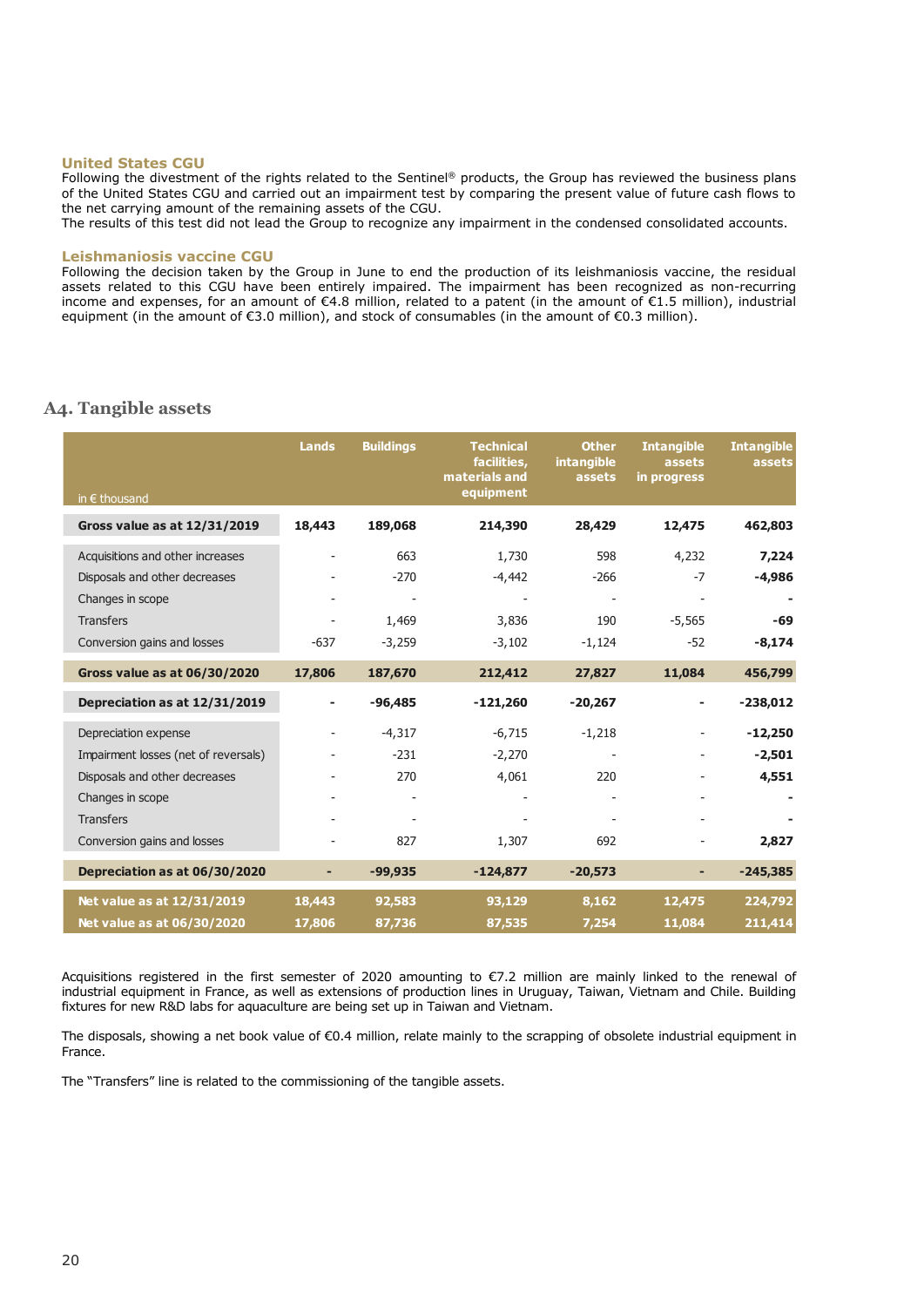## **A5. Right of use**

Following the implementation of the IFRS 16 standard from January 1, 2019, Virbac chose to isolate on a dedicated line of the statement of financial position the right of use resulting from lease contracts.

|  |  |  |  | Changes in the right of use per asset category are as follows: |
|--|--|--|--|----------------------------------------------------------------|
|--|--|--|--|----------------------------------------------------------------|

| in $\epsilon$ thousand              | Lands<br>and<br><b>buildings</b> | <b>Technical</b><br>facilities,<br>materials and<br>equipment | <b>Transportation</b><br>equipment | <b>Hardware</b><br>/software | <b>Office</b><br>equipment<br>and others | <b>Total</b> |
|-------------------------------------|----------------------------------|---------------------------------------------------------------|------------------------------------|------------------------------|------------------------------------------|--------------|
| Gross value as at 12/31/2019        | 27,883                           | 2,431                                                         | 10,471                             | 2,465                        | 640                                      | 43,891       |
| New contracts                       | 1,806                            | 593                                                           | 1,352                              | 26                           | 138                                      | 3,915        |
| Termination of contracts            | $-164$                           | $-61$                                                         | $-534$                             | $-135$                       | $-116$                                   | $-1,010$     |
| Changes in scope                    | $\overline{\phantom{a}}$         | $\overline{\phantom{a}}$                                      |                                    | $\overline{\phantom{a}}$     | $\overline{\phantom{a}}$                 | ۰            |
| <b>Transfers</b>                    | $-199$                           |                                                               |                                    | $-82$                        |                                          | $-281$       |
| Conversion gains and losses         | $-455$                           | $-34$                                                         | $-555$                             | $-25$                        | $-15$                                    | $-1,084$     |
|                                     |                                  |                                                               |                                    |                              |                                          |              |
| <b>Gross value as at 06/30/2020</b> | 28,872                           | 2,929                                                         | 10,734                             | 2,248                        | 647                                      | 45,431       |
| Depreciation as at 12/31/2019       | $-4,141$                         | $-578$                                                        | $-4,203$                           | $-658$                       | $-308$                                   | $-9,888$     |
| Allowances                          | $-2,197$                         | $-349$                                                        | $-1,909$                           | $-421$                       | $-111$                                   | $-4,986$     |
| Termination of contracts            | 14                               | 65                                                            | 636                                | 134                          | 76                                       | 925          |
| Changes in scope                    |                                  |                                                               |                                    | $\blacksquare$               | $\overline{\phantom{a}}$                 |              |
| <b>Transfers</b>                    | 207                              |                                                               | 211                                | $-16$                        | 31                                       | 433          |
| Conversion gains and losses         | 79                               | 10                                                            | 244                                | 13                           | 4                                        | 350          |
| Impairment as at 06/30/2020         | $-6,038$                         | $-853$                                                        | $-5,021$                           | $-948$                       | $-307$                                   | $-13,166$    |
| Net value as at 12/31/2019          | 23,743                           | 1,853                                                         | 6,268                              | 1,806                        | 332                                      | 34,003       |
| Net value as at 06/30/2020          | 22,834                           | 2,077                                                         | 5,713                              | 1,300                        | 340                                      | 32,264       |

#### **Analysis of the residual rent liability**

The table below shows the rent payments resulting from non-capitalized leases under exemptions set out in the standard:

| in $\epsilon$ thousand               | <b>Residual rental costs</b> |
|--------------------------------------|------------------------------|
| Variable rental costs                | $-152$                       |
| Rental costs on short-term contracts | $-526$                       |
| Rental costs on assets of low value  | $-487$                       |
|                                      |                              |
| <b>Residual rental costs</b>         | $-1.165$                     |

Restated rental costs for the half-year in accordance to IFRS 16 amount to €5.7 million.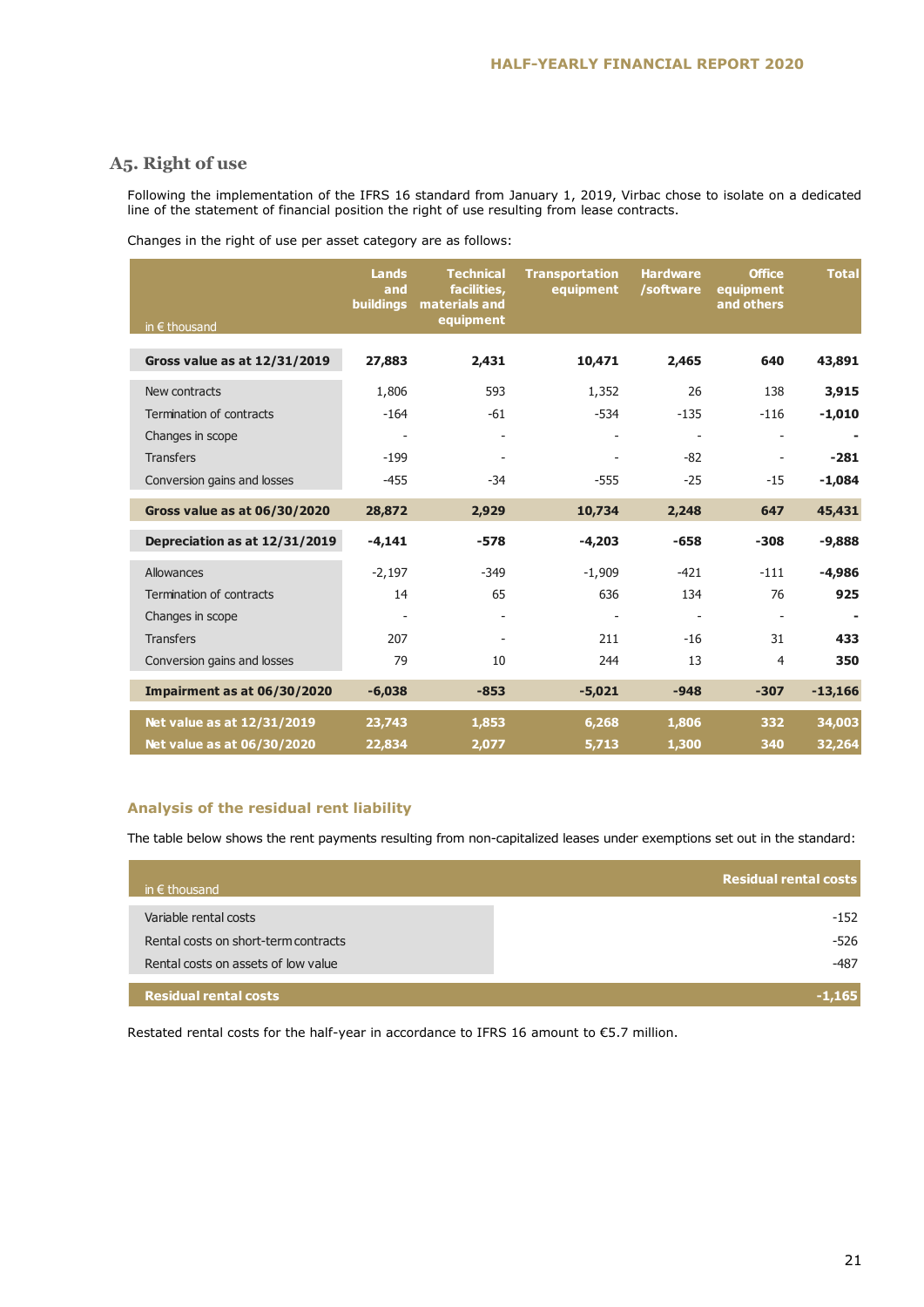## **A6. Other financial assets**

#### **Change in other financial assets**

|                                        |        |                          | 2019.12 Increases Decreases | <b>Changes in</b><br>scope |                          | <b>Transfers Conversion 2020.06</b><br>gains and<br><b>losses</b> |        |
|----------------------------------------|--------|--------------------------|-----------------------------|----------------------------|--------------------------|-------------------------------------------------------------------|--------|
| in $\epsilon$ thousand                 |        |                          |                             |                            |                          |                                                                   |        |
| Loans and other financial receivables  | 7,393  | 126                      | $-3,544$                    | $\overline{\phantom{a}}$   | $-17$                    | -56                                                               | 3,901  |
| Currency and interest rate derivatives | 4,668  | $\overline{\phantom{a}}$ | $-4,645$                    | $\overline{\phantom{0}}$   |                          | $\overline{\phantom{a}}$                                          | 22     |
| Restricted cash                        | 89     | 30                       | $\overline{\phantom{a}}$    | $\overline{\phantom{a}}$   | $\overline{\phantom{a}}$ | $-2$                                                              | 117    |
| Other                                  | 46     | $\overline{\phantom{a}}$ | $-1$                        | $\overline{\phantom{a}}$   | $\overline{\phantom{a}}$ | -5                                                                | 40     |
| Other financial assets, non-current    | 12,195 | 156                      | $-8,191$                    |                            | $-17$                    | -63                                                               | 4,081  |
| Loans and other financial receivables  | 4      | 13                       | $-14$                       |                            | 7                        | $-0$                                                              | 9      |
| Currency and interest rate derivatives | 342    | 8,706                    |                             | $\overline{\phantom{a}}$   |                          | $\overline{\phantom{a}}$                                          | 9,048  |
| Restricted cash                        | ۰      | $\overline{\phantom{a}}$ |                             |                            |                          | $\overline{\phantom{0}}$                                          |        |
| Other                                  | ٠      |                          | $\overline{a}$              |                            | $\overline{\phantom{a}}$ |                                                                   |        |
| <b>Other financial assets, current</b> | 346    | 8,719                    | $-14$                       |                            | 7                        | -0                                                                | 9,057  |
| <b>Other financial assets</b>          | 12,541 | 8,875                    | $-8,205$                    | ×.                         | $-10$                    | $-63$                                                             | 13,138 |

Changes in the line "Loans and other long-term financial receivables" concern the holdback amounts related to factoring programmes, primarily on American (-€1.9 million) and Australian (-€1.1 million) entities. The change in value of the currency and interest rate derivatives is primarily related to the increase in the Chilean peso hedge market value, with this currency declining substantially since January 1, 2020. Note that the Chilean peso hedge is classified as current as of June 30, 2020, given its maturity at less than one year.

#### **Other financial assets classified according to their maturity**

#### **As of June 30, 2020**

|                                        |                  | <b>Total</b> |                                     |        |
|----------------------------------------|------------------|--------------|-------------------------------------|--------|
| in $\epsilon$ thousand                 | less than 1 year |              | from 1 to 5 years more than 5 years |        |
| Loans and other financial receivables  | 9                | 3,901        |                                     | 3,911  |
| Currency and interest rate derivatives | 9,048            | 22           |                                     | 9,070  |
| Restricted cash                        | -                | 117          |                                     | 117    |
| Other                                  | -                | ۰            | 40                                  | 40     |
| <b>Other financial assets</b>          | 9,057            | 4,041        | 40                                  | 13,138 |

#### **As of December 31, 2019**

|                                        |                  | <b>Total</b> |                                     |        |
|----------------------------------------|------------------|--------------|-------------------------------------|--------|
| in $\epsilon$ thousand                 | less than 1 year |              | from 1 to 5 years more than 5 years |        |
| Loans and other financial receivables  | 3                | 7,393        |                                     | 7,397  |
| Currency and interest rate derivatives | 342              | 4,668        |                                     | 5,010  |
| Restricted cash                        |                  | 89           |                                     | 89     |
| Other                                  |                  |              | 45                                  | 45     |
| <b>Other financial assets</b>          | 345              | 12,151       | 45                                  | 12,541 |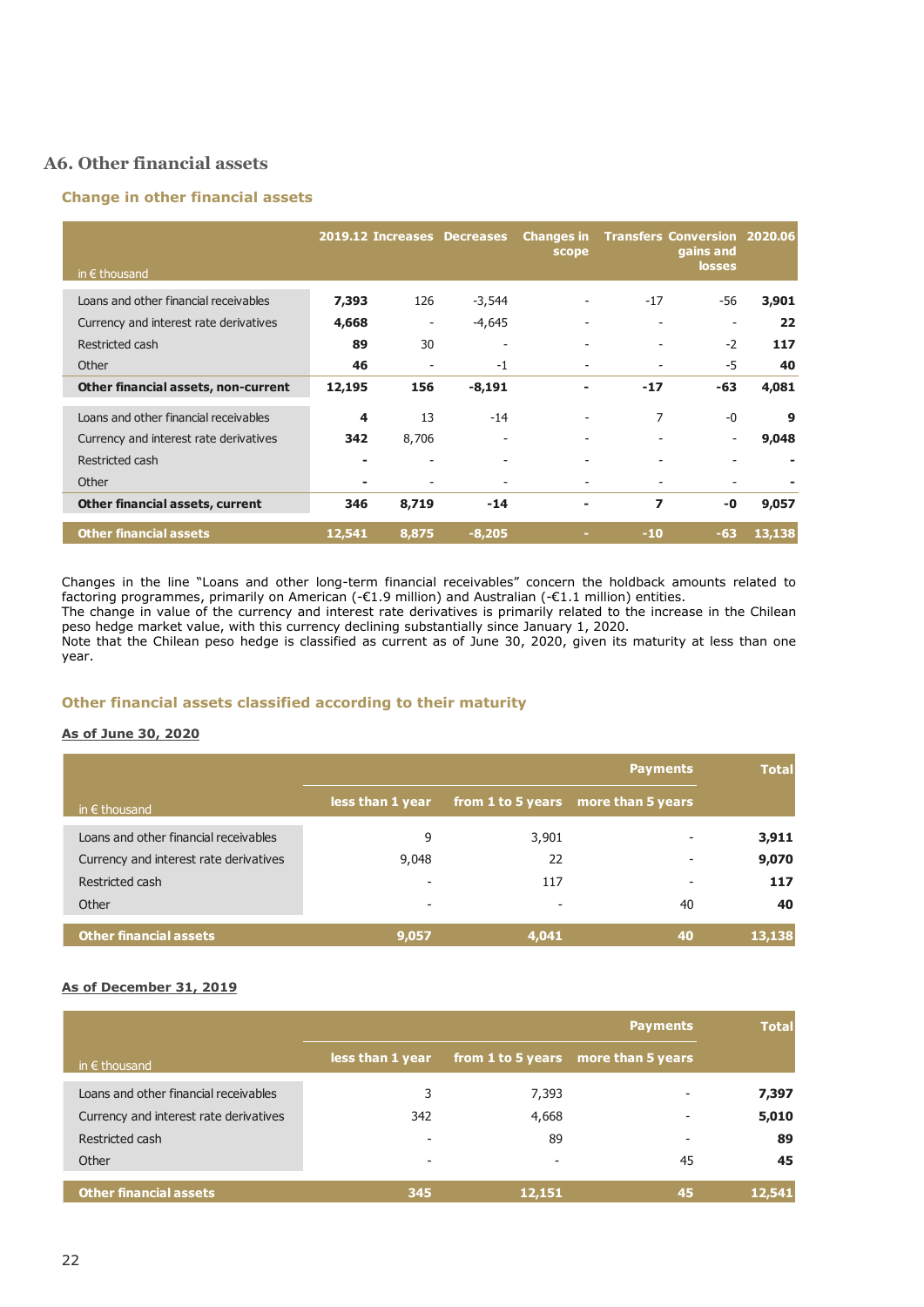|                                                       |                               |               | <b>Consolidated financial</b><br>Company's individual accounts using equity method<br><b>statements</b> |               |                           |                           |
|-------------------------------------------------------|-------------------------------|---------------|---------------------------------------------------------------------------------------------------------|---------------|---------------------------|---------------------------|
| in $\epsilon$ thousand                                | <b>Balance</b><br>sheet total | <b>Equity</b> | <b>Sales</b>                                                                                            | <b>Result</b> | <b>Share of</b><br>equity | <b>Share of</b><br>result |
| AVF Animal Health Co Ltd                              | <b>ND</b>                     | ND.           |                                                                                                         |               | 3,520                     | 303                       |
| <b>GPM Virbac</b>                                     | <b>ND</b>                     | ND            |                                                                                                         |               | 170                       |                           |
| Share in companies accounted for by the equity method |                               |               |                                                                                                         |               | 3,690                     | 303                       |

#### **A7. Share in companies accounted for by the equity method**

The impact of equity-accounted companies was not deemed to be significant to account of the Virbac group, therefore the information required by IFRS 12 is limited to the above.

#### **A8. Deferred taxes**

In accordance with IAS 12, which under certain conditions authorizes the offsetting of debts and tax receivables, the deferred tax assets and liabilities have been offset by fiscal entity.

The impact of future changes in tax rates in France (gradually dropping to 25% in 2022) was taken into consideration when calculating the deferred tax expense.

#### **Variation in deferred taxes**

| in $\epsilon$ thousand   | 2019.12   | <b>Variations</b> | <b>Changes</b><br>in scope | <b>Transfers</b> | <b>Conversion</b><br>gains and losses | 2020.06   |
|--------------------------|-----------|-------------------|----------------------------|------------------|---------------------------------------|-----------|
| Deferred tax assets      | 21,822    | 779               | $\overline{\phantom{a}}$   | 91               | $-910$                                | 21,783    |
| Deferred tax liabilities | 43,489    | $-462$            | $\overline{\phantom{a}}$   | $-47$            | $-2.662$                              | 40,317    |
| Deferred tax offset      | $-21,666$ | 1,241             | $\sim$                     | 139              | 1,753                                 | $-18,534$ |

The variation in deferred taxes shown above includes deferred taxes on the effective share of the profits and losses on hedging instruments, which totaled €375 thousand and was recognized in the comprehensive income statement.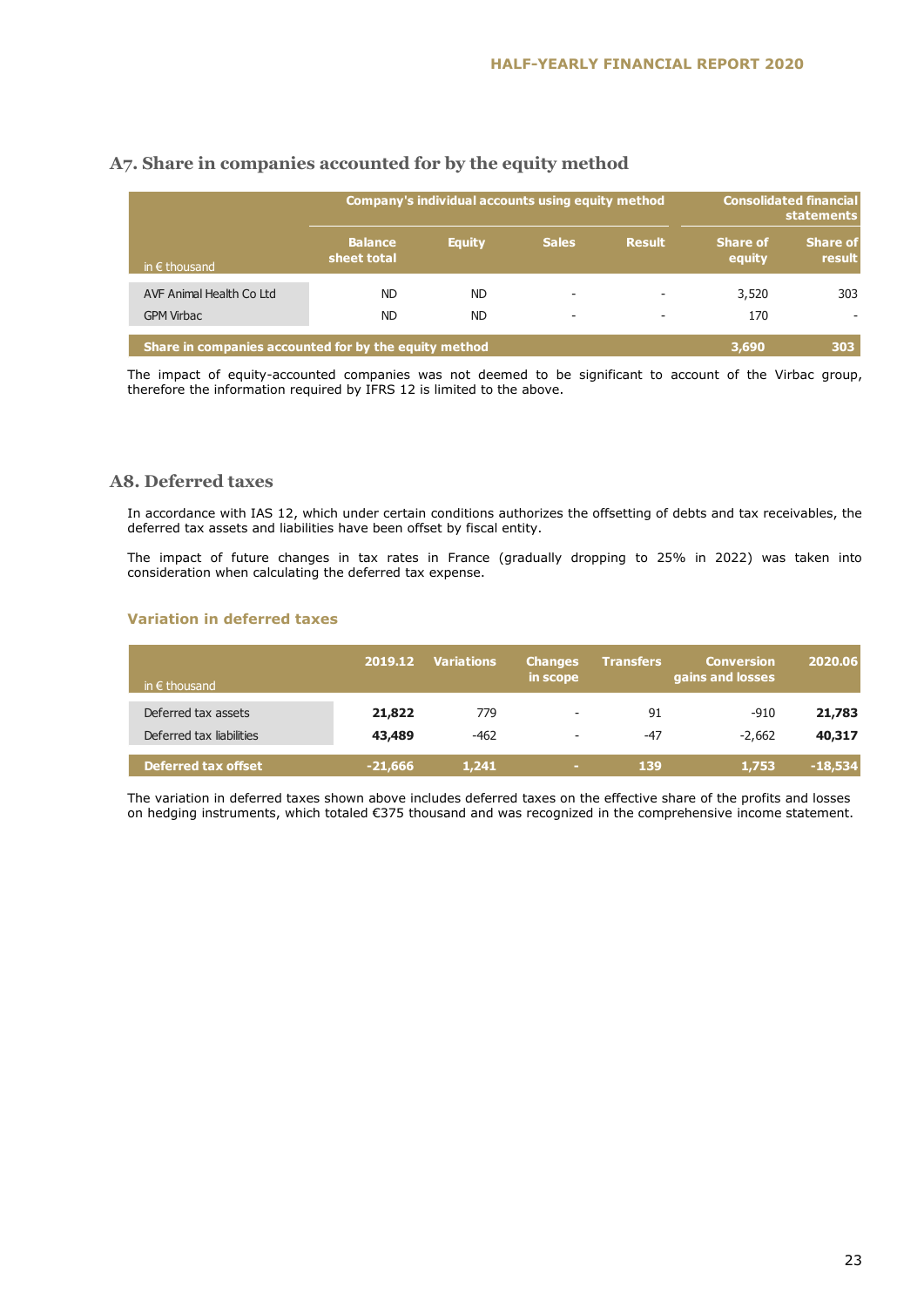### **A9. Inventories and work in progress**

| in $\epsilon$ thousand              | <b>Raw materials</b><br>and supplies | <b>Work in</b><br>progress | <b>Finished products</b><br>and goods for resale | <b>Inventories and</b><br>work in progress |
|-------------------------------------|--------------------------------------|----------------------------|--------------------------------------------------|--------------------------------------------|
| <b>Gross value as at 12/31/2019</b> | 71,134                               | 14,577                     | 137,256                                          | 222,967                                    |
| Variations                          | 2,697                                | 2,993                      | 5,540                                            | 11,230                                     |
| Changes in scope                    |                                      |                            |                                                  |                                            |
| <b>Transfers</b>                    | $-3,690$                             |                            | $-4,131$                                         | $-7,821$                                   |
| Conversion gains and losses         | $-2,026$                             | $-41$                      | $-6,668$                                         | $-8,736$                                   |
| <b>Gross value as at 06/30/2020</b> | 68,115                               | 17,529                     | 131,996                                          | 217,640                                    |
| Depreciation as at 12/31/2019       | $-5,335$                             | -696                       | $-10,354$                                        | $-16,386$                                  |
| Allowances                          | $-2,008$                             | $-973$                     | $-4,825$                                         | $-7,806$                                   |
| <b>Reversals</b>                    | 3,055                                | 696                        | 4,969                                            | 8,721                                      |
| Changes in scope                    |                                      |                            |                                                  |                                            |
| <b>Transfers</b>                    |                                      |                            | 29                                               | 29                                         |
| Conversion gains and losses         | 12                                   |                            | 319                                              | 331                                        |
| Depreciation as at 06/30/2020       | $-4,276$                             | $-973$                     | $-9,861$                                         | $-15,110$                                  |
| Net value as at 12/31/2019          | 65,798                               | 13,881                     | 126,902                                          | 206,582                                    |
| Net value as at 06/30/2020          | 63,840                               | 16,556                     | 122,135                                          | 202,532                                    |

The amount of €7.8 million declared on line "Transfers" corresponds to the inventory of Sentinel® products classified as assets held for sales in the context of the divestment operation to MSD Animal Health.

Excluding the exchange rate effect and transfers, net inventories increased by  $E12.1$  million. This change is mainly explained by the increase in activity as well as the building up of safety stocks in production sites, most notably in France, Mexico and United States, some of them linked to the Covid-19 pandemic.

The work in progress also increase significantly following the temporary shut-down of the dog and cat vaccine production facility in France.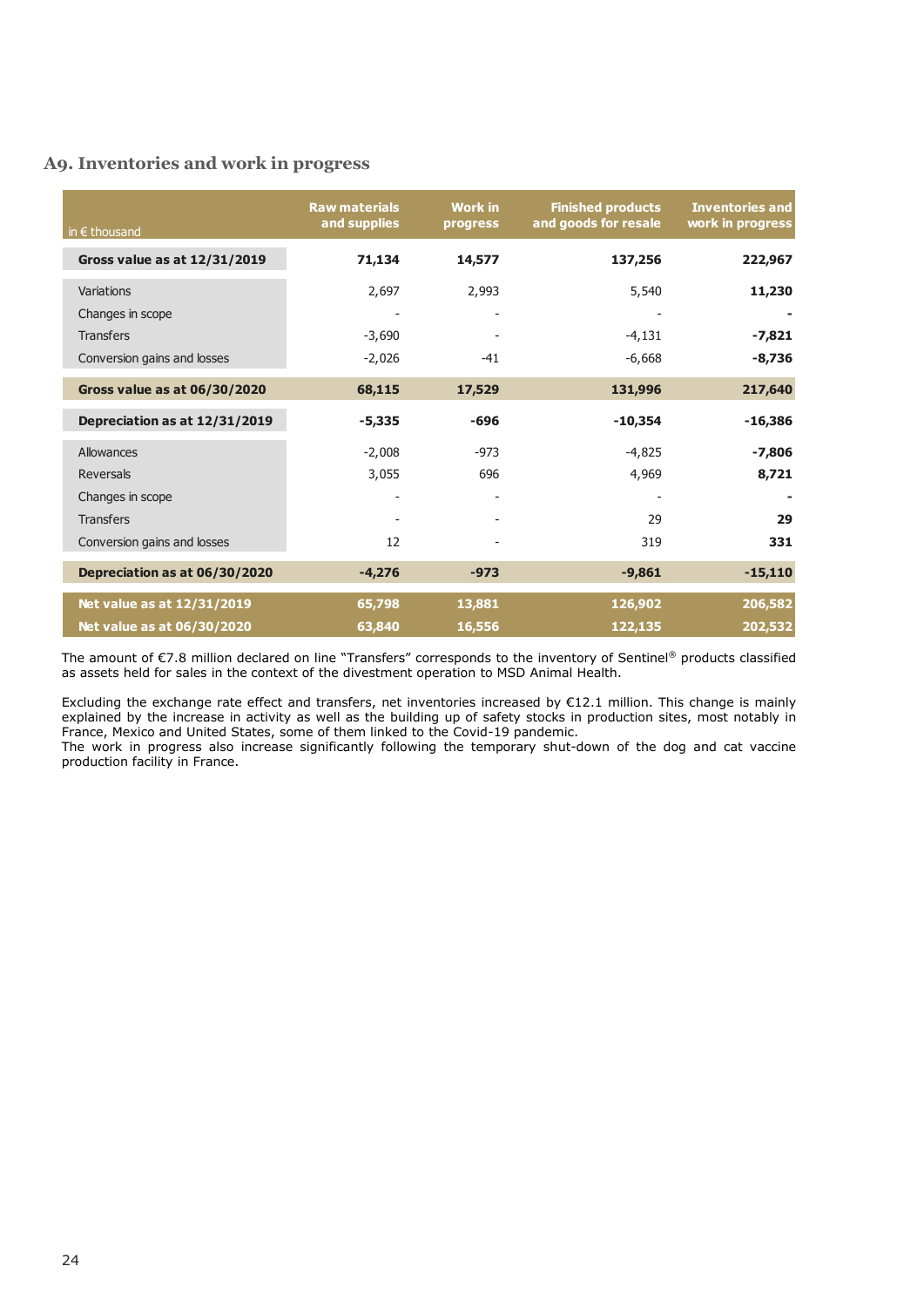#### **A10. Trade receivables**

| in $\epsilon$ thousand        | <b>Trade receivables</b> |
|-------------------------------|--------------------------|
| Gross value as at 12/31/2019  | 102,207                  |
| Variations                    | 27,172                   |
| Changes in scope              |                          |
| <b>Transfers</b>              | -0                       |
| Conversion gains and losses   | $-5,753$                 |
| Gross value as at 06/30/2020  | 123,626                  |
| Depreciation as at 12/31/2019 | $-2,822$                 |
| Allowances                    | $-114$                   |
| Reversals                     | 263                      |
| Changes in scope              |                          |
| <b>Transfers</b>              |                          |
| Conversion gains and losses   | 67                       |
| Depreciation as at 06/30/2020 | $-2,605$                 |
| Net value as at 12/31/2019    | 99,386                   |
| Net value as at 06/30/2020    | 121,022                  |

The increase in trade receivables is essentially due to the increased activity generated over the end of the first semester of 2020, especially in Chile, Australia, France, Spain and Italy.

It should be noted that the trade receivables that were deconsolidated due to being assigned as part of factoring contracts amount to €35.9 million as of June 30, 2020 (compared to €42.3 million on December 31, 2019).

The credit risk from trade receivables and other receivables is presented in note A30.

#### **A11. Other receivables**

| in $\epsilon$ thousand                    |        | 2019.12 Variations       | <b>Transfers Changes in</b> | scope                    | <b>Conversion</b><br>gains and losses | 2020.06 |
|-------------------------------------------|--------|--------------------------|-----------------------------|--------------------------|---------------------------------------|---------|
|                                           |        |                          |                             |                          |                                       |         |
| Income tax receivables                    | 5,914  | $-1,924$                 |                             |                          | $-335$                                | 3,656   |
| Social receivables                        | 488    | 485                      | $\overline{\phantom{a}}$    |                          | $-40$                                 | 933     |
| Other receivables to the State            | 23,481 | 475                      | $\mathbf{0}$                | $\overline{\phantom{a}}$ | $-591$                                | 23,366  |
| Advances and prepayments on orders        | 3,251  | 660                      | -6                          | $\overline{\phantom{0}}$ | $-233$                                | 3,673   |
| Depreciation on various other receivables | -      | $\overline{\phantom{a}}$ | $\overline{\phantom{a}}$    | $\overline{\phantom{a}}$ | $\overline{\phantom{a}}$              |         |
| Prepaid expenses                          | 6,219  | 2,309                    | $-0$                        |                          | $-117$                                | 8,410   |
| Other various receivables                 | 11,546 | $-3,337$                 | $-16$                       |                          | 12                                    | 8,205   |
| <b>Other receivables</b>                  | 50,899 | $-1.332$                 | $-22$                       | ×.                       | $-1.304$                              | 48,242  |

The variance in income tax receivables and other receivables to the State mainly arise from the Chilean entity, which obtained postponements of corporate tax instalments.

The increase in prepaid expenses essentially apply to raw materials invoiced by suppliers and not yet received. The decrease in the other various receivables mainly arises from the reimbursement of an operational receivable recognized in 2019 by Virbac Corporation.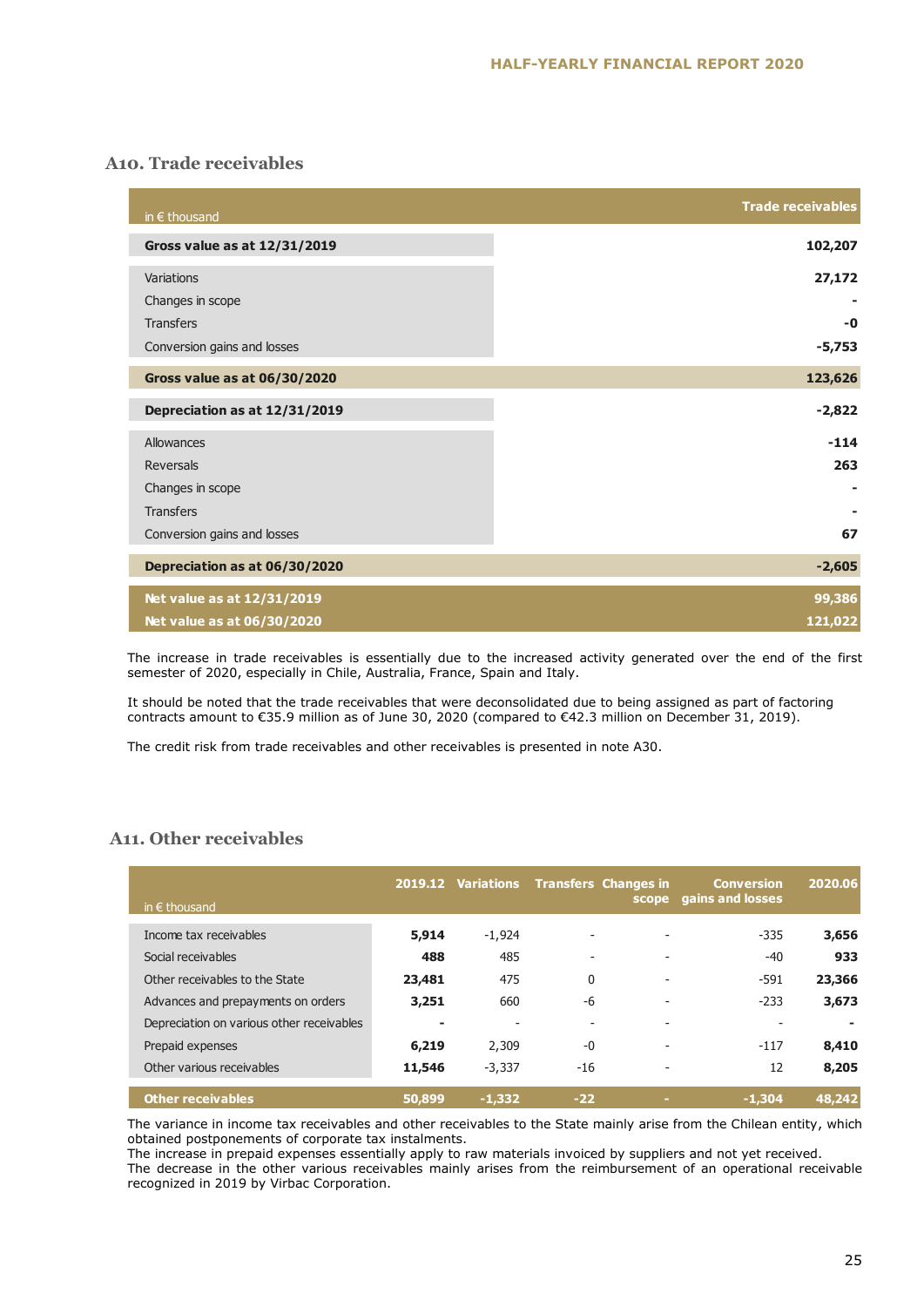#### **A12. Cash and cash equivalents**

| in $\epsilon$ thousand            | 2019.12   | <b>Variations</b> | <b>Transfers</b>         | <b>Change in</b><br>scope | <b>Conversion</b><br>gains and losses | 2020.06  |
|-----------------------------------|-----------|-------------------|--------------------------|---------------------------|---------------------------------------|----------|
|                                   |           |                   |                          |                           |                                       |          |
| Available funds                   | 48,065    | 18,681            | $\overline{\phantom{a}}$ | $\overline{\phantom{a}}$  | $-1,259$                              | 65,487   |
| Marketable securities             | 45,591    | 9,484             | $\overline{\phantom{0}}$ | $\overline{\phantom{a}}$  | $-2,623$                              | 52,452   |
| <b>Cash and cash equivalents</b>  | 93,656    | 28,165            | -                        |                           | $-3,881$                              | 117,940  |
| Bank overdraft                    | $-13,770$ | 4,035             | $\overline{\phantom{0}}$ | $\overline{\phantom{a}}$  | $-1$                                  | $-9,735$ |
| Accrued interests not yet matured | $-37$     | 19                | $\overline{\phantom{a}}$ | $\overline{\phantom{a}}$  | $\overline{\phantom{a}}$              | $-19$    |
| <b>Overdraft</b>                  | $-13,807$ | 4,054             | ۰                        | ۰                         | -1                                    | $-9,754$ |
| <b>Net cash position</b>          | 79,849    | 32,219            | ٠                        | $\sim$                    | $-3,883$                              | 108,186  |

The increase in marketable securities is related almost exclusively to one affiliate of the Group which owns €50 million securities as of June 30, 2020.

#### **A13. Assets classified as held for sale**

Following the divestment agreement for the US rights of the Sentinel® brands to MSD Animal Health, the assets concerned by this operation were classified as "Assets held for sale", in accordance with IFRS 5, in the light of the criteria set out in the paragraphs 2 to 5 of the standard:

- the assets are available for an immediate sale, in their current state,
- the divestment is highly probable (the sale was completed on July 1, 2020),
- the net book value of the assets is recovered by the sale, rather than their use.

The net book value of the assets held for sale breaks down as follows:

|                                                                              | in US\$ thousand | in $\epsilon$ thousand |
|------------------------------------------------------------------------------|------------------|------------------------|
| Goodwill                                                                     | 191,520          | 171,031                |
| Intangible assets (licenses, patents, trademarks, know-how and other rights) | 124,078          | 110,803                |
| Inventory of raw material, semi-finished and finished goods                  | 8,567            | 7,650                  |
| Assets held for sale                                                         | 324,165          | 289,484                |

#### **A14. Other provisions**

| in $\epsilon$ thousand                  |       | 2019.12 Allowances       | <b>Reversals</b>         | in scope                 | <b>Changes Transfers</b> | <b>Conversion 2020.06</b><br>gains and losses |       |
|-----------------------------------------|-------|--------------------------|--------------------------|--------------------------|--------------------------|-----------------------------------------------|-------|
| Trade disputes and industrial tribunals | 4,693 | 364                      | $-482$                   | $\overline{\phantom{a}}$ |                          | $-182$                                        | 4,393 |
| <b>Fiscal disputes</b>                  | 742   | 90                       | $-535$                   |                          | $\overline{\phantom{a}}$ | $-9$                                          | 287   |
| Various risks and charges               | 3,115 | 218                      | $-351$                   | $\overline{\phantom{a}}$ | $-59$                    | $\overline{\phantom{a}}$                      | 2,923 |
| <b>Other non-current provisions</b>     | 8,551 | 671                      | $-1,368$                 |                          | $-59$                    | $-192$                                        | 7,603 |
| Trade disputes and industrial tribunals | 439   | 279                      | $\overline{\phantom{a}}$ |                          | $\overline{\phantom{a}}$ | $-25$                                         | 693   |
| <b>Fiscal disputes</b>                  |       | $\overline{\phantom{a}}$ | $\overline{\phantom{0}}$ |                          | $\overline{\phantom{a}}$ | $\overline{\phantom{a}}$                      |       |
| Various risks and charges               | 617   | $\overline{\phantom{a}}$ | $-154$                   | $\overline{\phantom{a}}$ | $\overline{\phantom{0}}$ | 4                                             | 467   |
| <b>Other current provisions</b>         | 1,055 | 279                      | $-154$                   |                          | ۰                        | $-21$                                         | 1,160 |
| <b>Other provisions</b>                 | 9,606 | 950                      | $-1.522$                 | ×.                       | $-59$                    | $-212$                                        | 8,762 |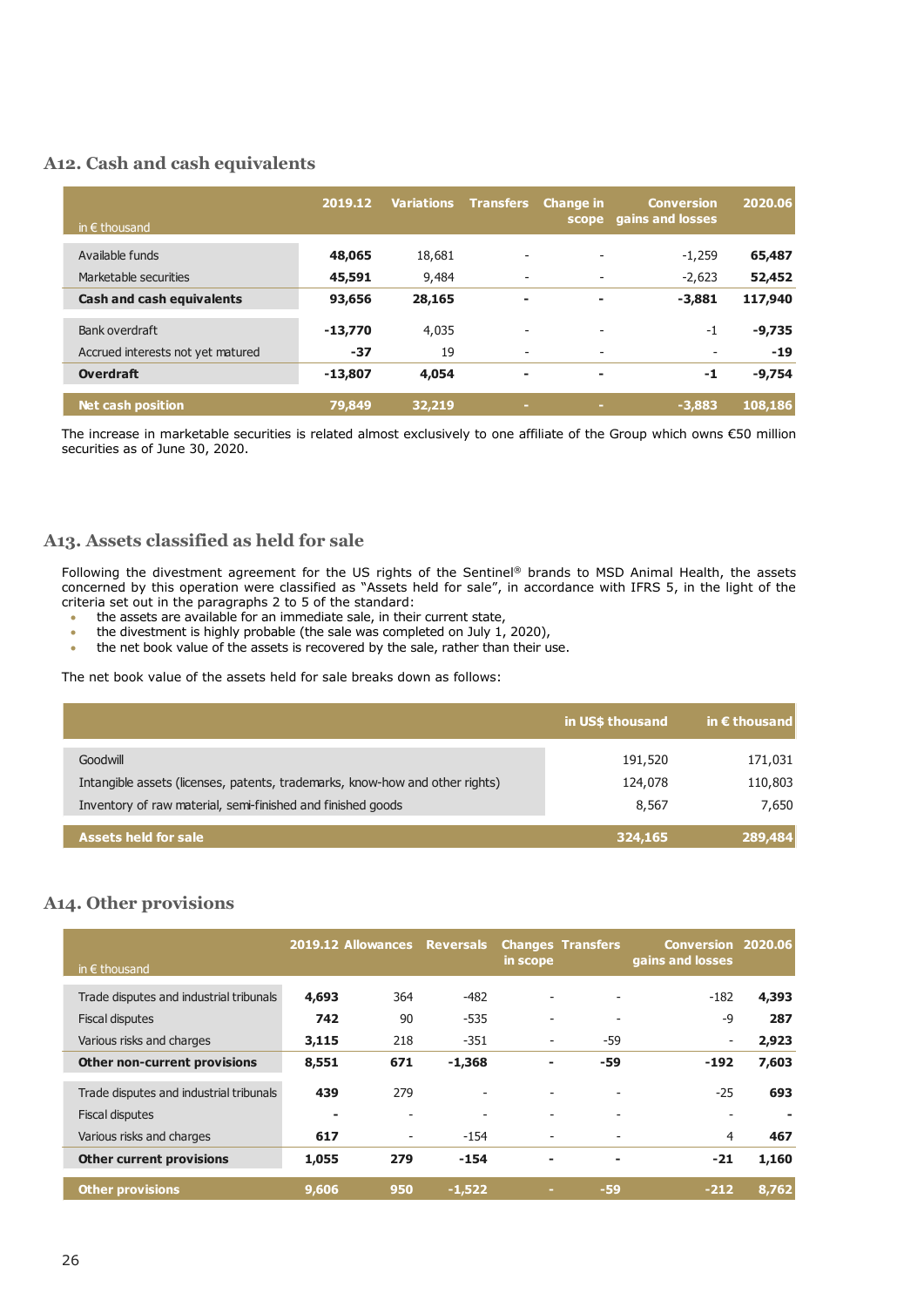In the context of the dispute with a competitor and the two counterfeit and unfair competition actions at national and European level, the risk resulting from the remaining uncertainty was analyzed and the provision that was recorded at the opening has been maintained in the accounts at June 30, 2020.

Reversed provisions were used for the purpose for which they were intended.

#### **Contingent liabilities**

Virbac and its subsidiaries are sometimes involved in litigation, or other legal proceedings, generally linked to disputes related to intellectual property rights, competition law disputes, and tax matters. Each situation is analyzed in regards to IAS 37 or IFRIC 23, when it involves uncertainties related to tax treatments. No provision is recognized if the company considers that the liability is contingent, and information is given in the notes to the consolidated statements. This is the case in particular of an application made during 2014 by a competitor of the Group for compensation for alleged damage relating to a use patent. Since the risk of outflow of resources is considered very low by management, no provision has been recognised.

#### **A15. Lease liability**

#### **Change in lease liabilities**

| in $\epsilon$ thousand        | 2019.12 | New<br><b>contracts</b><br>and<br>renewals | Repayments<br>and<br><b>cancellations</b> | <b>Changes in</b><br>scope | <b>Transfers</b> | <b>Conversion</b><br>gains<br>and losses | 2020.06 |
|-------------------------------|---------|--------------------------------------------|-------------------------------------------|----------------------------|------------------|------------------------------------------|---------|
| Lease liability - Non-current | 26,090  | 3,467                                      | $-185$                                    | $\overline{\phantom{a}}$   | $-3,529$         | $-539$                                   | 25,305  |
| Lease liability - Current     | 8,573   | 864                                        | $-4.742$                                  | $\overline{\phantom{a}}$   | 3,540            | $-247$                                   | 7,988   |
| <b>Lease liability</b>        | 34,663  | 4,330                                      | $-4,926$                                  | <b>COL</b>                 | 11               | $-785$                                   | 33,293  |

#### **Lease liabilities by maturity**

#### **As of June 30, 2020**

| $\mathsf{in} \in \mathsf{thousand}$ |                  |                          | <b>Payments</b>          | <b>Total</b> |
|-------------------------------------|------------------|--------------------------|--------------------------|--------------|
|                                     | less than 1 year | from 1 to 5 years        | more than 5 years        |              |
| Lease liability - Non-current       |                  | 16,970                   | 8,335                    | 25,305       |
| Lease liability - Current           | 7,988            | $\overline{\phantom{a}}$ | $\overline{\phantom{a}}$ | 7,988        |
| <b>Lease liability</b>              | 7,988            | 16,970                   | 8,335                    | 33,293       |

#### **As of December 31, 2019**

| $\mathsf{in} \in \mathsf{thousand}$ |                  |                          | <b>Payments</b>   | <b>Total</b> |
|-------------------------------------|------------------|--------------------------|-------------------|--------------|
|                                     | less than 1 year | from 1 to 5 years        | more than 5 years |              |
| Lease liability - Non-current       |                  | 15,958                   | 10,133            | 26,090       |
| Lease liability - Current           | 8,573            | $\overline{\phantom{0}}$ | ٠                 | 8,573        |
| <b>Lease liability</b>              | 8,573            | 15,958                   | 10,133            | 34,663       |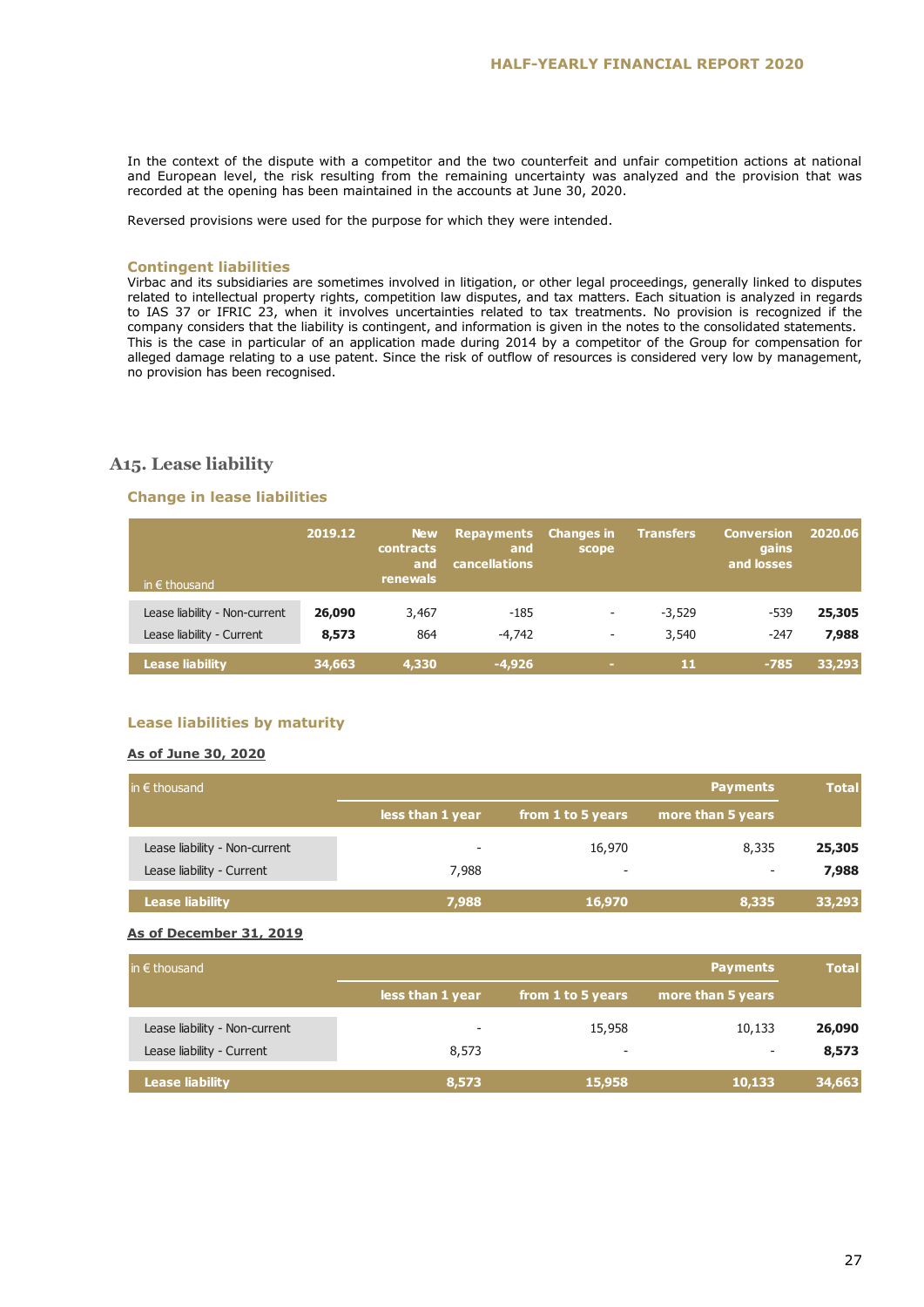#### **Information on financing activities**

|                        |         | Cash<br>flows         |                 |                 |                  | Non-cash<br>flows                     |         |
|------------------------|---------|-----------------------|-----------------|-----------------|------------------|---------------------------------------|---------|
| in $\epsilon$ thousand | 2019.12 | <b>Repay</b><br>ments | <b>Increase</b> | <b>Decrease</b> | <b>Transfers</b> | <b>Conversion</b><br>gains and losses | 2020.06 |
| Lease liability        | 34,663  | $-4,425$              | 3,915           | -85             | 11               | $-785$                                | 33,293  |
| <b>Lease liability</b> | 34,663  | $-4,425$              | 3,915           | $-85$           | 11               | $-785$                                | 33,293  |

Decreases correspond to early terminations with no cash impact.

#### **A16. Other financial liabilities**

#### **Change in other financial liabilities**

|                                                   | 2019.12 | <b>Increase</b>          | <b>Decrease</b>          | <b>Changes</b><br>in scope | <b>Transfers</b>         | <b>Conversion</b><br>gains and losses | 2020.06 |
|---------------------------------------------------|---------|--------------------------|--------------------------|----------------------------|--------------------------|---------------------------------------|---------|
| in $\epsilon$ thousand                            |         |                          |                          |                            |                          |                                       |         |
| Loans                                             | 305,362 | 26,268                   | $-516$                   | $\overline{\phantom{a}}$   | $-1,501$                 | $-4,126$                              | 325,488 |
| Employee profit sharing                           | 8       | 3                        |                          |                            |                          | -0                                    | 12      |
| Currency and interest rate<br>derivatives         | 1,499   | 1,309                    | $\overline{\phantom{a}}$ |                            |                          | $\overline{\phantom{a}}$              | 2,808   |
| Other                                             | ۰       |                          |                          |                            |                          |                                       |         |
| <b>Other non-current</b><br>financial liabilities | 306,869 | 27,581                   | $-516$                   | ۰                          | $-1,501$                 | $-4,126$                              | 328,308 |
| Loans                                             | 105,457 | 29,939                   | $-40,840$                | $\overline{\phantom{a}}$   | 1,501                    | $-2,398$                              | 93,659  |
| <b>Bank overdrafts</b>                            | 13,770  | $\overline{\phantom{a}}$ | $-4,035$                 | $\overline{\phantom{a}}$   |                          | 1                                     | 9,735   |
| <b>Accrued interests</b><br>not yet matured       | 37      | $\overline{a}$           | $-19$                    | $\overline{\phantom{a}}$   | $\overline{\phantom{a}}$ |                                       | 19      |
| Employee profit sharing                           | 604     | 395                      | $-459$                   |                            |                          | $-88$                                 | 454     |
| Currency and interest rate<br>derivatives         | 682     | $\overline{\phantom{a}}$ | $-4$                     | $\overline{\phantom{a}}$   | $\overline{\phantom{0}}$ | $\overline{\phantom{a}}$              | 678     |
| Other                                             | 6       | $\overline{\phantom{0}}$ | -6                       | $\overline{\phantom{a}}$   |                          | -0                                    | $-0$    |
| <b>Other current</b><br>financial liabilities     | 120,556 | 30,335                   | $-45,362$                | ۰                          | 1,501                    | $-2,485$                              | 104,544 |
| <b>Other financial liabilities</b>                | 427,425 | 57,915                   | $-45,878$                |                            |                          | $-6,611$                              | 432,852 |

The main features of Virbac's three funding instruments are as follows:

- a syndicated loan of €420 million, drawn in euros and American dollars, contracted with a pool of banks repayable at maturity, with an initial maturity of April 2020, extended until April 9, 2022;
- market-based contracts (*Schuldschein*) consisting of four installments, with maturities of five, seven and ten years, at variable and fixed rates;
- a US \$90 million financing contract with the European investment bank (EIB) for a seven-year term, of which one half is repayable in full and the other half is payable over eleven years.

Virbac also received bilateral loans and Public investment bank (BPI) financing. Following the Covid-19 pandemic, six-month postponements were granted by the BPI on its financing, and Virbac obtained extensions until January 1, 2021 from its banks on two of its bilateral loans which should have normally ended during the third quarter of 2020.

As of June 30, 2020, the position of the funding instruments was as follows:

- the syndicated loan was drawn for amounts of €78 million and US \$130 million;
- the market-based contracts amounted to €15 million and US \$8 million;
- the bilateral loans and BPI and EIB financing amounted to €57.9 million and US \$90 million.

These funding instruments include a financial covenant compliance clause that requires the borrower to adhere to the following financial ratios based on the consolidated accounts and reflecting net consolidated debt<sup>1</sup> for the period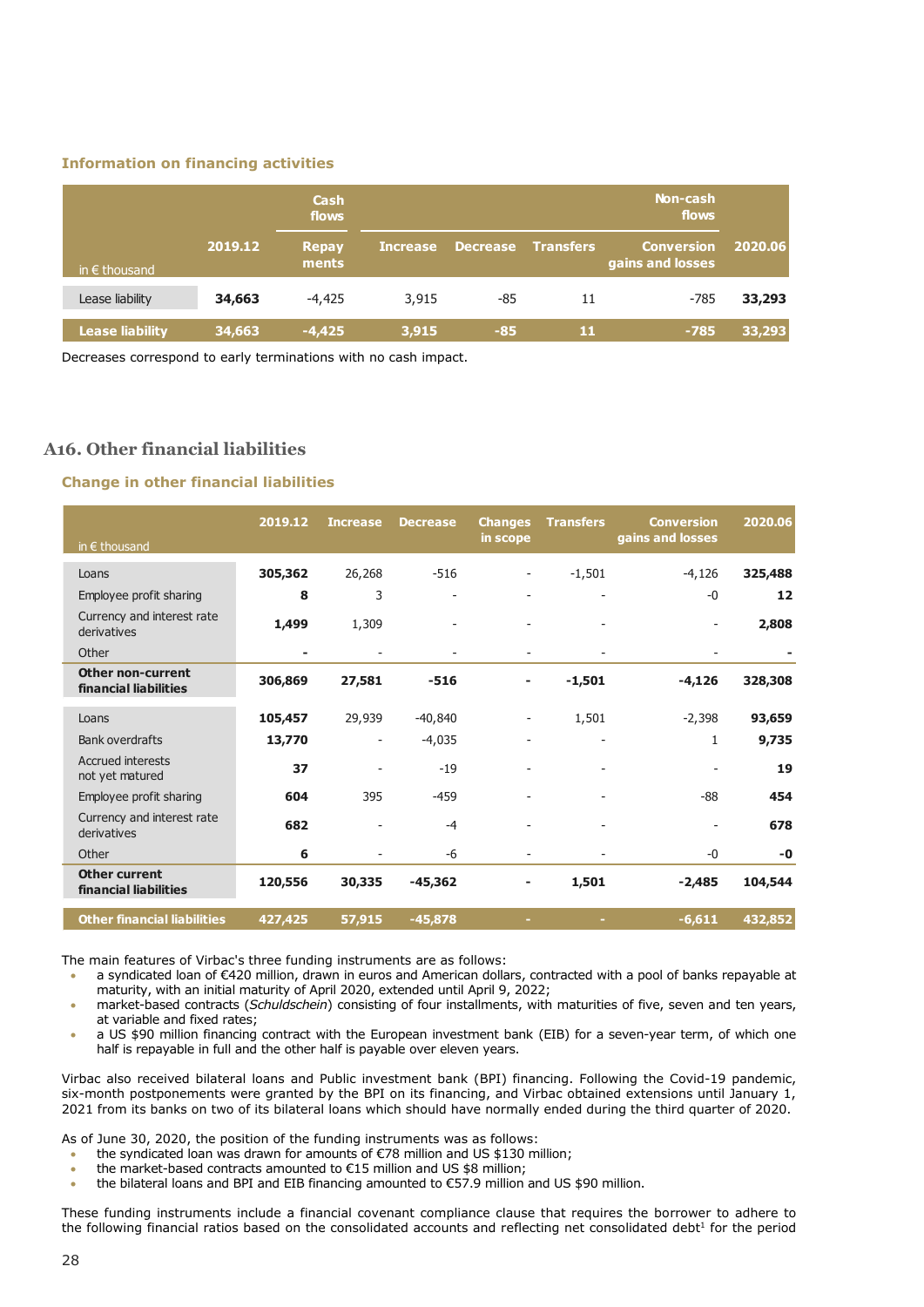considered on the consolidated Ebitda (Earnings before interest, taxes, depreciation and amortization)<sup>2</sup> for the twelve previous months period for half-year statements. Since January 1, 2019, the calculation of this ratio includes the impact of the application of IFRS 16 in Virbac's consolidated accounts.

As of June 30, 2020, the ratio amounts to 1.90, below the threshold of the financial covenant which is set at 4.25.

The financing capacity of the company is sufficient to fund its cash requirements.

 $1$  Consolidated net debt refers to the sum of other current and non-current financial liabilities, namely the following items: loans, bank overdrafts, accrued interest liabilities, debts related to finance leases, profit sharing, interest rate and foreign exchange derivatives, and others; less the amount of the following items: cash and cash equivalents, term deposits, and foreign exchange and interest rate derivatives as shown in the consolidated accounts.

<sup>2</sup> Consolidated Ebitda refers to net operating income for the last twelve months (that of the last six months of 2019 added to that of the first half-year of 2020), plus depreciations and provisions, net of reversals and dividends received from non-consolidated subsidiaries.

#### **Other financial liabilities by maturity**

#### **As of June 30, 2020**

|                                        |         |         | <b>Payments</b>                                      | <b>Total</b> |
|----------------------------------------|---------|---------|------------------------------------------------------|--------------|
| in $\epsilon$ thousand                 |         |         | less than 1 year from 1 to 5 years more than 5 years |              |
| Loans                                  | 93,659  | 244,396 | 81,092                                               | 419,147      |
| <b>Bank overdrafts</b>                 | 9,735   | ۰       |                                                      | 9,735        |
| Accrued interests not yet matured      | 19      | ٠       |                                                      | 19           |
| Employee profit sharing                | 454     | 12      | ٠                                                    | 466          |
| Currency and interest rate derivatives | 678     | 2,808   | ۰                                                    | 3,486        |
| Other                                  | $-0$    | ٠       |                                                      | -0           |
| <b>Other financial liabilities</b>     | 104,544 | 247,216 | 81,092                                               | 432,852      |

#### **As of December 31, 2019**

|                                        |         |         | <b>Payments</b>                                      | <b>Total</b> |
|----------------------------------------|---------|---------|------------------------------------------------------|--------------|
| in $\epsilon$ thousand                 |         |         | less than 1 year from 1 to 5 years more than 5 years |              |
| Loans                                  | 105,457 | 224,270 | 81,092                                               | 410,819      |
| <b>Bank overdrafts</b>                 | 13,769  |         | ٠                                                    | 13,769       |
| Accrued interests not yet matured      | 37      | -       |                                                      | 37           |
| Employee profit sharing                | 604     | 8       |                                                      | 612          |
| Currency and interest rate derivatives | 683     | 1,499   | ٠                                                    | 2,181        |
| Other                                  | 6       |         |                                                      | 6            |
| <b>Other financial liabilities</b>     | 120,556 | 225,776 | 81,092                                               | 427,425      |

The generation of operating cash flow as well as negotiated overdrafts and factoring cover short-term financial liabilities.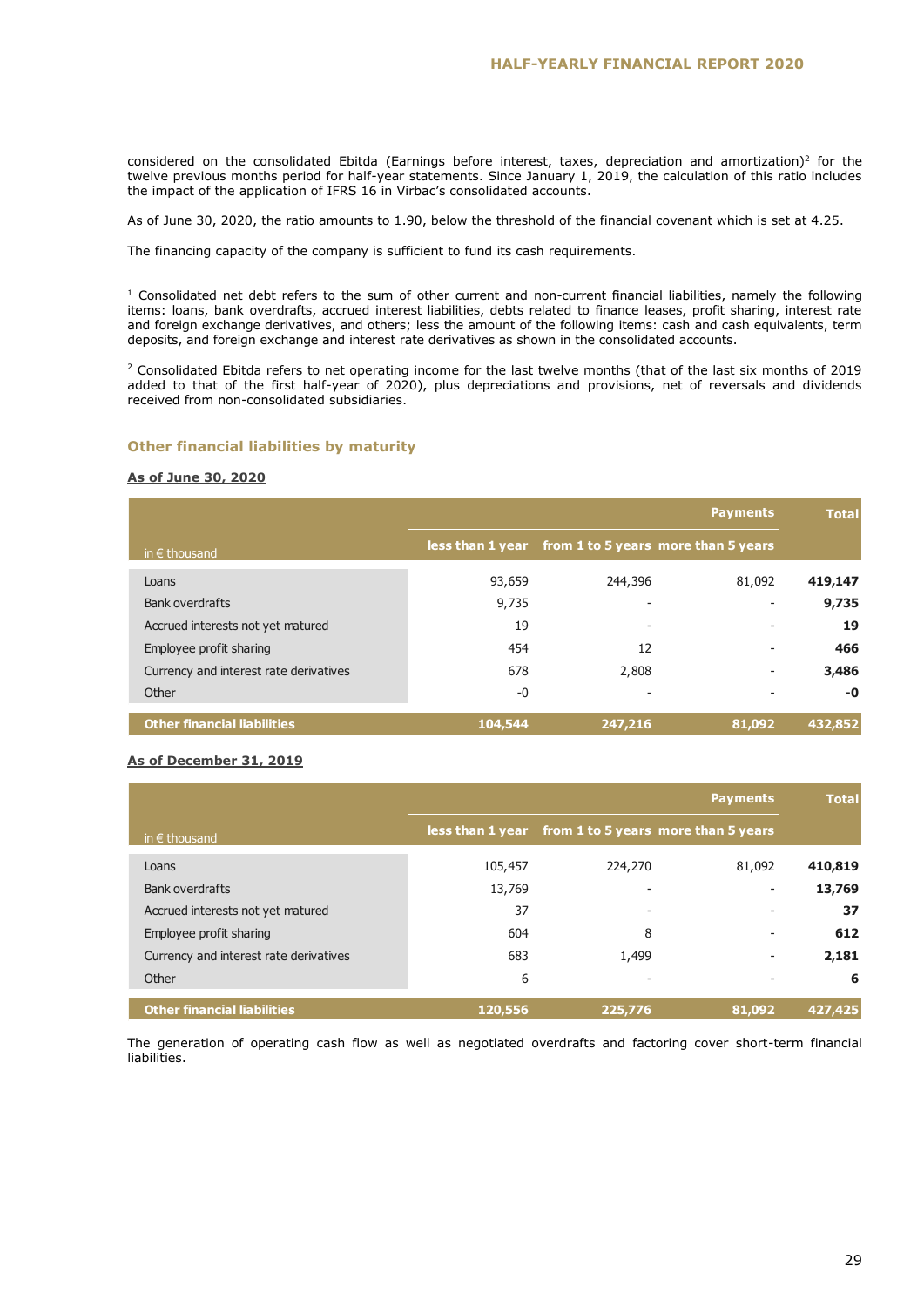#### **Information related to financial activities**

|                                           |         |                          | <b>Cash flows</b>        |                          |                          | <b>Non-cash flows</b>                 |         |
|-------------------------------------------|---------|--------------------------|--------------------------|--------------------------|--------------------------|---------------------------------------|---------|
| in $\epsilon$ thousand                    | 2019.12 | <b>Issuance</b>          | <b>Repayments</b>        | <b>Fair</b><br>value     | <b>Transfers</b>         | <b>Conversion</b><br>gains and losses | 2020.06 |
| Non-current financial liabilities         | 305,362 | 26,268                   | $-516$                   | 0                        | $-1,501$                 | $-4,126$                              | 325,488 |
| Current financial liabilities             | 105,457 | 29,939                   | $-40,840$                | -                        | 1,501                    | $-2,398$                              | 93,659  |
| Employee profit sharing                   | 611     | 399                      | $-459$                   | $\overline{\phantom{a}}$ | $\overline{\phantom{a}}$ | $-88$                                 | 464     |
| Currency and interest rate<br>derivatives | 2,181   | $\qquad \qquad -$        | $\overline{\phantom{a}}$ | 1,305                    | $\overline{\phantom{a}}$ | $\qquad \qquad \blacksquare$          | 3,487   |
| Others                                    | 6       | $\overline{\phantom{a}}$ | -6                       | $\overline{\phantom{a}}$ | $\overline{\phantom{a}}$ | $\overline{\phantom{a}}$              | 0       |
| <b>Other financial liabilities</b>        | 413,618 | 56,606                   | $-41,820$                | 1,305                    | $\sim$                   | $-6,611$                              | 423,099 |

#### **A17. Other payables**

| in $\epsilon$ thousand             |         | 2019.12 Variations       | <b>Changes</b><br>in scope | <b>Transfers</b>         | <b>Conversion</b><br>gains and losses | 2020.06 |
|------------------------------------|---------|--------------------------|----------------------------|--------------------------|---------------------------------------|---------|
| Income tax payables                | ۰       |                          | $\overline{a}$             | $\overline{\phantom{a}}$ |                                       |         |
| Social payables                    | ۰       |                          |                            |                          |                                       |         |
| Other fiscal payables              | ۰       |                          | ٠                          |                          |                                       |         |
| Advances and prepayments on orders | ۰       | $\overline{\phantom{a}}$ |                            | $\overline{\phantom{a}}$ | $\overline{\phantom{a}}$              |         |
| Prepaid income                     | 1,356   | $-164$                   |                            |                          | 6                                     | 1,199   |
| Various other payables             | 1,071   | $-193$                   | $\overline{a}$             | $\overline{\phantom{a}}$ | $-226$                                | 652     |
| Other non-current payables         | 2,427   | $-357$                   |                            |                          | $-220$                                | 1,850   |
| Income tax payables                | 11,656  | 701                      |                            | 1                        | $-508$                                | 11,849  |
| Social payables                    | 48,004  | 4,720                    |                            |                          | $-839$                                | 51,885  |
| Other fiscal payables              | 11,133  | 3,433                    |                            |                          | $-483$                                | 14,083  |
| Advances and prepayments on orders | 1,225   | $-523$                   |                            |                          | $\mathbf{1}$                          | 703     |
| Prepaid income                     | 1,113   | -99                      |                            |                          | 1                                     | 1,015   |
| Various other payables             | 73,407  | $-13,365$                |                            |                          | $-908$                                | 59,135  |
| <b>Other current payables</b>      | 146,538 | $-5,132$                 |                            | 1                        | $-2,735$                              | 138,671 |
| <b>Other payables</b>              | 148,965 | $-5,489$                 |                            | 1                        | $-2,955$                              | 140,522 |

As a precautionary measure in the context of the Covid-19 pandemic, the Group requested from government agencies the postponement of social deadlines, which explains the increase of the line "Social payables". The line "Other payables" largely comprises of liabilities for contracts with customers. The decrease of this line is mainly due to the payment of year-end discounts for 2019.

The table below details the type of contract-related liabilities:

| in $\epsilon$ thousand                                                 |                 | 2019.12 Variations  | <b>Changes</b><br>in scope                           | <b>Transfers</b>                                     | <b>Conversion</b><br>gains and losses | 2020.06       |
|------------------------------------------------------------------------|-----------------|---------------------|------------------------------------------------------|------------------------------------------------------|---------------------------------------|---------------|
| Advances and prepayments on orders<br>Customers - credits to be issued | 1,225<br>68,687 | $-523$<br>$-15.977$ | $\overline{\phantom{a}}$<br>$\overline{\phantom{a}}$ | $\overline{\phantom{a}}$<br>$\overline{\phantom{a}}$ | $-744$                                | 703<br>51,966 |
| <b>Customer liabilities</b>                                            | 69,913          | $-16,500$           | <b>COL</b>                                           |                                                      | $-743$                                | 52,669        |

Credits and accruals stem primarily from changes in transaction pricing, as the majority of the Group's subsidiaries grant customers year-end discounts, the amount of which is contingent on the achievement of sales objectives. The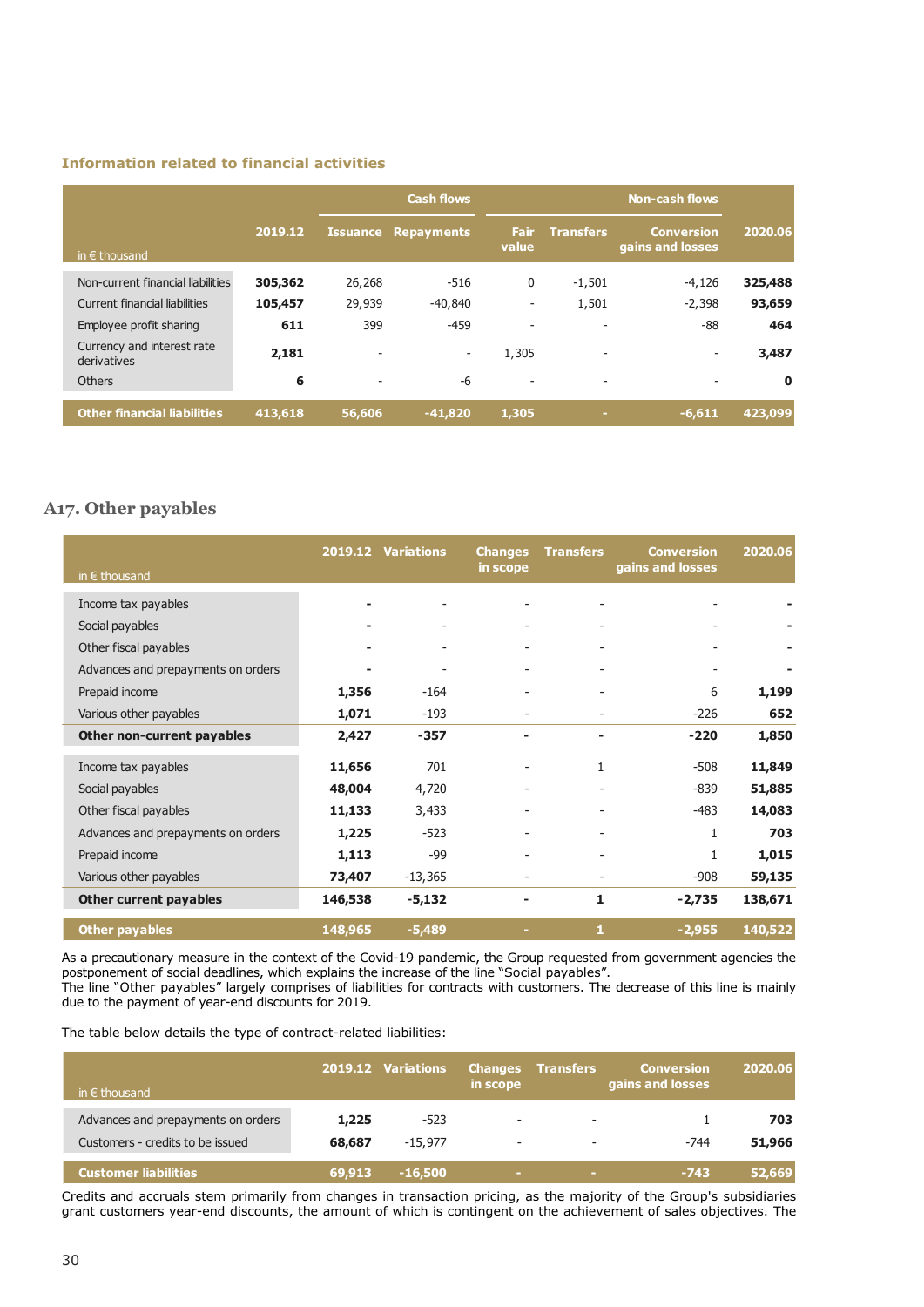variance of €16.0 million corresponds almost exclusively to payments of year-end discounts carried out during the first semester, mainly in France.

#### **A18. Trade payables**

| in $\epsilon$ thousand                             | 2019.12 | <b>Variations</b> | <b>Changes</b><br>in scope | <b>Transfers</b>         | <b>Conversion</b><br>gains and losses | 2020.06 |
|----------------------------------------------------|---------|-------------------|----------------------------|--------------------------|---------------------------------------|---------|
| Current trade payables                             | 90,065  | 3,560             | $\overline{\phantom{a}}$   | 63                       | $-4,616$                              | 89,071  |
| Trade payables -<br>suppliers of intangible assets | 2,244   | $-1,137$          | $\overline{\phantom{a}}$   | $\overline{\phantom{a}}$ | $-22$                                 | 1,085   |
| Trade payables -<br>suppliers of tangible assets   | 3,459   | $-847$            | $\overline{\phantom{a}}$   |                          |                                       | 2,619   |
| <b>Trade payables</b>                              | 95,769  | 1,576             | ×.                         | 63                       | $-4,632$                              | 92,776  |

The increase in current trade payables is linked to the purchases of raw materials carried out at the end of the semester to rebuild safety stocks due to the pandemic. This variance is partly compensated by the decrease of payables on suppliers of tangible and intangible assets due to the slowing down of certain projects.

#### **A19. Revenue from ordinary activities**

| in $\epsilon$ thousand                  | 2020.06   | 2019.06   | <b>Change</b> |
|-----------------------------------------|-----------|-----------|---------------|
| Sales of finished goods and merchandise | 549,434   | 526,413   | 4.4%          |
| <b>Services</b>                         | 8         | 31        | $-73.3\%$     |
| Additional income from activity         | 895       | 1,264     | $-29.2\%$     |
| Royalties paid                          | 207       | 214       | -3.6%         |
| <b>Gross sales</b>                      | 550,545   | 527,923   | 4.3%          |
| Discounts, rebates and refunds on sales | $-59,061$ | $-51,938$ | 13.7%         |
| Expenses deducted from sales            | $-9,302$  | $-9,086$  | 2.4%          |
| <b>Financial discounts</b>              | $-3,559$  | $-3,155$  | 12.8%         |
| Provisions for returns                  | $-315$    | $-11$     | 2705.3%       |
| <b>Expenses deducted from sales</b>     | $-72,237$ | $-64,190$ | 12.5%         |
| <b>Revenue from ordinary activities</b> | 478,308   | 463,733   | 3.1%          |

The expenses presented within the revenue are mainly made up of the following elements:

- amounts paid under commercial cooperation contracts (commercial communication actions, provision of statistics, etc.);
- cost of business operations (including loyalty programs), the amount of which is directly related to the revenue generated.

Provisions for returns are calculated using a statistical method, based on historical returns.

#### **Revenue growth**

Over the first half of the year, revenue amounted to €478.3 million compared to €463.7 million for the same period in 2019, representing an overall increase of +3.1% (+2.4% excluding Sentinel®). Excluding the unfavorable impact of exchange rates, revenue increased by  $+5.0\%$  (+4.5% excluding Sentinel®).

The revenue growth of ordinary activities by segment and region is detailed in the management report.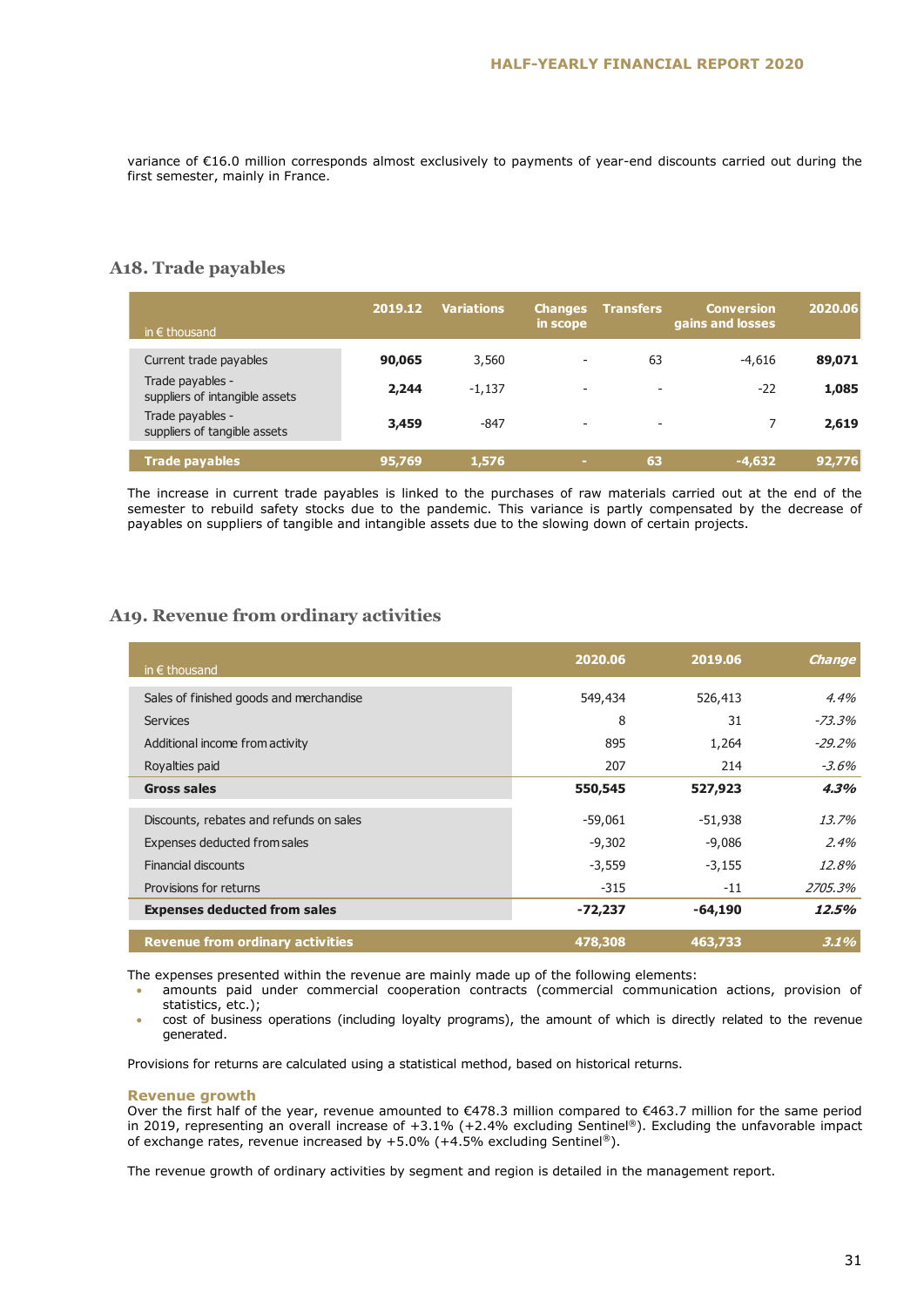#### **A20. Purchases consumed**

| in $\epsilon$ thousand                     | 2020.06    | 2019.06    | <b>Change</b> |
|--------------------------------------------|------------|------------|---------------|
| Inventoried purchases                      | $-155,387$ | $-152,052$ | $2.2\%$       |
| Non-inventoried purchases                  | $-11,279$  | $-10,315$  | 9.3%          |
| Supplementary charges on purchases         | $-1,851$   | $-2,016$   | -8.2%         |
| Discounts, rebates and refunds obtained    | 385        | 372        | $3.4\%$       |
| <b>Purchases</b>                           | $-168,133$ | $-164,011$ | 2.5%          |
| Change in gross inventories                | 11,305     | 12,129     | $-6.8\%$      |
| Allowances for depreciation of inventories | $-7,806$   | $-6,720$   | 16.2%         |
| Reversals of depreciation of inventories   | 8,721      | 6,108      | 42.8%         |
| <b>Net variation in inventories</b>        | 12,220     | 11,517     | 6.1%          |
| <b>Consumed purchases</b>                  | $-155,912$ | $-152,494$ | 2.2%          |

The rise in purchases consumed is linked to the growth of the activity. However they increase in a slightly lesser proportion than the revenue of ordinary activities, improving the margin after cost of purchases by 3.6% at actual rates.

The variance in inventories can mainly be explained by the building up of safety stocks in production sites, particularly in France, Mexico and United States, due to the Covid-19 pandemic.

#### **A21. External costs**

The external costs are decreasing by -7.8% at actual rates compared to the first semester of 2019. This decrease can be explained by a significant reduction in expenses initiated or incurred by the Group in response to the Covid-19 pandemic. The expenses concerned by these reductions are mainly commercial expenses, R&D and travel expenses.

#### **A22. Depreciation, impairment and provisions**

| in $\epsilon$ thousand                               | 2020.06   | 2019.06   | <b>Change</b> |
|------------------------------------------------------|-----------|-----------|---------------|
| Allowances for depreciation of intangible assets $1$ | $-2,603$  | $-2,482$  | 4.9%          |
| Allowances for impairment of intangible assets       |           |           | $-9/0$        |
| Allowances for depreciation of tangible assets       | $-12,250$ | $-11,907$ | 2.9%          |
| Allowances for impairment of tangible assets         | $\Omega$  |           | -99,9%        |
| Allowances for depreciation of right of use          | $-4,986$  | $-5,180$  | $-3.7\%$      |
| Reversals for depreciation of intangible assets      |           |           | $-9/6$        |
| Reversals for impairment of intangible assets        | -         |           | $-9/0$        |
| Reversals for depreciation of tangible assets        |           | 17        | $-100.0\%$    |
| Reversals for impairment of tangible assets          | 462       |           | $-9/0$        |
| <b>Depreciation and impairment</b>                   | $-19,377$ | $-19,550$ | -0.9%         |
| Allowances of provisions for risks and charges       | $-950$    | $-1,980$  | -52.0%        |
| Reversals of provisions for risks and charges        | 1,309     | 1,532     | $-14.6\%$     |
| <b>Provisions</b>                                    | 358       | $-448$    | $-180.0\%$    |
| <b>Depreciations and provisions</b>                  | $-19,019$ | $-19,998$ | $-4.9%$       |

<sup>1</sup> Excluding allowances for depreciation of intangible assets arising from acquisitions.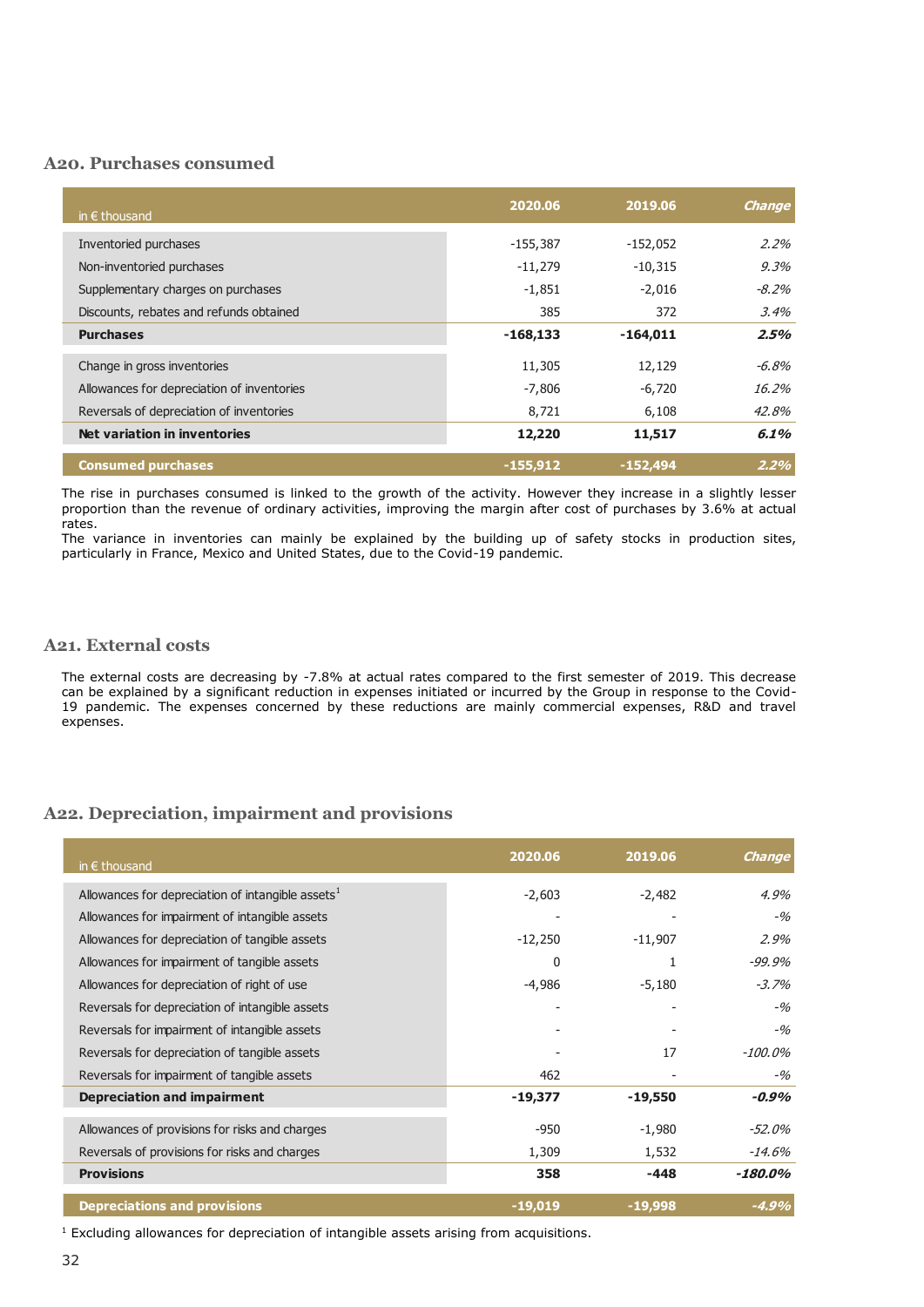| in $\epsilon$ thousand                                       | 2020.06  | 2019.06  |
|--------------------------------------------------------------|----------|----------|
| United States: Sentinel®                                     | $-4,103$ | $-5,063$ |
| Centrovet                                                    | $-1,040$ | $-1,226$ |
| Schering-Plough Europe                                       | $-539$   | $-539$   |
| Multimin                                                     | $-248$   | $-267$   |
| New Zealand                                                  | $-198$   | $-208$   |
| Uruguay: Santa Elena                                         | $-74$    | $-72$    |
| Australia: Axon                                              | -59      | $-62$    |
| Colombia: Synthesis                                          | $-48$    | $-53$    |
| <b>SBC</b>                                                   | $-29$    | $-32$    |
| Depreciations of intangible assets arising from acquisitions | $-6,337$ | $-7,522$ |

#### **Allowances for depreciation of assets arising from acquisitions**

The depreciation of intangible assets arising from acquisitions have decreased by  $E1.2$  million compared to the first semester of 2019 due to the end of the depreciation of one of the Sentinel® patents in the United States. To be noted that this item will be significantly reduced on a full-year basis following the divestment of the Sentinel® assets to MSD Animal Health.

#### **A23. Other operating income and expenses**

| in $\epsilon$ thousand                          | 2020.06  | 2019.06  | <b>Change</b> |
|-------------------------------------------------|----------|----------|---------------|
| Royalties paid                                  | $-1,757$ | $-1,828$ | $-3.9\%$      |
| Grants received (including research tax credit) | 5,093    | 3,883    | 31.1%         |
| Allowances for depreciation of receivables      | $-114$   | $-529$   | $-78.5\%$     |
| Reversals of depreciation of receivables        | 263      | 1,016    | $-74.1%$      |
| Bad debts                                       | $-19$    | $-1,034$ | $-98.1%$      |
| Net book value of disposed assets               | $-435$   | $-4,156$ | $-89.5\%$     |
| Income from disposal of assets                  | 233      | 6,160    | $-96.2\%$     |
| Other operating income and expenses             | -86      | $-930$   | $-90.8%$      |
| Other operating income and expenses             | 3,179    | 2,583    | 23.1%         |

Over the first semester of 2020, this item has recognized an increase in grants received or to be received after an update of the research tax credit for previous years.

The first semester of 2019 had been impacted by the gain on the sale of the administrative building of Fort Worth, as well as the disposal of company vehicles in the United States, which were converted to allowances paid to employees for the purchase of their company car.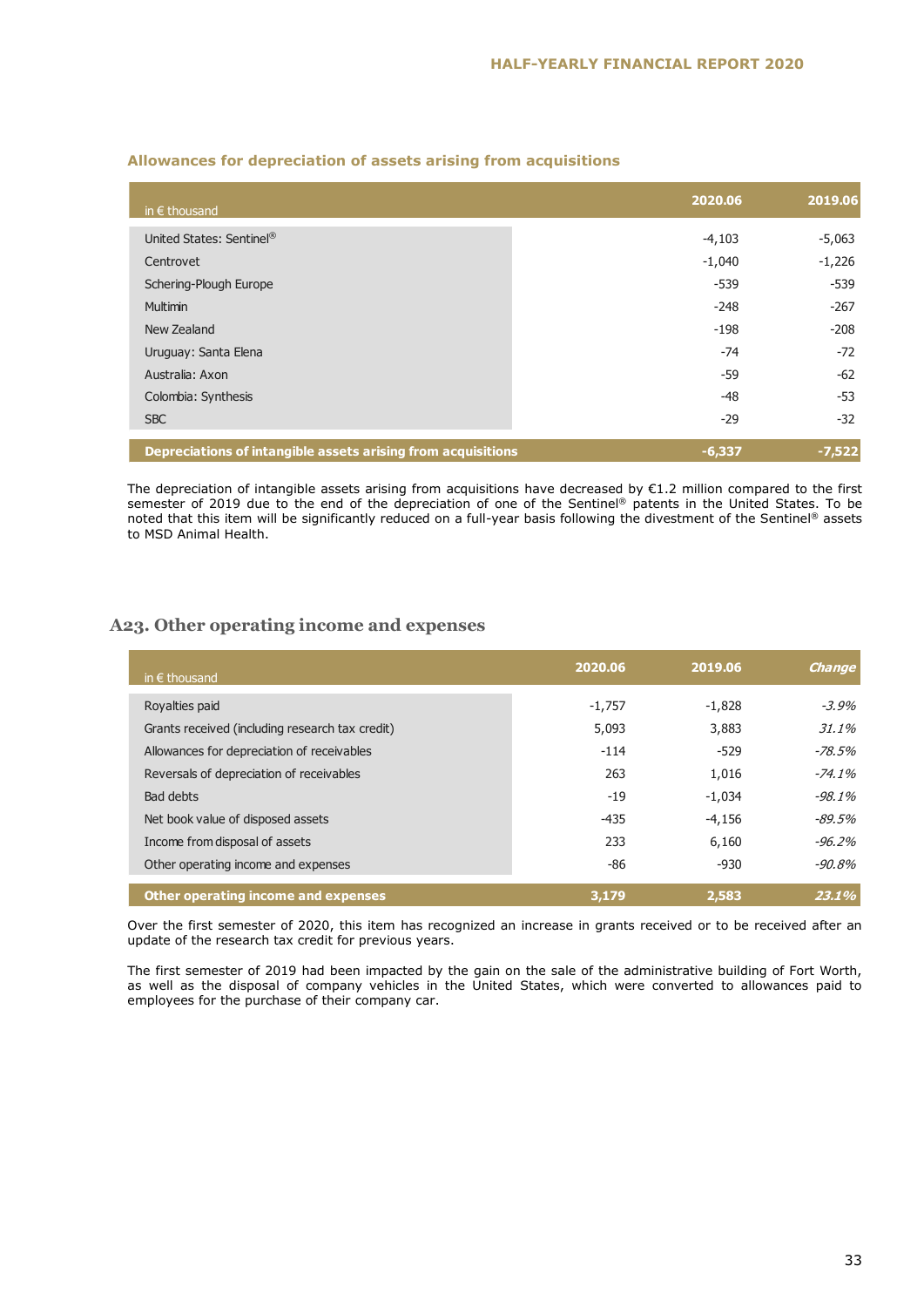#### **A24. Other non-current income and expenses**

As of June 30, 2020, this item comprises of the following elements:

| in $\epsilon$ thousand                                                                                  | 2020.06          |
|---------------------------------------------------------------------------------------------------------|------------------|
| Impairment of Leishmaniosis vaccine's CGU<br>Costs related to the Sentinel® assets divestment operation | -4,786<br>$-594$ |
| Other non-current income and expenses                                                                   |                  |

Following the decision taken by the Group to end the production of its leishmaniosis vaccine, the residual assets related to this CGU have been entirely impaired. The impairment recognized in the accounts as other non-current income and expenses amounts to €4.8 million, related to a patent (in the amount of €1.5 million), industrial equipment (in the amount of €3.0 million), and stock of consumables (in the amount of €0.3 million).

The fees directly linked to the divestment operation of the Sentinel® assets in the United States have also been accounted for as other non-recurring income and expenses.

As a reminder, this item comprised of the following elements as of June 30, 2019:

| in $\epsilon$ thousand                                               | 2019.06 |
|----------------------------------------------------------------------|---------|
| Impairment of intangible assets held by BVT on Leishmaniosis vaccine | -9,653  |
| Cancellation of the debt on SBC shares                               | 222.    |
| Other non-current income and expenses                                |         |

#### **A25. Financial income and expenses**

| in $\epsilon$ thousand                                    | 2020.06  | 2019.06  | <b>Change</b> |
|-----------------------------------------------------------|----------|----------|---------------|
|                                                           |          |          |               |
| Gross cost of financial debt                              | $-6,589$ | $-9,637$ | $-31.6%$      |
| Income from cash and cash equivalents                     | 996      | 923      | $7.9\%$       |
| Net cost of financial debt                                | $-5,593$ | $-8,714$ | $-35.8%$      |
|                                                           |          |          |               |
| Foreign exchange gains and losses                         | $-6,960$ | 1,350    | $-615.4%$     |
| Changes in foreign currency derivatives and interest rate | 3,919    | $-1,318$ | $-397.4\%$    |
| Other income or expenses                                  | $-31$    | $-14$    | 121.8%        |
| <b>Other financial income or expenses</b>                 | $-3,071$ | 19       | $-16650.4\%$  |
| <b>Financial income and expenses</b>                      | $-8,663$ | $-8,695$ | $-0.4%$       |

The financial result is generally stable compared to the first semester of 2019 (€8.7 million). The decrease by €3.0 million of the net cost of financial debt is neutralized by unfavourable exchange rate impacts.

The foreign exchange gains and losses are strongly impacted by the adverse currency trends of the Chilean peso in relation to the euro or American dollar and their effects not only on the revaluation of the loan contracted by Virbac SA (parent company) and granted to the Chilean subsidiary, but also on the revaluation of the Chilean subsidiary's debt in dollars. This deterioration is partly compensated by the impact of the revaluation of the hedging instruments, in accordance with IFRS 9.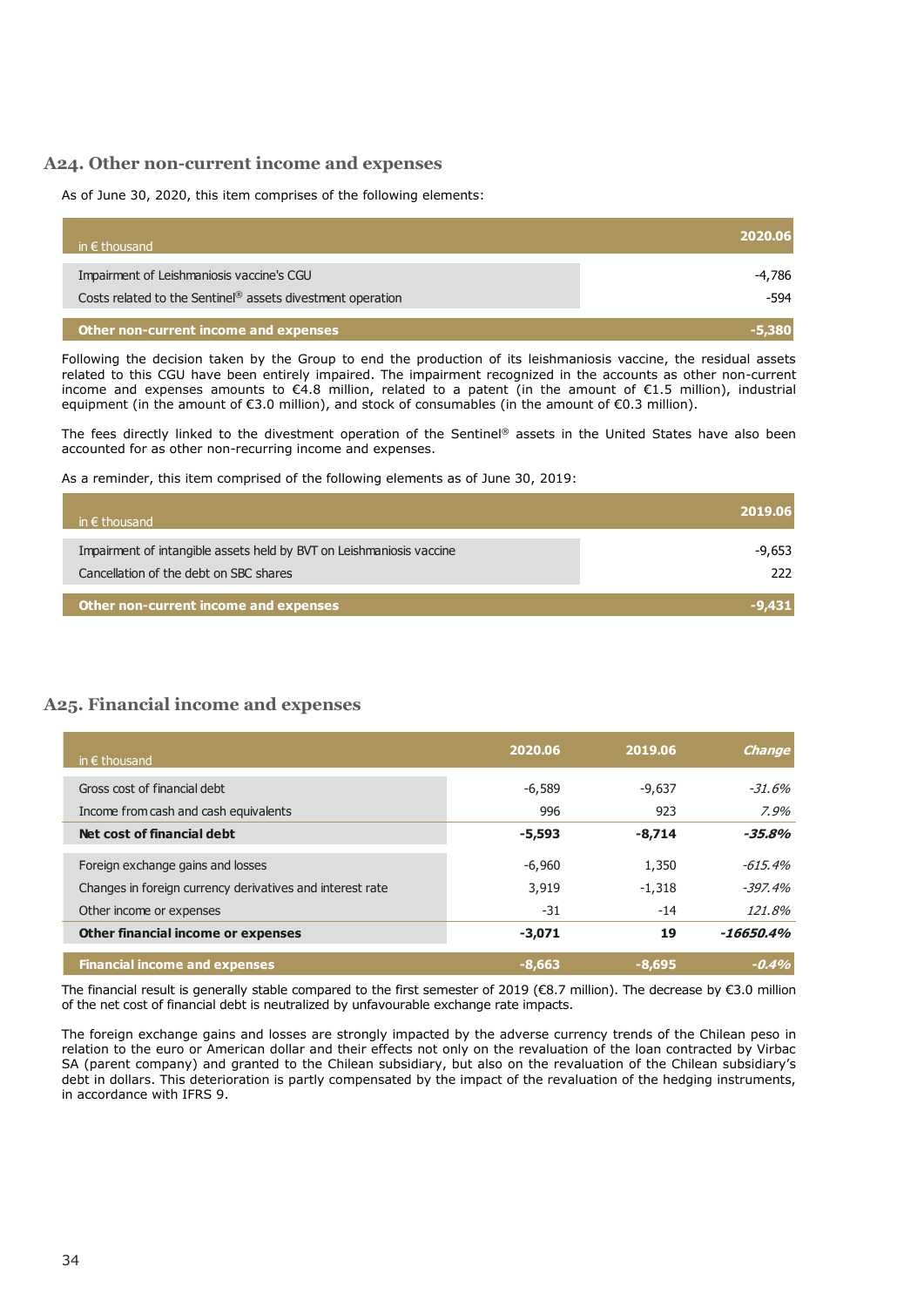#### **A26. Income tax**

Pursuant to IAS 34, in the financial statements at June 30, 2020, the tax charge was determined by applying to the profit before tax for the period the average tax rate estimated for the year 2020.

#### **Non-current tax expense**

In the first half of 2020, the line "Non-current tax expense" includes the tax income generated by the depreciation of the assets of the CGU Leishmaniosis vaccine.

#### **A27. Bridge from net result to net result from ordinary activities**

Net result from ordinary activities" that equates to net profit restated for the following items:

- the line "Other non-current income and expenses" detailled into the note A24 ;
- non-current tax, which includes the tax impact of "Other non-current income and expenses", as well as all nonrecurring tax income and expenses.

The net profit from ordinary activities As of June 30, 2020 stands as follows:

| in $\epsilon$ thousand                                                                        | <b>IFRS</b> | Net result Impairment of Restructuring<br>assets | costs | <b>Other Non-current</b><br>items tax expense |   | <b>Net result</b><br>from ordinary<br>activity |
|-----------------------------------------------------------------------------------------------|-------------|--------------------------------------------------|-------|-----------------------------------------------|---|------------------------------------------------|
| <b>Revenue from ordinary activities</b>                                                       | 478,308     |                                                  |       |                                               |   | 478,308                                        |
| <b>Current operating profit before</b><br>depreciation of assets arising<br>from acquisitions | 85,472      |                                                  |       |                                               |   | 85,472                                         |
| Depreciation of intangible assets arising<br>from acquisitions                                | $-6,337$    |                                                  |       |                                               |   | $-6,337$                                       |
| <b>Operating profit from ordinary</b><br><b>activites</b>                                     | 79,135      |                                                  |       |                                               |   | 79,135                                         |
| Other non-current income and<br>expenses                                                      | $-5,380$    | 4,786                                            |       | 594                                           |   | $-0$                                           |
| <b>Operating result</b>                                                                       | 73,755      | 4,786                                            |       | 594                                           |   | 79,135                                         |
| Financial income and expenses                                                                 | $-8,663$    |                                                  |       |                                               |   | $-8,663$                                       |
| <b>Profit before tax</b>                                                                      | 65,092      | 4,786                                            |       | 594                                           | н | 70,471                                         |
| Income tax                                                                                    | $-15,672$   | $-1,532$                                         |       |                                               |   | $-17,204$                                      |
| Share from companies' result accounted<br>for by the equity method                            | 303         |                                                  |       |                                               |   | 303                                            |
| <b>Result for the period</b>                                                                  | 49,722      | 3,253                                            |       | 594                                           |   | 53,570                                         |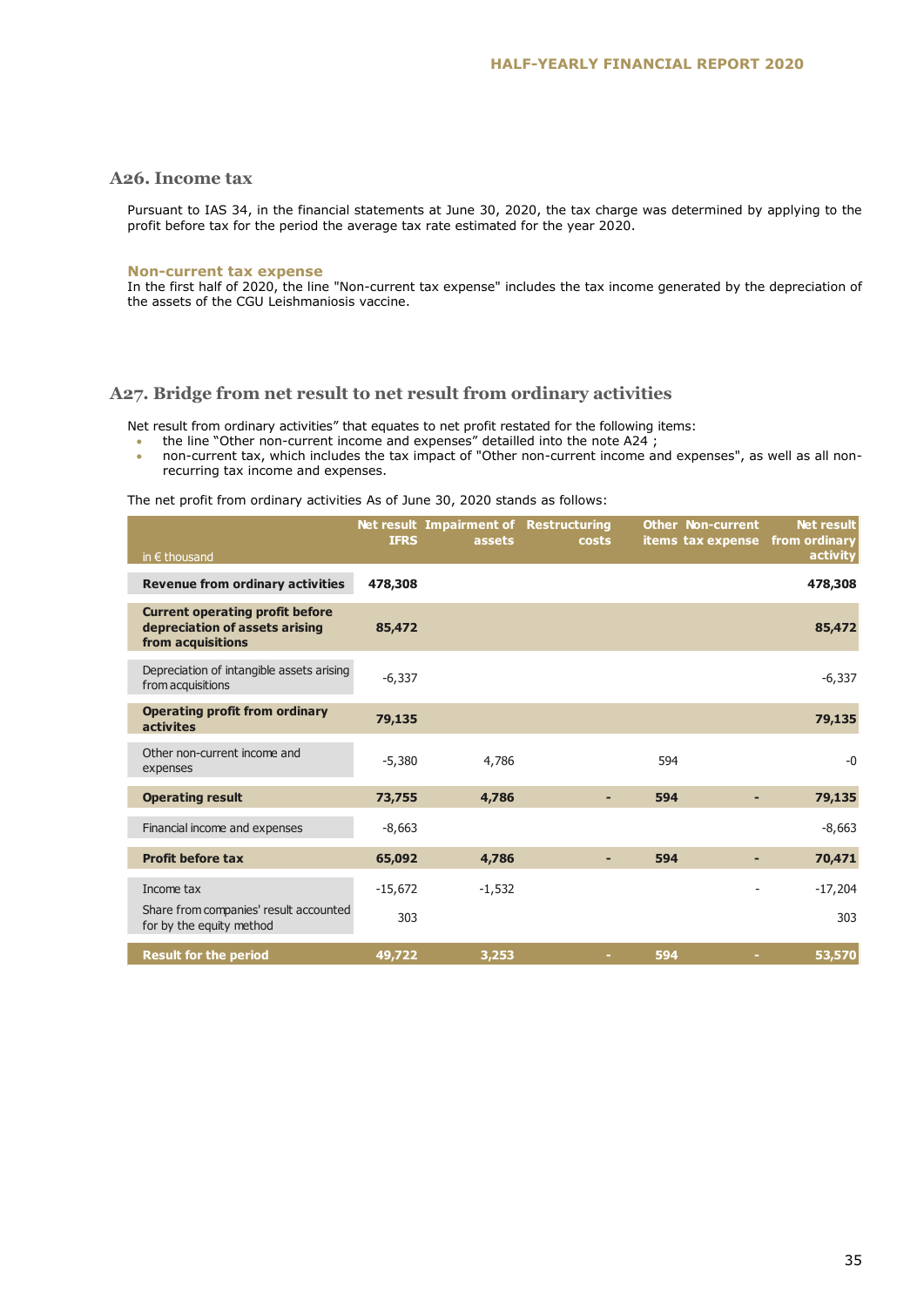#### For the record, the net profit from ordinary activities As of June 30, 2019 was as follows:

| in $\epsilon$ thousand                                                                        | <b>IFRS</b> | Net result Impairment of<br>assets | <b>Restructuring</b><br>costs |        | <b>Other Non-current</b><br>items tax expense | <b>Net result</b><br>from ordinary<br>activity |
|-----------------------------------------------------------------------------------------------|-------------|------------------------------------|-------------------------------|--------|-----------------------------------------------|------------------------------------------------|
| <b>Revenue from ordinatry activities</b>                                                      | 463,733     |                                    |                               |        |                                               | 463,733                                        |
| <b>Current operating profit before</b><br>depreciation of assets arising<br>from acquisitions | 66,917      |                                    |                               |        |                                               | 66,917                                         |
| Depreciation of intangible assets arising<br>from acquisitions                                | $-7,522$    |                                    |                               |        |                                               | $-7,522$                                       |
| Operating profit from ordinary acti                                                           | 59,395      |                                    |                               |        |                                               | 59,395                                         |
| Other non-current income and<br>expenses                                                      | $-9,431$    | 9,653                              |                               |        | $-222$                                        |                                                |
| <b>Operating result</b>                                                                       | 49,964      | 9,653                              | ٠                             |        | $-222$                                        | 59,395                                         |
| Financial income and expenses                                                                 | $-8,695$    |                                    |                               |        |                                               | $-8.695$                                       |
| <b>Profit before tax</b>                                                                      | 41,269      | 9,653                              | ٠                             |        | $-222$                                        | 50,700                                         |
| Income tax                                                                                    | $-12,964$   | $-2,493$                           |                               |        | 148                                           | $-15,309$                                      |
| Share from companies' result accounted<br>for by the equity method                            | 90          |                                    |                               |        |                                               | 90                                             |
| <b>Result for the period</b>                                                                  | 28,395      | 7,159                              |                               | $-222$ | 148                                           | 35,481                                         |

#### **A28. Earnings per share**

|                                                                            | 2020.06     | 2019.06     |
|----------------------------------------------------------------------------|-------------|-------------|
| Profit attributable to the owners of the parent company                    | €47,155,496 | €26,434,849 |
| Total number of shares                                                     | 8,458,000   | 8,458,000   |
| Impact of dilutive instruments                                             |             |             |
| Number of treasury shares                                                  | 22,391      | 30,894      |
| Outstanding shares                                                         | 8,435,609   | 8,427,106   |
| Profit attributable to the owners of the parent company, per share         | €5.59       | €3.14       |
|                                                                            |             |             |
| Profit attributable to the owners of the parent company, diluted per share | €5.59       | €3.14       |

#### **Treasury shares**

Virbac holds treasury shares intended to supply plans to award performance shares, as well as the market-making contract. The amount of these shares is recorded as a reduction of equity.

As of June 30, 2020, the number of shares held by the Group amounted to 22,391 (against 30,894 shares As of June 30, 2019) for a total of €3,282 thousand.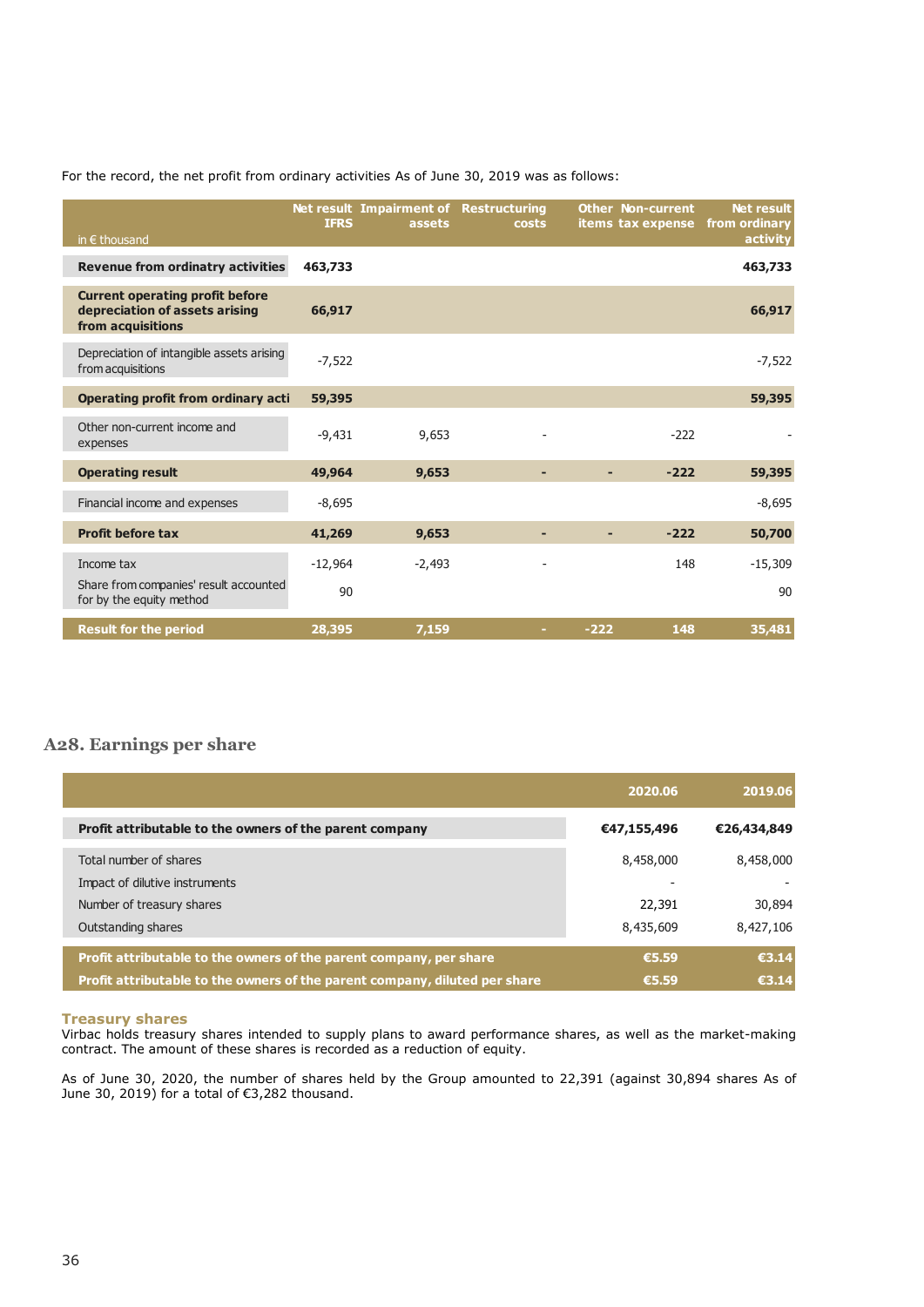#### **A29. Operating segments**

In accordance with IFRS 8, the Group provides industry information as used internally by the executive board, the chief operating officer.

The level of the Group's segment information is the geographic sector. The breakdown by geographic area covers seven sectors, according to the place of establishment of Group assets:

- France;
- Europe (excluding France);
- Latin America;
- North America;
- Asia;
- Pacific;
- Africa & Middle East.

The Group's operating activities are organized and managed separately, according to the nature of the markets. The two market segments are companion animals and food producing animals but the latter is not considered an

industry information level for the reasons listed below:

- nature of the products: the majority of the therapeutic segments are common to companion and food producing animals (antibiotics, parasiticides, etc.);
- manufacturing procedures: the production chains are common to both segments and there is no significant difference in sources of supply;
- client type or category: the distinction is made between the ethical (veterinary) and OTC (Over the counter) sectors;
- internal organization: the management structures in the Virbac group are organized by geographic zone. Throughout the Group, there is no management structure based on market segments;
- distribution methods: the main distribution channels depend more on the country than the market segment. In certain cases, the sales forces may be the same for both market segments;
- nature of the regulatory environment: the regulatory bodies governing market authorizations are identical regardless of the segment.

In the information presented below, the sectors therefore correspond to geographic zones (areas where the Group's assets are located). The results for France include the Group's head office expenses and a substantial proportion of its research and development expenses.

Non-controlling interests mainly reflect the contribution from the Chilean entities (HSA group), in which Virbac holds a 51% interest.

As of June 30, 2020, no customer achieved more than 10% of revenue.

#### **As of June 30, 2020**

| in $\epsilon$ thousand                                                                 | <b>France</b> | <b>Europe</b><br>(excluding America America<br>France) | Latin  | <b>North</b> | Asia   | <b>Africa &amp;</b><br><b>Middle</b><br><b>East</b> | <b>Pacific</b> | <b>Total</b> |
|----------------------------------------------------------------------------------------|---------------|--------------------------------------------------------|--------|--------------|--------|-----------------------------------------------------|----------------|--------------|
| Revenue from ordinary activities                                                       | 74,382        | 121,055                                                | 78,614 | 77,118       | 73,290 | 12,417                                              | 41,432         | 478,308      |
| Current operating profit before<br>depreciation of assets arising from<br>acquisitions | 20,961        | 10,004                                                 | 17,435 | 11,770       | 12,822 | 2,013                                               | 10,467         | 85,472       |
| Result attributable to the owners<br>of the parent company                             | 11,203        | 7,260                                                  | 7,159  | 2,342        | 10,862 | 1,361                                               | 6,969          | 47,155       |
| Non-controlling interests                                                              |               | $\overline{\phantom{a}}$                               | 2,567  | $-1$         |        |                                                     |                | 2,567        |
| <b>Group consolidated result</b>                                                       | 11,204        | 7,260                                                  | 9,726  | 2,341        | 10,862 | 1,361                                               | 6,969          | 49,722       |

| <b>France</b> | <b>Europe</b><br>France) | Latin  | <b>North</b> |                                       | <b>Middle</b><br>East    | <b>Pacific</b>         | <b>Total</b> |
|---------------|--------------------------|--------|--------------|---------------------------------------|--------------------------|------------------------|--------------|
|               |                          |        |              |                                       |                          |                        |              |
|               |                          |        |              |                                       |                          |                        | 1,337,817    |
| 2,832         | 109                      | 22     | 280          | 40                                    | $\overline{\phantom{a}}$ |                        | 3,283        |
| 3,392         | 66                       | 630    | 860          | 1,886                                 | 105                      | 284                    | 7,224        |
|               | 682,968                  | 68,613 | 201,987      | (excluding America America<br>150,357 | 139,796                  | Asia Africa &<br>6,808 | 87,287       |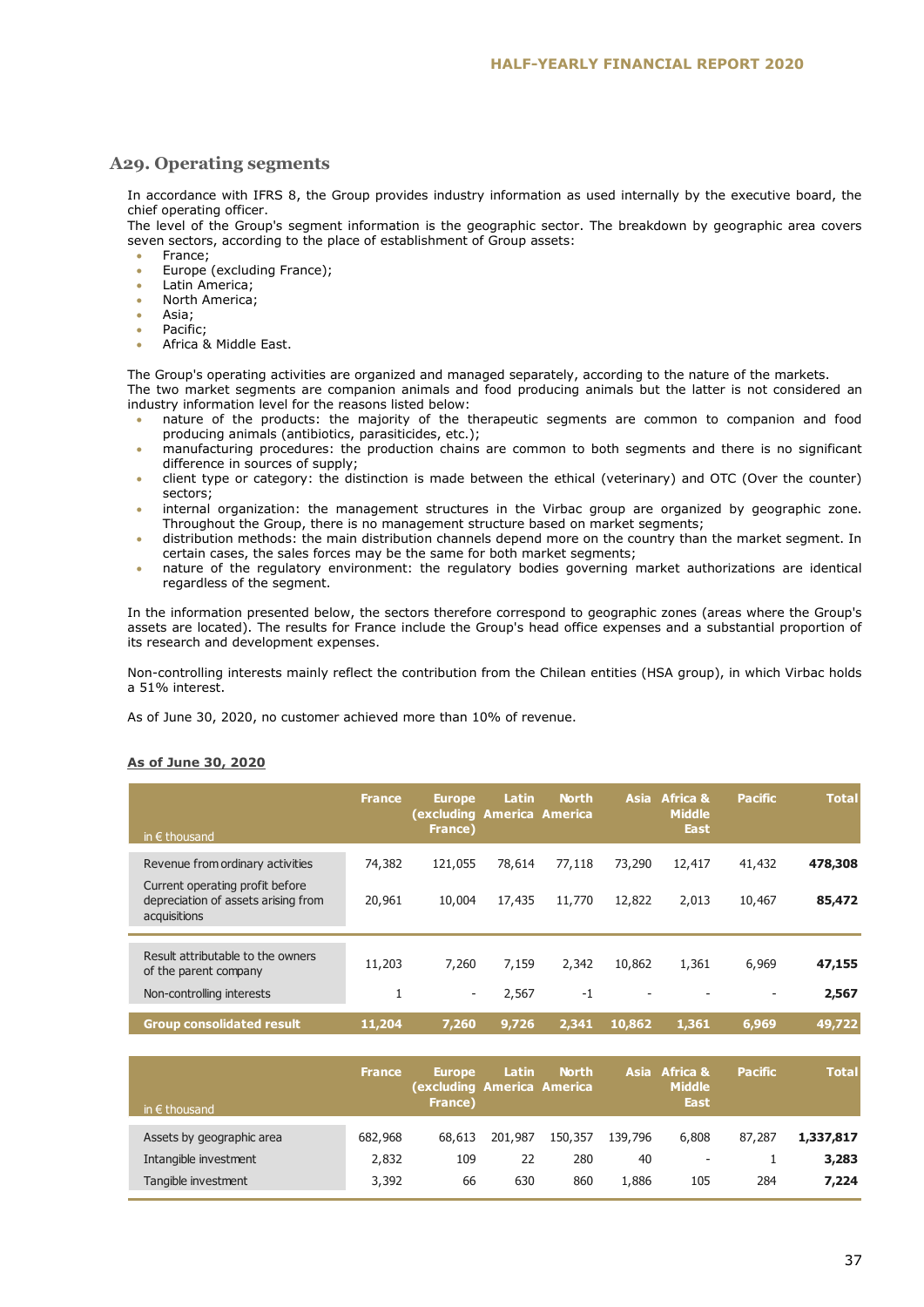#### **As of June 30, 2019**

| in $\epsilon$ thousand                                     | <b>France</b> | <b>Europe</b><br>excluding)<br>France)                 | <b>Latin</b><br><b>America America</b> | <b>North</b> | <b>Asia</b> | <b>Africa &amp;</b><br><b>Middle</b><br><b>East</b> | <b>Pacific</b> | <b>Total</b> |
|------------------------------------------------------------|---------------|--------------------------------------------------------|----------------------------------------|--------------|-------------|-----------------------------------------------------|----------------|--------------|
| Revenue from ordinary activities                           | 66,863        | 117,847                                                | 78,166                                 | 72,895       | 73,176      | 13,270                                              | 41,517         | 463,733      |
| Current operating profit before                            |               |                                                        |                                        |              |             |                                                     |                |              |
| depreciation of assets arising from<br>acquisitions        | 10,567        | 8,159                                                  | 12,492                                 | 10,578       | 10,938      | 2,081                                               | 12,102         | 66,917       |
|                                                            |               |                                                        |                                        |              |             |                                                     |                |              |
| Result attributable to the owners<br>of the parent company | 1,384         | 5,645                                                  | 4,105                                  | $-796$       | 6,946       | 1,379                                               | 7,772          | 26,435       |
| Non-controlling interests                                  | $\mathbf 0$   | $\overline{\phantom{a}}$                               | 1,960                                  |              |             |                                                     |                | 1,960        |
| <b>Group consolidated result</b>                           | 1,384         | 5,645                                                  | 6,065                                  | $-796$       | 6,946       | 1,379                                               | 7,772          | 28,395       |
|                                                            |               |                                                        |                                        |              |             |                                                     |                |              |
| in $\epsilon$ thousand                                     | <b>France</b> | <b>Europe</b><br>(excluding America America<br>France) | Latin                                  | <b>North</b> | <b>Asia</b> | <b>Africa &amp;</b><br><b>Middle</b><br><b>East</b> | <b>Pacific</b> | <b>Total</b> |
| Assets by geographic area                                  | 675,185       | 53,717                                                 | 228,029                                | 154,851      | 123,209     | 8,299                                               | 81,733         | 1,325,022    |

#### **A30. Credit risk management**

With respect to risks on trade receivables Covid-19 pandemic could generate, Virbac analyzed the indicators of impairment of accounts receivable, such as the split of gross accounts receivable according to their age, and the amount of doubtful receivables. The Group has not identified elements that would have shown a relevant increase in credit risk.

Intangible investment 3,350 18 16 284 32 - 1 **3,702** Tangible investment 3,451 122 2,433 1,116 685 30 474 **8,312**

The following statements provide a breakdown of trade receivables by maturity.

#### **As of June 30, 2020**

|                           | <b>Receivables</b><br>due |       |                          | <b>Impaired</b>                                      | <b>Total</b>             |             |         |
|---------------------------|---------------------------|-------|--------------------------|------------------------------------------------------|--------------------------|-------------|---------|
| in $\epsilon$ thousand    |                           |       |                          | $\leq$ 3 months 3-6 months 6-12 months $>$ 12 months |                          |             |         |
| France                    | 28,311                    | 277   | 152                      | 224                                                  | 60                       | 463         | 29,486  |
| Europe (excluding France) | 23,705                    | 1,988 | 33                       | 90                                                   | 388                      | 1,538       | 27,742  |
| Latin America             | 29,836                    | 6,177 | 342                      | 181                                                  | 4                        | 435         | 36,976  |
| North America             | 191                       |       | $\overline{\phantom{a}}$ | $\overline{\phantom{a}}$                             | $\overline{\phantom{a}}$ | $\mathbf 0$ | 191     |
| Asia                      | 10,237                    | 1,053 | 651                      | 78                                                   | 23                       | 164         | 12,207  |
| Pacific                   | 13,461                    | 82    | 0                        | $\overline{\phantom{a}}$                             | $\overline{\phantom{0}}$ | 3           | 13,546  |
| Africa & Middle East      | 3,342                     | 135   | $\overline{\phantom{a}}$ | $\overline{\phantom{a}}$                             | $\overline{\phantom{a}}$ | 2           | 3,479   |
| <b>Trade receivables</b>  | 109,083                   | 9,712 | 1,178                    | 573                                                  | 475                      | 2.605       | 123,626 |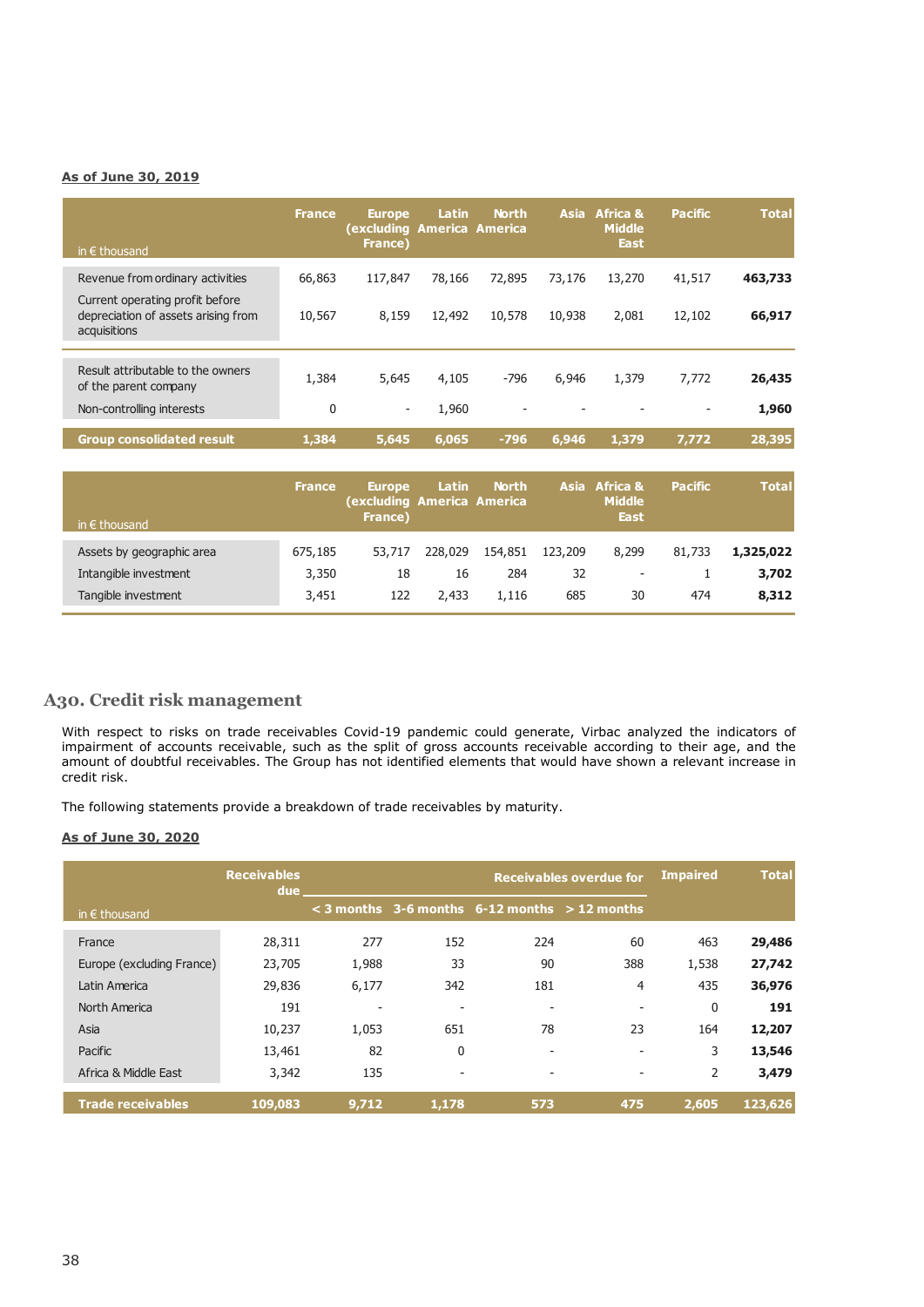|                           | <b>Receivables</b><br>due |                          | <b>Impaired</b>          | <b>Total</b>                                      |                          |       |         |
|---------------------------|---------------------------|--------------------------|--------------------------|---------------------------------------------------|--------------------------|-------|---------|
| in $\epsilon$ thousand    |                           |                          |                          | $<$ 3 months 3-6 months 6-12 months $>$ 12 months |                          |       |         |
| France                    | 20,253                    | 791                      | 220                      | $\overline{\phantom{a}}$                          |                          | 537   | 21,801  |
| Europe (excluding France) | 17,385                    | 1,947                    | 207                      | 2                                                 | -                        | 1,553 | 21,094  |
| Latin America             | 23,270                    | 6,315                    | 21                       | $\overline{\phantom{a}}$                          | $\overline{\phantom{a}}$ | 584   | 30,189  |
| North America             | 3,433                     | $\overline{\phantom{0}}$ | $\overline{\phantom{a}}$ | $\overline{\phantom{a}}$                          | $\overline{\phantom{a}}$ | 1     | 3,433   |
| Asia                      | 13,465                    | 982                      | 95                       | 24                                                | 16                       | 142   | 14,725  |
| Pacific                   | 7,627                     | 88                       | $\overline{\phantom{a}}$ | $\overline{\phantom{a}}$                          |                          | 1     | 7,716   |
| Africa & Middle East      | 2,948                     | 298                      | $\overline{\phantom{a}}$ | $\overline{\phantom{a}}$                          | $\overline{\phantom{a}}$ | 3     | 3,248   |
| <b>Trade receivables</b>  | 88,380                    | 10,422                   | 543                      | 27                                                | 16                       | 2,822 | 102,208 |

#### **As of December 31, 2019**

#### **A31. Information on related parties**

Transactions between the Group and related parties mainly concern:

#### **Compensation and assimilated benefits granted to the members of the administrative and management bodies**

In the first half of the year 2020, there is no other significant transaction concluded between the Group and a member of the management body or a shareholder exercising a significant influence on the company.

Throughout the first half of the year 2020, no performance-related stock grants were awarded.

#### **Transactions with companies on which Virbac exercises a significant influence or a joint control**

Transactions between related parties are arm's length operations. There is no major change in the nature of the transactions with related parties throughout the first half of the year 2020 compared to December 31, 2019.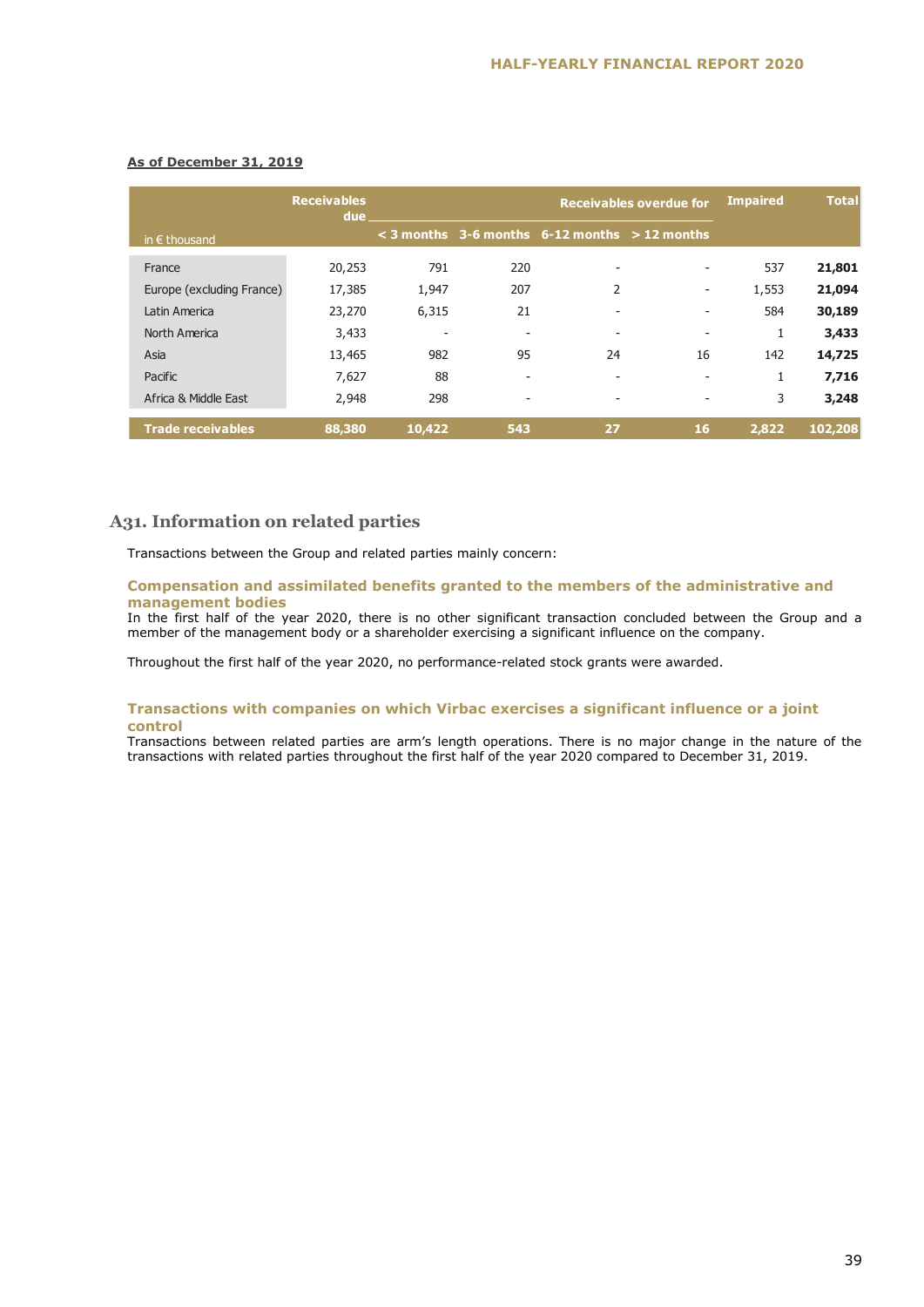## **A32. Scope of consolidation**

In the first half of the year, following changes in scope occured:

- merger of both Taiwanese entities, Virbac Taïwan Co. Ltd and SBC Virbac Biotech Limited,
- merger of both entities located in Hong-Kong, Virbac H.K. Trading Limited and SBC Virbac Limited,
- liquidation of the French entity Virbac Distribution, a dormant company, whose site was sold in 2018.

These changes in scope had no impact on the consolidated accounts.

| <b>Company name</b>                   | <b>Locality</b>                         | <b>Country</b>        | 2020.06          |                              |         | 2019.12                      |
|---------------------------------------|-----------------------------------------|-----------------------|------------------|------------------------------|---------|------------------------------|
|                                       |                                         |                       |                  | <b>Control Consolidation</b> |         | <b>Control Consolidation</b> |
| <b>France</b>                         |                                         |                       |                  |                              |         |                              |
| Virbac (parent company)               | Carros                                  |                       | France 100.00%   | Full                         | 100.00% | Full                         |
| Interlab                              | Carros                                  | France                | 100.00%          | Full                         | 100.00% | Full                         |
| <b>Virbac France</b>                  | Carros                                  |                       | France 100.00%   | Full                         | 100.00% | Full                         |
| <b>Virbac Distribution</b>            | Wissous                                 | France                |                  | <b>TBD</b>                   | 100.00% | Full                         |
| <b>Virbac Nutrition</b>               | Vauvert                                 |                       | France 100.00%   | Full                         | 100.00% | Full                         |
| <b>Bio Véto Test</b>                  | La Seyne sur Mer                        | France                | 100.00%          | Full                         | 100.00% | Full                         |
| Alfamed                               | Carros                                  | France                | 99.70%           | Full                         | 99.70%  | Full                         |
| <b>Europe (excluding France)</b>      |                                         |                       |                  |                              |         |                              |
| Virbac Belgium SA                     | Wavre                                   |                       | Belgium 100.00%  | Full                         | 100.00% | Full                         |
| Virbac Nederland $BV1$                | Barneveld                               | Netherlands 100.00%   |                  | Full                         | 100.00% | Full                         |
| Virbac (Switzerland) AG               | Glattbrugg                              | Switzerland 100.00%   |                  | Full                         | 100.00% | Full                         |
| Virbac Ltd                            | Bury St. Edmunds United Kingdom 100.00% |                       |                  | Full                         | 100.00% | Full                         |
| <b>Virbac SRL</b>                     | Milan                                   | Italy                 | 100.00%          | Full                         | 100.00% | Full                         |
| Virbac Danmark A/S                    | Kolding                                 |                       | Denmark 100.00%  | Full                         | 100.00% | Full                         |
| Virbac Pharma Handelsgesellshaft mbH  | <b>Bad Oldesloe</b>                     |                       | Germany 100.00%  | Full                         | 100.00% | Full                         |
| Virbac Tierarzneimittel GmbH          | <b>Bad Oldesloe</b>                     |                       | Germany 100.00%  | Full                         | 100.00% | Full                         |
| Virbac SP zoo                         | Warsaw                                  |                       | Poland 100,00%   | Full                         | 100.00% | Full                         |
| Virbac Hungary Kft                    | Budapest                                |                       | Hungary 100.00%  | Full                         | 100.00% | Full                         |
| Virbac Hellas SA                      | Agios Stefanos                          |                       | Greece 100.00%   | Full                         | 100.00% | Full                         |
| Animedica SA                          | Agios Stefanos                          |                       | Greece 100.00%   | Full                         | 100.00% | Full                         |
| Virbac España SA                      | Barcelona                               |                       | Spain 100.00%    | Full                         | 100.00% | Full                         |
| Virbac Österreich GmbH                | Vienna                                  | Austria               | 100.00%          | Full                         | 100.00% | Full                         |
| Virbac de Portugal Laboratorios Lda   | Almerim                                 |                       | Portugal 100.00% | Full                         | 100.00% | Full                         |
| Virbac Hayvan Sağlığı Limited Şirketi | Istanbul                                |                       | Turkey 100.00%   | Full                         | 100.00% | Full                         |
| <b>North America</b>                  |                                         |                       |                  |                              |         |                              |
| Virbac Corporation <sup>1</sup>       | Fort Worth                              | United States 100.00% |                  | Full                         | 100.00% | Full                         |
| PP Manufacturing Corporation          | Framingham                              | United States 100.00% |                  | Full                         | 100.00% | Full                         |

<sup>1</sup> Pre-consolidated levels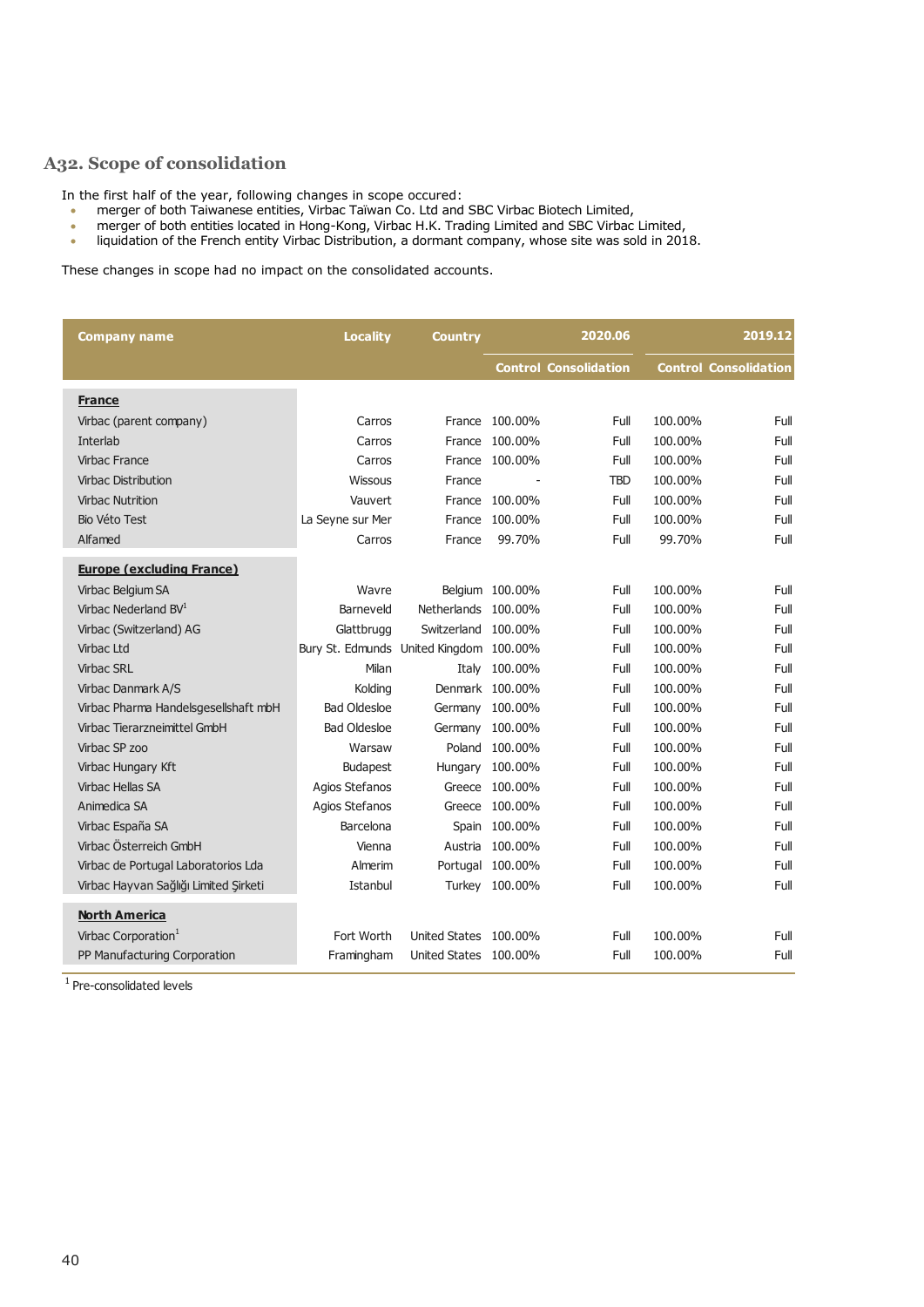| Company name                               | <b>Locality</b>     | <b>Country</b>       | 2020.06           |                              |         | 2019.12                      |
|--------------------------------------------|---------------------|----------------------|-------------------|------------------------------|---------|------------------------------|
|                                            |                     |                      |                   | <b>Control Consolidation</b> |         | <b>Control Consolidation</b> |
| <b>Latin America</b>                       |                     |                      |                   |                              |         |                              |
| Virbac do Brasil Industria e Comercio Ltda | São Paulo           |                      | Brazil 100.00%    | Full                         | 100.00% | Full                         |
| Virbac Mexico SA de CV                     | Guadalajara         | Mexico               | 100.00%           | Full                         | 100.00% | Full                         |
| Laboratorios Virbac Mexico SA de CV        | Guadalajara         |                      | Mexico 100.00%    | Full                         | 100.00% | Full                         |
| Virbac Colombia Ltda                       | Bogota              | Colombia             | 100.00%           | Full                         | 100.00% | Full                         |
| Laboratorios Virbac Costa Rica SA          | San José            | Costa Rica           | 100.00%           | Full                         | 100.00% | Full                         |
| Virbac Chile SpA                           | Santiago            | Chile                | 100.00%           | Full                         | 100.00% | Full                         |
| Virbac Patagonia Ltda                      | Santiago            |                      | Chile 100.00%     | Full                         | 100.00% | Full                         |
| <b>Holding Salud Animal SA</b>             | Santiago            | Chile                | 51.00%            | Full                         | 51.00%  | Full                         |
| Centro Veterinario y Agricola Limitada     | Santiago            | Chile                | 51.00%            | Full                         | 51.00%  | Full                         |
| Farquimica SpA                             | Santiago            | Chile                | 51.00%            | Full                         | 51.00%  | Full                         |
| <b>Bioanimal Corp SpA</b>                  | Santiago            | Chile                | 51.00%            | Full                         | 51.00%  | Full                         |
| Productos Quimicos Ehlinger                | Santiago            | Chile                | 51.00%            | Full                         | 51.00%  | Full                         |
| Centrovet Inc                              | Allegheny           | <b>United States</b> | 51.00%            | Full                         | 51.00%  | Full                         |
| Centrovet Argentina                        | <b>Buenos Aires</b> | Argentina            | 51.00%            | Full                         | 51.00%  | Full                         |
| Inversiones HSA Ltda                       | Santiago            | Chile                | 51.00%            | Full                         | 51.00%  | Full                         |
| Rentista de capitales Takumi Ltda          | Santiago            | Chile                | 51.00%            | Full                         | 51.00%  | Full                         |
| Virbac Uruguay SA                          | Montevideo          | Uruguay              | 99.17%            | Full                         | 99.17%  | Full                         |
| Virbac Latam Spa                           | Santiago            | Chile                | 100.00%           | Full                         | 100.00% | Full                         |
|                                            |                     |                      |                   |                              |         |                              |
| <b>Asia</b>                                |                     |                      |                   |                              |         |                              |
| Virbac Trading (Shanghai) Co. Ltd          | Shanghai            | China                | 100.00%           | Full                         | 100.00% | Full                         |
| Virbac H.K. Trading Limited                | Hong Kong           | Hong Kong            | 100.00%           | Full                         | 100.00% | Full                         |
| Asia Pharma Ltd                            | Hong Kong           | Hong Kong            | 100.00%           | Full                         | 100.00% | Full                         |
| Virbac Korea Co. Ltd                       | Seoul               | South Korea 100.00%  |                   | Full                         | 100.00% | Full                         |
| Virbac (Thailand) Co. Ltd                  | Bangkok             |                      | Thailand 100.00%  | Full                         | 100.00% | Full                         |
| Virbac Taiwan Co. Ltd                      | Taipei              | Taiwan               |                   | TBD                          | 100.00% | Full                         |
| Virbac Philippines Inc.                    | Taguig City         | Philippines 100.00%  |                   | Full                         | 100.00% | Full                         |
| Virbac Japan Co. Ltd                       | Osaka               |                      | Japan 100.00%     | Full                         | 100.00% | Full                         |
| Virbac Asia Pacific Co. Ltd                | <b>Bangkok</b>      |                      | Thailand 100.00%  | Full                         | 100.00% | Full                         |
| Virbac Vietnam Co. Ltd                     | Ho Chi Minh Ville   |                      | Vietnam 100.00%   | Full                         | 100.00% | Full                         |
| Virbac Animal Health India Private Limited | Mumbai              |                      | India 100.00%     | Full                         | 100.00% | Full                         |
| <b>SBC Virbac Limited</b>                  | Hong Kong           | Hong Kong            |                   | TBD                          | 100.00% | Full                         |
| SBC Virbac Biotech Limited                 | Taipei              |                      | Taiwan 100.00%    | Full                         | 100.00% | Full                         |
| AVF Animal Health Co Ltd Hong-Kong         | Hong Kong           | Hong Kong            | 50.00%            | Equity                       | 50.00%  | Equity                       |
| AVF Chemical Industrial Co Ltd China       | Jinan (Shandong)    | China                | 50.00%            | Equity                       | 50.00%  | Equity                       |
| <b>Pacific</b>                             |                     |                      |                   |                              |         |                              |
| Virbac (Australia) Pty Ltd <sup>1</sup>    | Milperra            |                      | Australia 100.00% | Full                         | 100.00% | Full                         |
| Virbac New Zealand Limited                 | Hamilton            | New Zealand 100.00%  |                   | Full                         | 100.00% | Full                         |
|                                            |                     |                      |                   |                              |         |                              |
| <b>Africa &amp; Middle East</b>            |                     |                      |                   |                              |         |                              |
| Virbac RSA (Proprietary) Ltd <sup>1</sup>  | Centurion           | South Africa 100.00% |                   | Full                         | 100.00% | Full                         |
| <b>GPM Virbac</b>                          | Constantine         | Algeria              | 42.85%            | Equity                       | 42.85%  | Equity                       |

<sup>1</sup> Pre-consolidated levels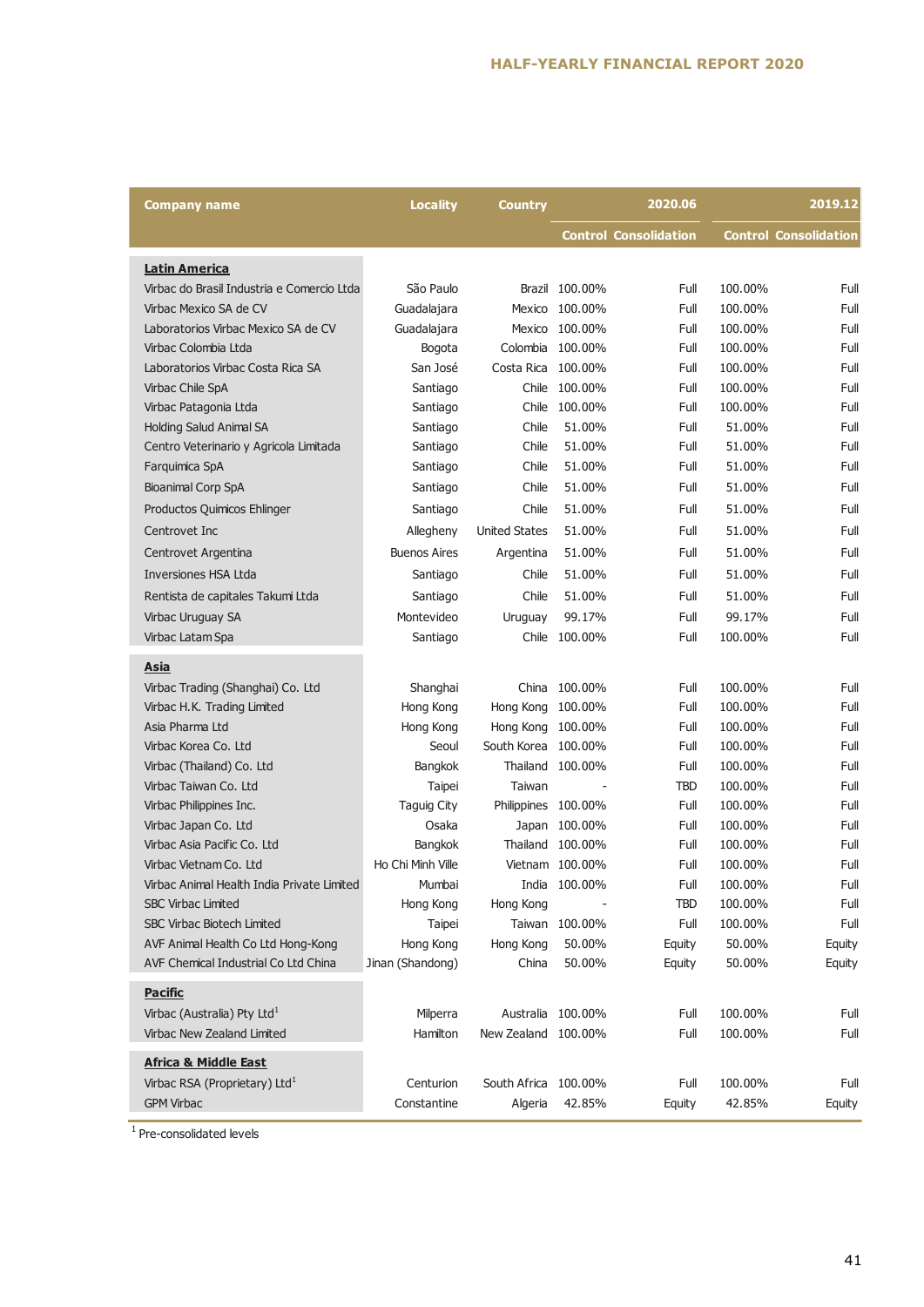## Statutory auditors' review report on the half-yearly financial information

#### **Period from January 1 to June 30, 2020**

*This is a free translation into English of the statutory auditors' review report on the half-yearly financial information issued in French and is provided solely for the convenience of English-speaking users. This report includes*  information relating to the specific verification of information given in the Group's half-yearly management report. *This report should be read in conjunction with, and construed in accordance with, French law and professional standards applicable in France.*

#### To the Shareholders of Virbac,

In compliance with the assignment entrusted to us by Annual General Meeting and in accordance with the requirements of article L. 451-1-2-III of the French monetary and financial code ("*code monétaire et financier*"), we hereby report to you on:

- the review of the accompanying condensed half-yearly consolidated financial statements of Virbac, for the period from January 1 to June 30, 2020;
- the verification of the information presented in the half-yearly management report.

These half-year condensed consolidated financial statements were prepared under the responsibility of Board of Directors on August 31, 2020 on the basis of the information available at that date in the evolving context of the crisis related to Covid-19 and of difficulties in assessing its impact and future prospects. Our role is to express a conclusion on these financial statements based on our review.

## **CONCLUSION ON THE FINANCIAL STATEMENTS**

We conducted our review in accordance with professional standards applicable in France. A review of interim financial information consists of making inquiries, primarily of persons responsible for financial and accounting matters, and applying analytical and other review procedures. A review is substantially less in scope than an audit conducted in accordance with professional standards applicable in France and consequently does not enable us to obtain assurance that we would become aware of all significant matters that might be identified in an audit. Accordingly, we do not express an audit opinion.

Based on our review, nothing has come to our attention that causes us to believe that the accompanying condensed half-yearly consolidated financial statements are not prepared, in all material respects, in accordance with IAS 34, standard of the IFRS as adopted by the European Union applicable to interim financial information..

## **SPECIFIC VERIFICATION**

We have also verified the information presented in the half-yearly management report commenting the condensed half-yearly consolidated financial statements subject to our review prepared on September 10, 2020. We have no matters to report as to its fair presentation and consistency with the condensed half-yearly condensed consolidated financial statements.

Nice and Marseille, September 15, 2020 The Statutory Auditors (*French original signed by*)

> **Novances - David & Associés Deloitte & Associés** Laurent Gilles **Philippe Battisti**